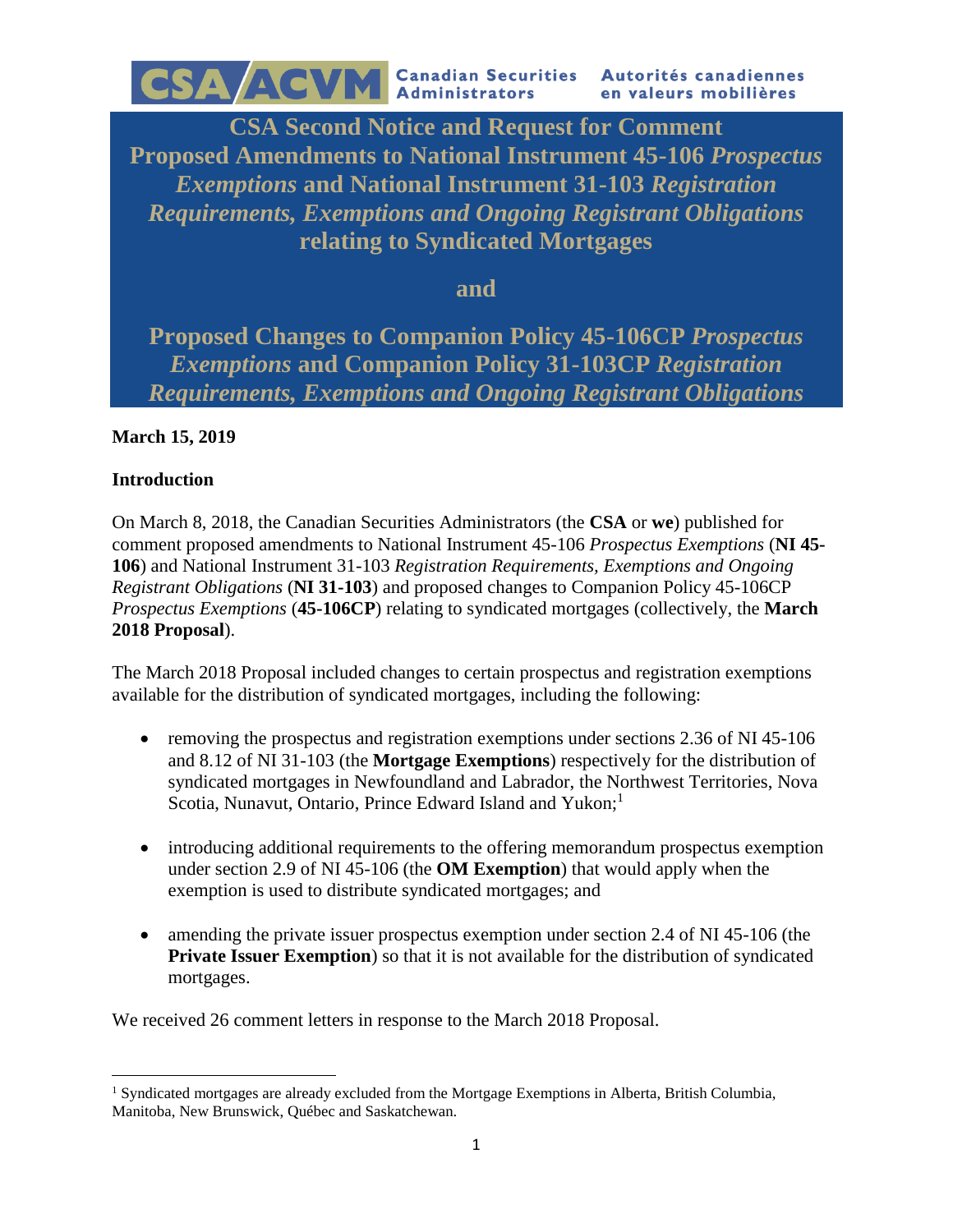In light of the comments received on the March 2018 Proposal, we are publishing for a 60-day comment period revised proposed amendments to NI 45-106 and NI 31-103 (the **Proposed Amendments**) and revised proposed changes (the **Proposed Changes**) to 45-106CP and to Companion Policy 31-103CP *Registration Requirements, Exemptions and Ongoing Registrant Obligations* (**31-103CP**) related to syndicated mortgages. The substantive differences between the Proposed Amendments and the Proposed Changes compared to the March 2018 Proposal are the following:

- Ontario, New Brunswick, Nova Scotia, and Newfoundland and Labrador are proposing dealer registration and prospectus exemptions, and Alberta and Québec are proposing a prospectus exemption, for qualified syndicated mortgages, similar to the exemptions already available in British Columbia under British Columbia Rule 45-501 *Mortgages* (**BCI 45-501**);
- Alberta is proposing a prospectus exemption for syndicated mortgages distributed to permitted clients similar to the prospectus exemption for distributions of syndicated mortgages to "institutional investors" under BCI 45-501;
- in relation to the OM Exemption,
	- o the date of a property appraisal must be within 6 months preceding the date the appraisal is delivered to the purchaser instead of 12 months;
	- o the proposed mortgage broker certificate has been removed; and
	- o additional guidance as to the identity of the issuer of a syndicated mortgage has been added; and
- the amendments to the Mortgage Exemptions will both come into effect at the same time instead of the amendments to the registration exemption coming into effect 12 months after the amendments to the prospectus exemption.

This notice will also be available on the following websites of CSA jurisdictions:

nssc.novascotia.ca www.albertasecurities.com www.bcsc.bc.ca www.fcaa.gov.sk.ca www.fcnb.ca www.lautorite.qc.ca www.mbsecurities.ca www.osc.gov.on.ca

### **Summary of Changes to the March 2018 Proposal**

*Exemptions for Qualified Syndicated Mortgages*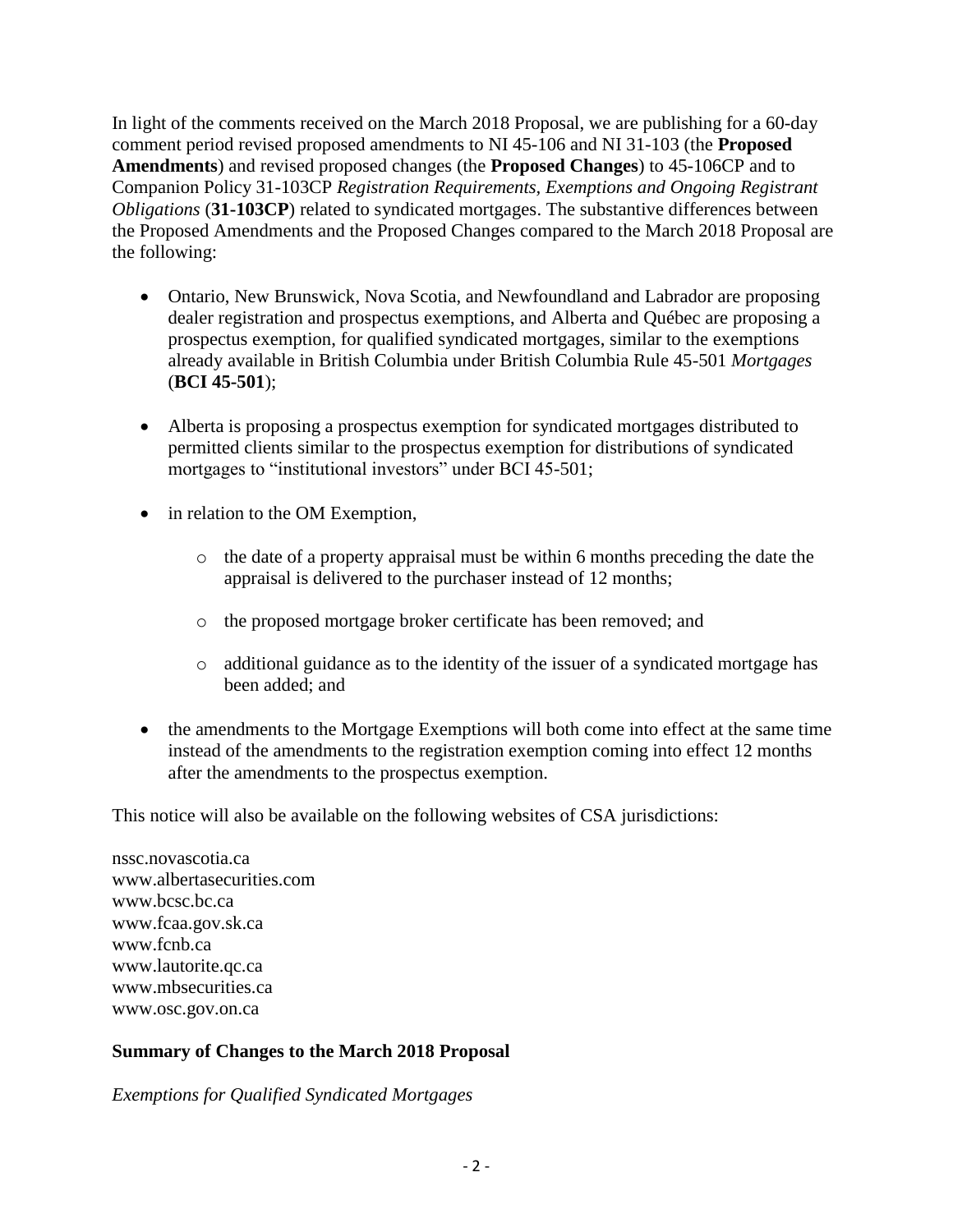Ontario, New Brunswick, Nova Scotia, and Newfoundland and Labrador are proposing to adopt dealer registration and prospectus exemptions for qualified syndicated mortgages. Alberta and Québec are also proposing to adopt a prospectus exemption for qualified syndicated mortgages. These exemptions are being adopted on a local basis for consistency, in some jurisdictions, with local mortgage legislation and regulations. However, the proposed exemptions are substantially harmonized. Other jurisdictions may consider adopting similar or additional exemptions as local rules or blanket orders in the future. As these proposed exemptions are local matters, please refer to Annex G in the relevant jurisdiction for more information.

### *OM Exemption*

As suggested by several commenters, we have revised the requirement regarding the date of a property appraisal so that it must be within 6 months preceding the date the appraisal is delivered to the purchaser. The March 2018 Proposal had proposed that it be within 12 months of the date the appraisal is delivered to the purchaser, but we agree with the commenters that this is too long of a period given the rapidly changing real estate markets in certain jurisdictions.

We have also proposed additional guidance as to the identity of the issuer of a syndicated mortgage. As several commenters noted, the issuer of a syndicated mortgage may be the mortgage broker or other party organizing the syndication, rather than the borrower under the mortgage. Given that a mortgage broker that is the issuer of the syndicated mortgage will provide a certificate as issuer, a separate requirement for a mortgage broker to provide a certificate in their capacity as mortgage broker is not necessary.

#### *Timing*

The March 2018 Proposal contemplated that the proposed amendments to the Mortgage Exemptions in Newfoundland and Labrador, the Northwest Territories, Nova Scotia, Nunavut, Ontario, Prince Edward Island and Yukon would have a staggered implementation with the amendment to the registration exemption coming into effect 12 months after the amendment to the prospectus exemption. We are now proposing that all the Proposed Amendments will come into force at the same time, as we believe a one-stage implementation will be less disruptive in those jurisdictions.

Subject to necessary regulatory approvals, the Proposed Amendments will come into effect on December 31, 2019. We encourage those persons or companies who may be required to be registered in Newfoundland and Labrador, the Northwest Territories, Nova Scotia, Nunavut, Ontario, Prince Edward Island and Yukon to apply for registration well in advance of that date.

#### **Impact on Investors**

As with the March 2018 Proposal, investors in syndicated mortgages who purchase under the amended OM Exemption would be entitled to enhanced disclosure relating to their investment. We anticipate that this additional disclosure would result in more informed investment decisions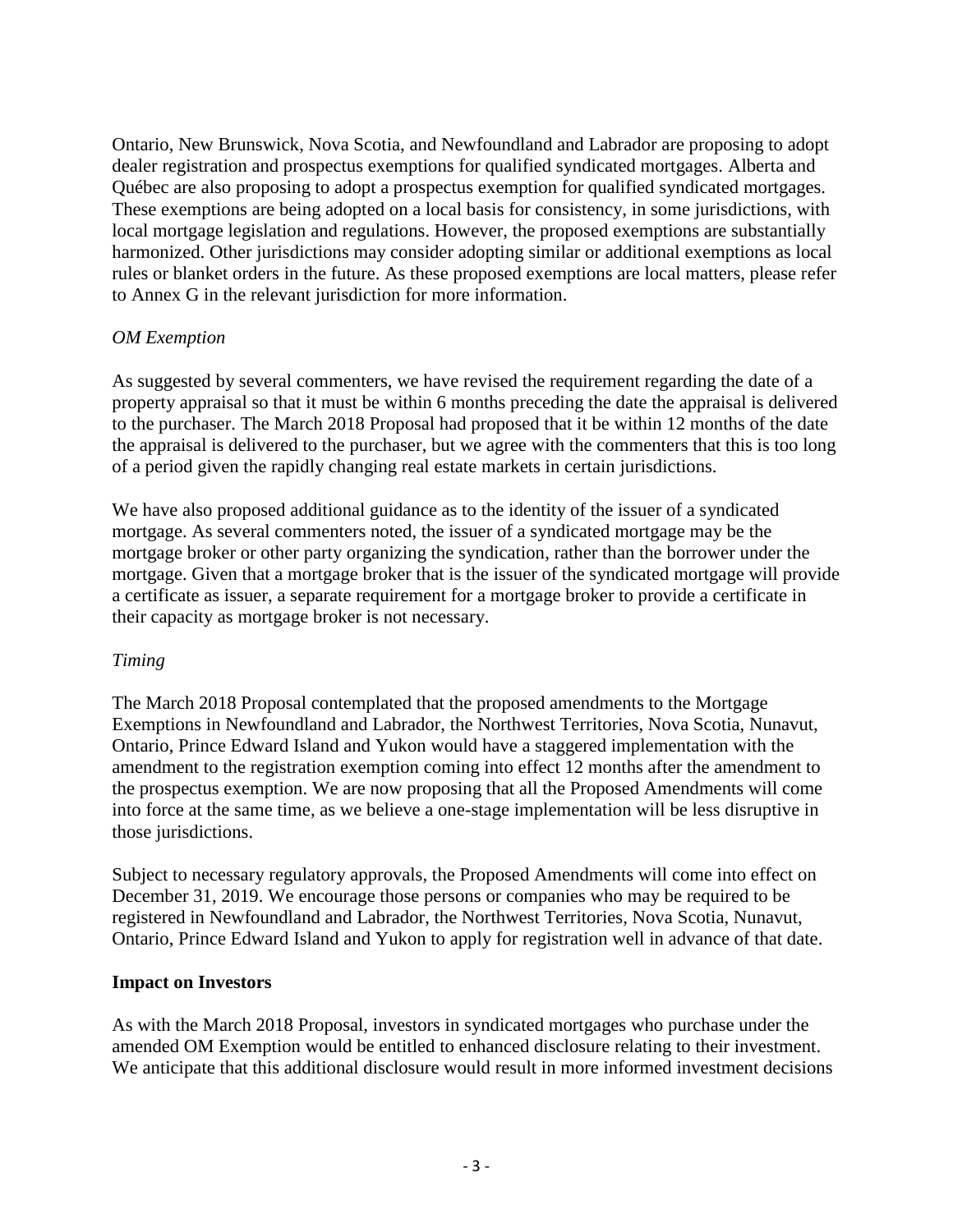and enable registrants involved in the distribution to better fulfil their obligations related to the distribution.

In the jurisdictions that currently provide a registration exemption for syndicated mortgages, investors will benefit from the protections associated with the involvement of a registrant in the distribution.

### **Anticipated Costs and Benefits of the Proposed Amendments and Proposed Changes**

The anticipated costs and benefits of the Proposed Amendments and Proposed Changes are expected to be substantially the same as described in the March 2018 Proposal. In those jurisdictions that are proposing local amendments or changes, including an exemption for qualified syndicated mortgages, Annex G contains further discussion.

#### **Alternatives Considered**

We considered adopting the March 2018 Proposal in its original form as well as the alternatives suggested by the commenters as detailed in Annex B.

### **Local Matters**

Annex G is being published in any local jurisdiction that is proposing related changes to local securities laws, including local notices or other policy instruments in that jurisdiction. It may also include additional information that is relevant to that jurisdiction only.

#### **Request for Comments**

We welcome your comments on the Proposed Amendments and Proposed Changes.

Please submit your comments in writing on or before May 14, 2019. If you are not sending your comments by email, please send a CD containing the submissions (in Microsoft Word format).

Address your submission to all the CSA as follows:

Alberta Securities Commission Autorité des marchés financiers British Columbia Securities Commission Financial and Consumer Affairs Authority of Saskatchewan Financial and Consumer Services Commission (New Brunswick) Manitoba Securities Commission Nova Scotia Securities Commission Nunavut Securities Office Office of the Superintendent of Securities, Newfoundland and Labrador Office of the Superintendent of Securities, Northwest Territories Office of the Yukon Superintendent of Securities Ontario Securities Commission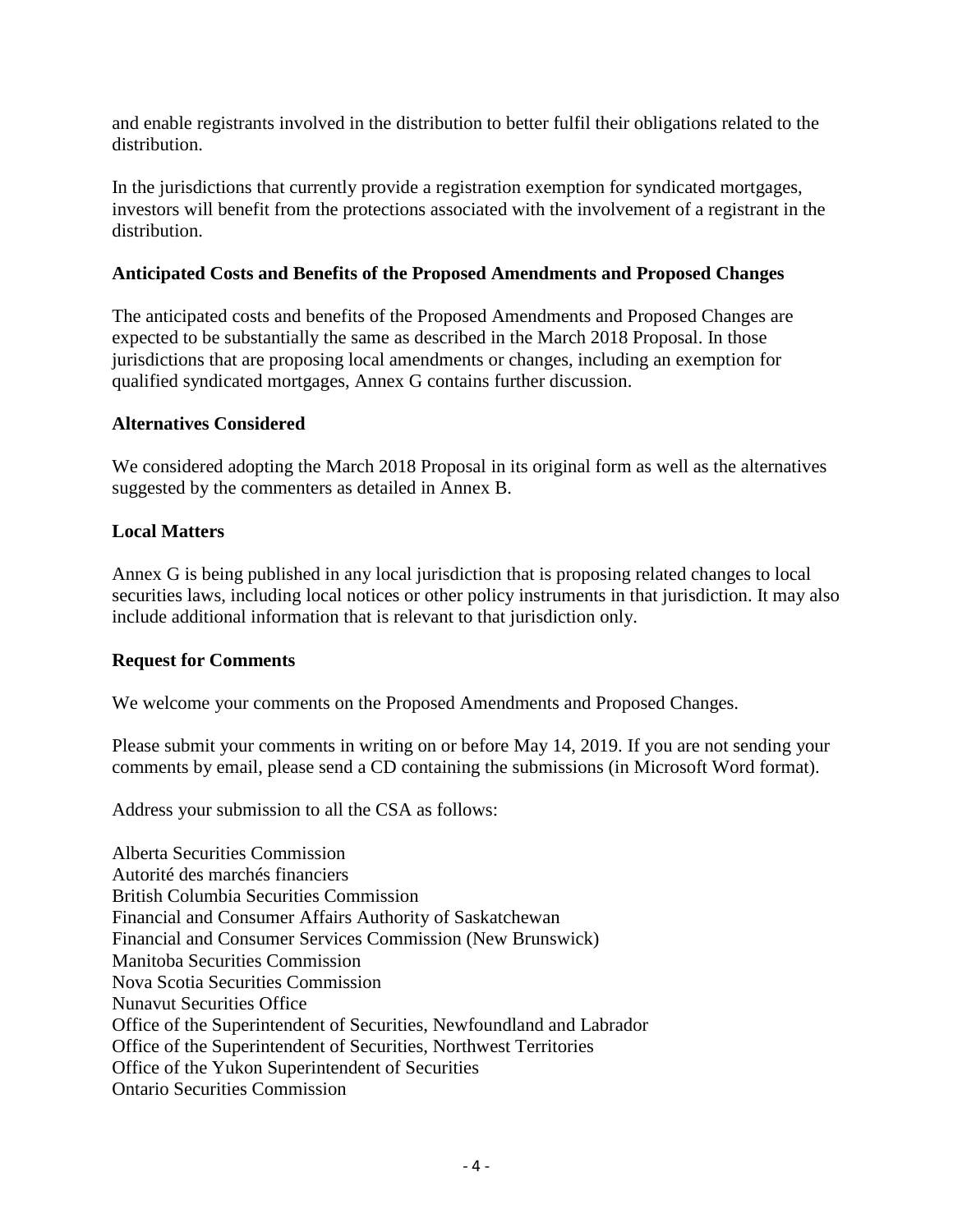Superintendent of Securities, Department of Justice and Public Safety, Prince Edward Island

Deliver your comments only to the addresses below. Your comments will be distributed to the other CSA jurisdictions.

The Secretary Ontario Securities Commission 20 Queen Street West 22nd Floor Toronto, Ontario M5H 3S8 Fax: 416-593-2318 comments@osc.gov.on.ca

M<sup>e</sup> Anne-Marie Beaudoin Corporate Secretary Autorité des marchés financiers 800, rue du Square-Victoria, 4<sup>e</sup> étage C.P. 246, Place Victoria Montréal (Québec) H4Z 1G3 Fax: 514-864-6381 consultation-en-cours@lautorite.qc.ca

We cannot keep submissions confidential because securities legislation in certain provinces requires publication of the written comments received during the comment period. All comments received will be posted on the websites of each of the Alberta Securities Commission at [www.albertasecurities.com,](http://www.albertasecurities.com/) the Autorité des marchés financiers at [www.lautorite.qc.ca](http://www.lautorite.qc.ca/) and the Ontario Securities Commission at [www.osc.gov.on.ca.](http://www.osc.gov.on.ca/) Therefore, you should not include personal information directly in comments to be published. It is important that you state on whose behalf you are making the submission.

### **Contents of Annexes**

- Annex A List of Commenters
- Annex B Summary of Comments and Responses
- Annex C Proposed Amendments to National Instrument 45-106 *Prospectus Exemptions*
- Annex D Proposed Changes to Companion Policy 45-106CP *Prospectus Exemptions*

Annex E – Proposed Amendments to National Instrument 31-103 *Registration Requirements, Exemptions and Ongoing Registrant Obligations*

Annex F – Proposed Changes to Companion Policy 31-103CP *Registration Requirements, Exemptions and Ongoing Registrant Obligations*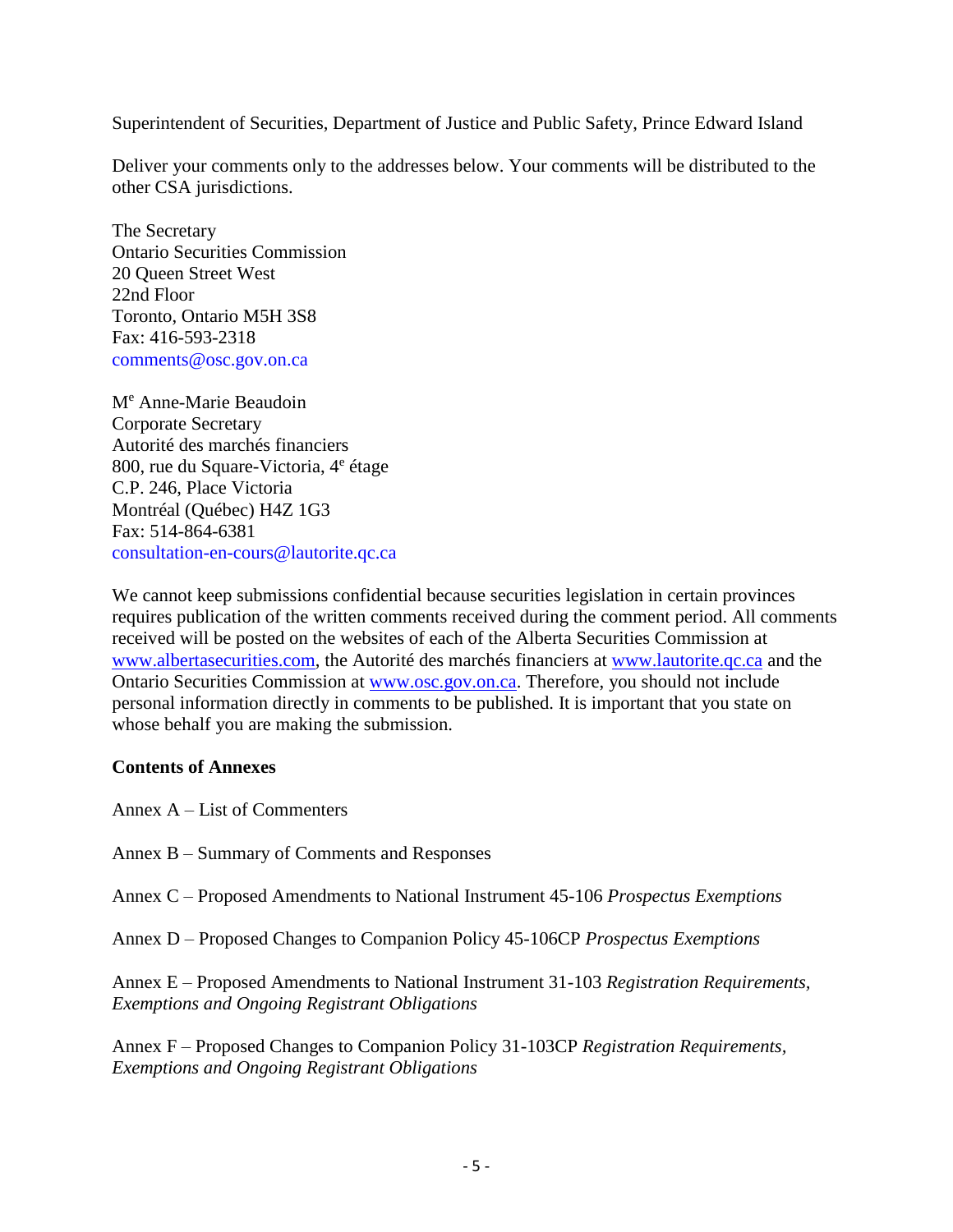Annex G – Local Matters

#### **Questions**

Please refer your questions to any of the following:

*Ontario Securities Commission*

David Surat Senior Legal Counsel, Corporate Finance 416.593.8052 dsurat@osc.gov.on.ca

Matthew Au Senior Accountant, Corporate Finance 416.593.8132 mau@osc.gov.on.ca

Melissa Taylor Legal Counsel, Corporate Finance 416.596.4295 mtaylor@osc.gov.on.ca

Adam Braun Legal Counsel, Compliance and Registrant Regulation 416.593.2348 abraun@osc.gov.on.ca

#### *Alberta Securities Commission*

Lanion Beck Senior Legal Counsel 403.355.3884 [lanion.beck@asc.ca](http://oscer/otcsdav/nodes/3861804/mailto%3Alanion.beck%40asc.ca)

Jan Bagh Senior Legal Counsel 403.355.2804 jan.bagh@asc.ca

*Autorité des marchés financiers*

Alexandra Lee Senior Policy Adviser 514.395.0337, ext. 4465 [alexandra.lee@lautorite.qc.ca](http://oscer/otcsdav/nodes/3861804/mailto%3Aalexandra.lee%40lautorite.qc.ca)

*British Columbia Securities Commission*

Leslie Rose Senior Legal Counsel, Corporate Finance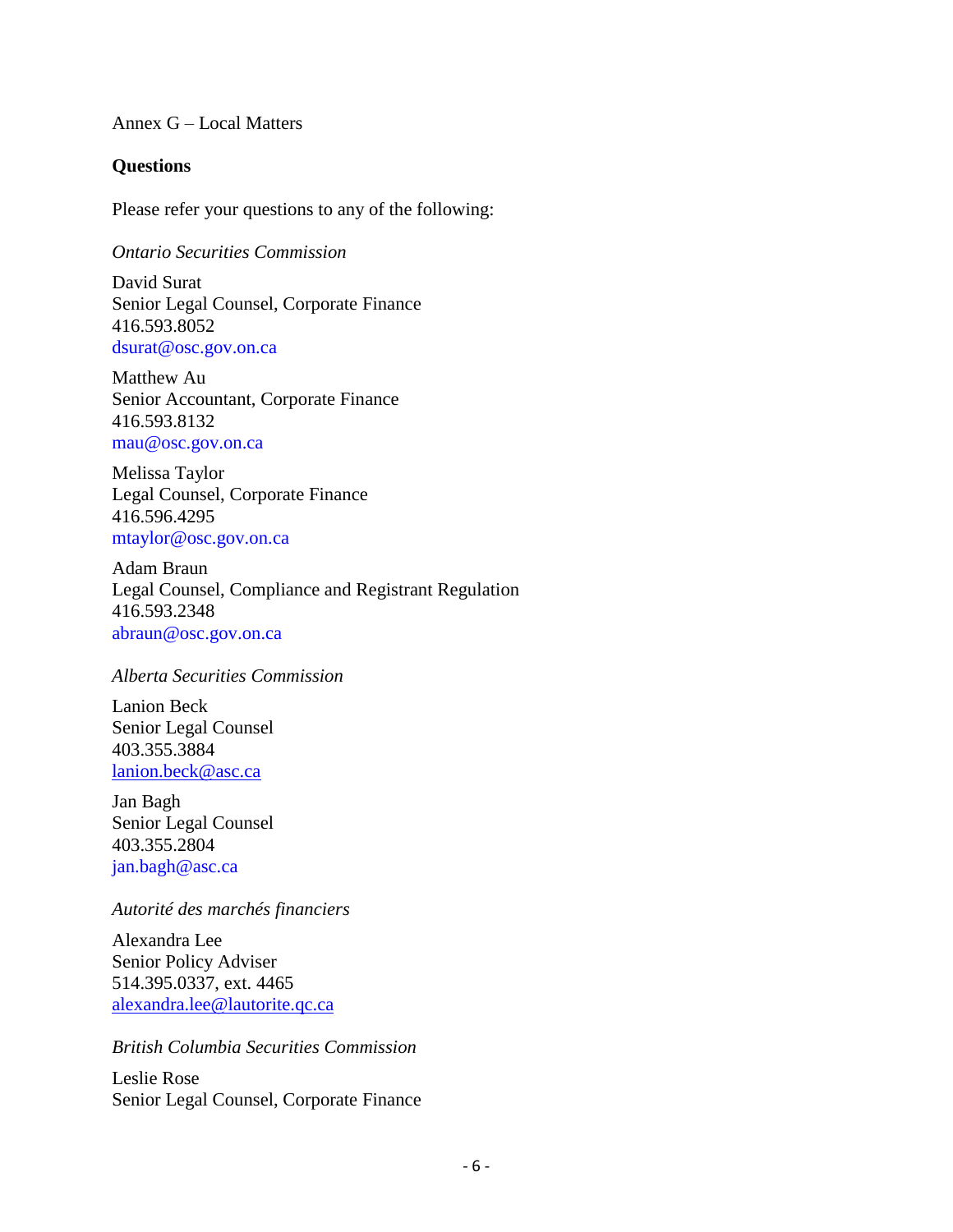604.899.6654 lrose@bcsc.bc.ca

#### *Financial and Consumer Affairs Authority of Saskatchewan*

Mikale White Legal Counsel, Securities Division 306.798.3381 mikale.white@gov.sk.ca

#### *Financial and Consumer Services Commission (New Brunswick)*

Ella-Jane Loomis Senior Legal Counsel, Securities 506.453.6591 ella-jane.loomis@fcnb.ca

#### *Manitoba Securities Commission*

Chris Besko Director, General Counsel 204.945.2561 chris.besko@gov.mb.ca

*Nova Scotia Securities Commission*

H. Jane Anderson Director, Policy & Market Regulation and Secretary to the Commission 902.424.0179 jane.anderson@novascotia.ca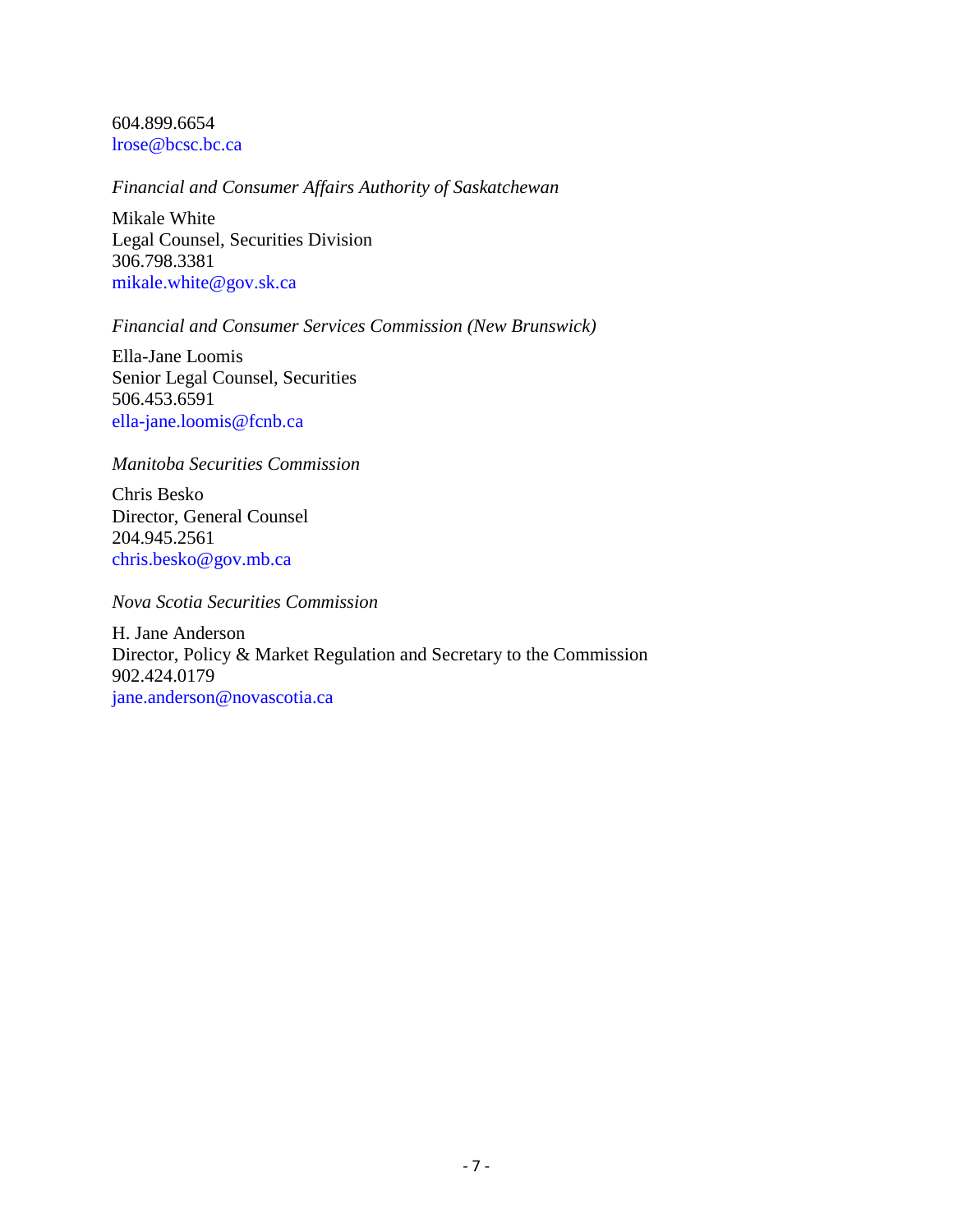# **ANNEX A**

# **LIST OF COMMENTERS**

| No.              | <b>Commenter</b>                                         | <b>Date of Letter</b> |
|------------------|----------------------------------------------------------|-----------------------|
| 1.               | Secure Capital MIC Inc.                                  | April 6, 2018         |
| 2.               | Paragon Capital Corp. Inc.                               | May 15, 2018          |
| $\overline{3}$ . | The Canadian Advocacy Council for Canadian CFA Institute | May 18, 2018          |
|                  | Societies                                                |                       |
| 4.               | <b>First Source Mortgage Corporation</b>                 | May 30, 2018          |
| 5.               | Donna Lewczuk                                            | June 1, 2018          |
| 6.               | <b>Brownlee LLP</b>                                      | June 1, 2018          |
| 7.               | TELB Investments Ltd.                                    | June 1, 2018          |
| 8.               | Appraisal Institute of Canada                            | June 5, 2018          |
| 9.               | Paul Mangion                                             | June 5, 2018          |
| 10.              | MCAP Commercial LP                                       | June 5, 2018          |
| 11.              | <b>Chuck Barrett</b>                                     | June 5, 2018          |
| 12.              | <b>Canadian Mortgage Brokers Association</b>             | June 5, 2018          |
| 13.              | <b>Empirical Capital Corp.</b>                           | June 4, 2018          |
| 14.              | Private Capital Markets Association of Canada            | June 6, 2018          |
| 15.              | McMillan LLP                                             | June 6, 2018          |
| 16.              | The Ontario Mortgage Investment Companies Association    | June 6, 2018          |
| 17.              | Farris, Vaughn, Wills & Murphy LLP                       | June 6, 2018          |
| 18.              | McLeod Law LLP                                           | June 6, 2018          |
| 19.              | Olympia Trust Company                                    | June 6, 2018          |
| 20.              | Koffman Kalef LLP                                        | June 6, 2018          |
| 21.              | <b>Lanyard Financial Corporation</b>                     | June 6, 2018          |
| 22.              | <b>Foremost Financial Corporation</b>                    | June 6, 2018          |
| 23.              | Borden Ladner Gervais LLP                                | June 6, 2018          |
| 24.              | Mortgage Professionals Canada                            | June 6, 2018          |
| 25.              | Canadian Foundation for Advancement of Investor Rights   | June 13, 2018         |
| 26.              | Realtech Capital Group Inc.                              | June 25, 2018         |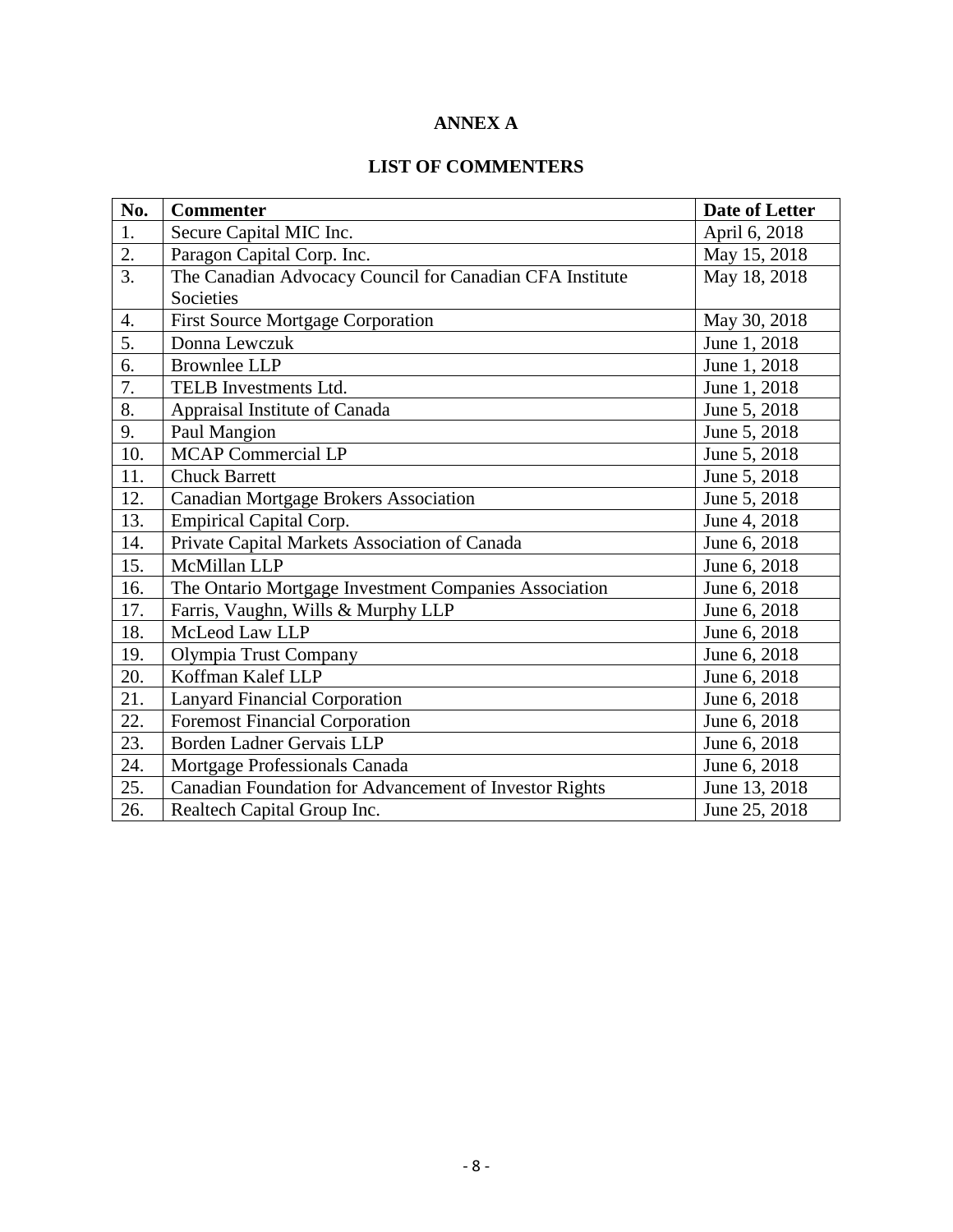# **ANNEX B**

| No. | <b>Subject</b>          | <b>Summarized Comment</b>                                                                                                                                                                                                                                                                                                                                                                                                                                                                                                                                                         | <b>Response</b>                                                                                                                                                                                                                                                                                                                                                                                                                                                                                                                                                                                                                      |
|-----|-------------------------|-----------------------------------------------------------------------------------------------------------------------------------------------------------------------------------------------------------------------------------------------------------------------------------------------------------------------------------------------------------------------------------------------------------------------------------------------------------------------------------------------------------------------------------------------------------------------------------|--------------------------------------------------------------------------------------------------------------------------------------------------------------------------------------------------------------------------------------------------------------------------------------------------------------------------------------------------------------------------------------------------------------------------------------------------------------------------------------------------------------------------------------------------------------------------------------------------------------------------------------|
|     | <b>GENERAL COMMENTS</b> |                                                                                                                                                                                                                                                                                                                                                                                                                                                                                                                                                                                   |                                                                                                                                                                                                                                                                                                                                                                                                                                                                                                                                                                                                                                      |
| 1.  | Necessity               | Four commenters expressed their<br>general support for the March<br>2018 Proposal and greater<br>harmonization across the CSA.<br>Three commenters were of the<br>view that the status quo is<br>sufficient for syndicated<br>mortgages involving existing<br>residential and commercial<br>properties, but additional<br>regulation was required for<br>syndicated mortgages used for<br>development financing.<br>One commenter expressed support<br>for applying the same regulation<br>to syndicated mortgages as is<br>currently applied to mortgage<br>investment entities. | We thank all the commenters for<br>their support and input.<br>We agree that syndicated<br>mortgages can involve a wide<br>variety of property and loan<br>types and the risks associated<br>with investments in syndicated<br>mortgages may vary as a result.<br>The extent to which an<br>investment in a syndicated<br>mortgage is similar to an<br>investment in the business of the<br>borrower is not necessarily<br>limited to syndicated mortgages<br>sold in connection with property<br>developments. For example, as<br>one commenter suggested, this<br>could be the case for syndicated<br>mortgages on properties with |
|     |                         | Several commenters expressed<br>support for the existing British<br>Columbia regime, as discussed in<br>more detail under "Alternative<br>Prospectus and Registration<br>Exemptions" (rows 39-43).                                                                                                                                                                                                                                                                                                                                                                                | businesses such retirement<br>homes or hotels.<br>In general, the requirements of<br>the prospectus exemptions that<br>are likely to be used to distribute<br>syndicated mortgages, such as<br>the accredited investor<br>exemption or the family, friends<br>and business associates<br>exemption, are linked to the<br>characteristics of the purchaser,<br>rather than the specific terms of<br>the securities. Accordingly,<br>these exemptions should be<br>suitable for the full range of<br>syndicated mortgages that may<br>be distributed.                                                                                  |

# **SUMMARY OF COMMENTS AND RESPONSES**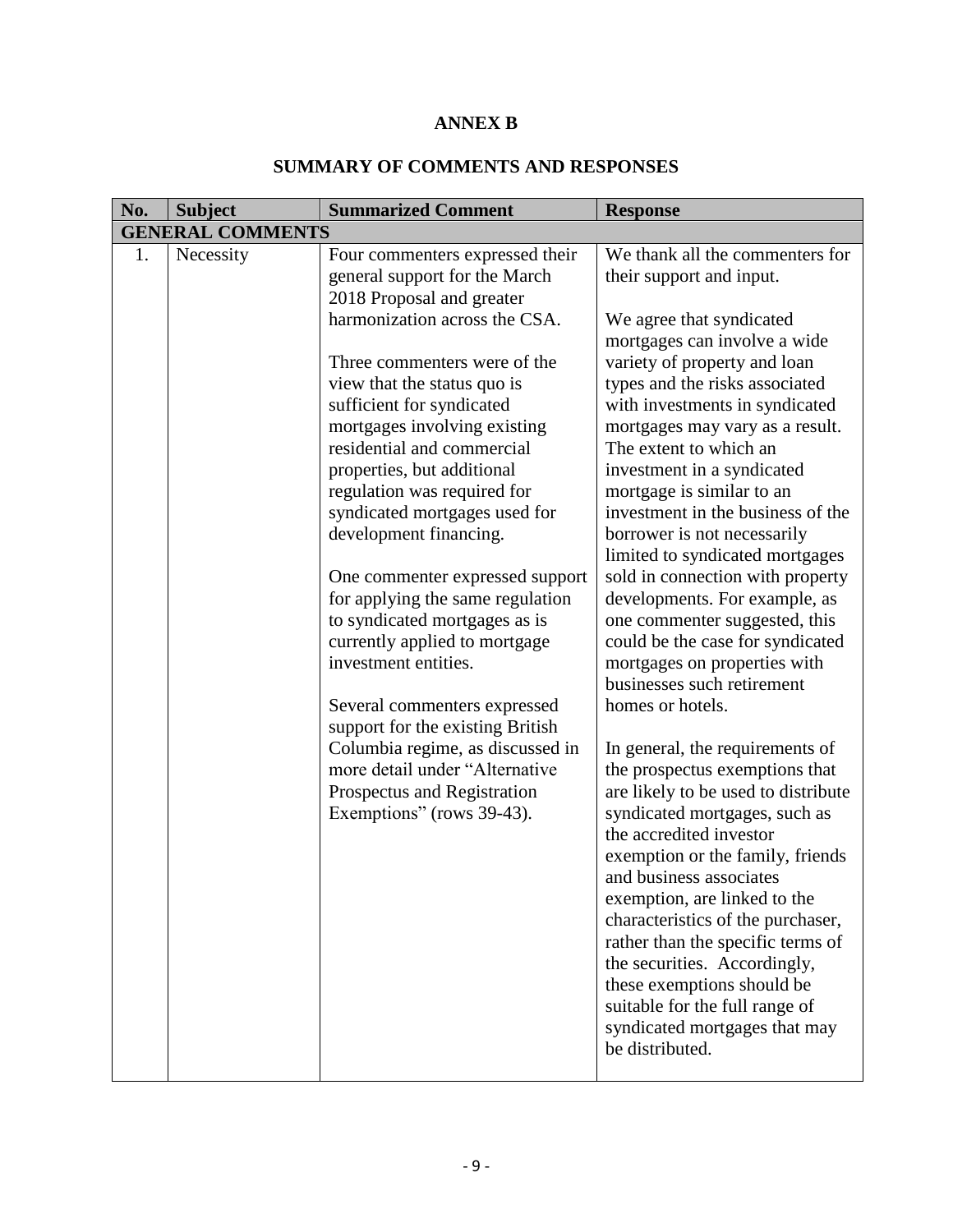| No. | <b>Subject</b>         | <b>Summarized Comment</b>                                                                                                                                                                                                                                          | <b>Response</b>                                                                                                                                                                                                                                                                                                                                                                              |
|-----|------------------------|--------------------------------------------------------------------------------------------------------------------------------------------------------------------------------------------------------------------------------------------------------------------|----------------------------------------------------------------------------------------------------------------------------------------------------------------------------------------------------------------------------------------------------------------------------------------------------------------------------------------------------------------------------------------------|
|     |                        |                                                                                                                                                                                                                                                                    | Similarly, the requirements                                                                                                                                                                                                                                                                                                                                                                  |
|     |                        |                                                                                                                                                                                                                                                                    | applicable to registrants involved                                                                                                                                                                                                                                                                                                                                                           |
|     |                        |                                                                                                                                                                                                                                                                    | in the distribution of syndicated                                                                                                                                                                                                                                                                                                                                                            |
|     |                        |                                                                                                                                                                                                                                                                    | mortgages are principles-based                                                                                                                                                                                                                                                                                                                                                               |
|     |                        |                                                                                                                                                                                                                                                                    | and would apply to the                                                                                                                                                                                                                                                                                                                                                                       |
|     |                        |                                                                                                                                                                                                                                                                    | distribution of syndicated                                                                                                                                                                                                                                                                                                                                                                   |
|     |                        |                                                                                                                                                                                                                                                                    | mortgages in the same way as                                                                                                                                                                                                                                                                                                                                                                 |
|     |                        |                                                                                                                                                                                                                                                                    | other securities sold in the                                                                                                                                                                                                                                                                                                                                                                 |
|     |                        |                                                                                                                                                                                                                                                                    | exempt market.                                                                                                                                                                                                                                                                                                                                                                               |
|     |                        |                                                                                                                                                                                                                                                                    | The Proposed Amendments<br>would substantially align the<br>requirements applicable to<br>syndicated mortgages with those<br>that apply to the distribution of<br>mortgage investment entities. In<br>addition, although certain local<br>exemptions remain, they will<br>substantially harmonize the<br>treatment of syndicated<br>mortgages under securities<br>legislation across the CSA |
|     |                        |                                                                                                                                                                                                                                                                    | jurisdictions.                                                                                                                                                                                                                                                                                                                                                                               |
| 2.  | Risks of<br>syndicated | Several commenters expressed the<br>view that a few high-profile                                                                                                                                                                                                   | We thank the commenters for<br>their input. The Proposed                                                                                                                                                                                                                                                                                                                                     |
|     | mortgages and          | failures have created an inaccurate                                                                                                                                                                                                                                | Amendments are primarily                                                                                                                                                                                                                                                                                                                                                                     |
|     | comparisons to         | impression of syndicated                                                                                                                                                                                                                                           | intended to enhance investor                                                                                                                                                                                                                                                                                                                                                                 |
|     | other securities       | mortgages. One of these                                                                                                                                                                                                                                            | protection for riskier types of                                                                                                                                                                                                                                                                                                                                                              |
|     |                        | commenters provided certain                                                                                                                                                                                                                                        | syndicated mortgages marketed                                                                                                                                                                                                                                                                                                                                                                |
|     |                        | information in respect of                                                                                                                                                                                                                                          | to retail investors. The data                                                                                                                                                                                                                                                                                                                                                                |
|     |                        | syndicated mortgages it                                                                                                                                                                                                                                            | provided by one commenter                                                                                                                                                                                                                                                                                                                                                                    |
|     |                        | administers. Of the 2,083                                                                                                                                                                                                                                          | supports the view that syndicated                                                                                                                                                                                                                                                                                                                                                            |
|     |                        | syndicated mortgages this                                                                                                                                                                                                                                          | mortgages are relatively high-                                                                                                                                                                                                                                                                                                                                                               |
|     |                        | commenter funded in 2015, 2016<br>and 2017:<br>80 (3.8%) of the<br>$\bullet$<br>mortgages led to a loss of<br>some principal or interest;<br>$35(1.7%)$ are currently in<br>foreclosure proceedings;<br>19 $(<1\%)$ resulted in the<br>lenders losing all of their | risk investments with investor<br>losses in approximately 6.6% of<br>the syndicated mortgages<br>funded.                                                                                                                                                                                                                                                                                     |
|     |                        | money; and                                                                                                                                                                                                                                                         |                                                                                                                                                                                                                                                                                                                                                                                              |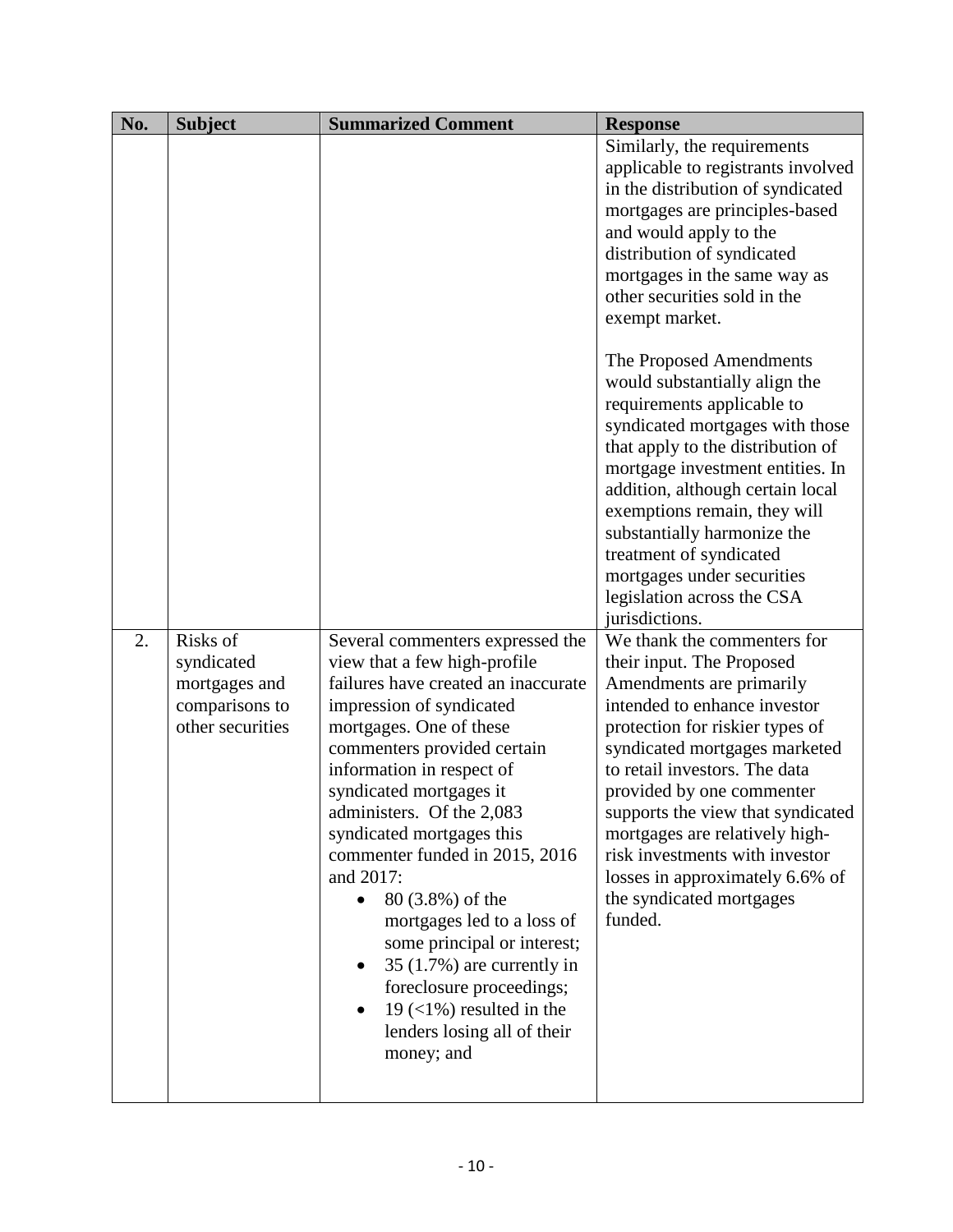| No. | <b>Subject</b>                             | <b>Summarized Comment</b>                                                                                                                                                                                                                                                                                                            | <b>Response</b>                                                                                                                                                                                                                                                                                                                                                                                                                                        |
|-----|--------------------------------------------|--------------------------------------------------------------------------------------------------------------------------------------------------------------------------------------------------------------------------------------------------------------------------------------------------------------------------------------|--------------------------------------------------------------------------------------------------------------------------------------------------------------------------------------------------------------------------------------------------------------------------------------------------------------------------------------------------------------------------------------------------------------------------------------------------------|
|     |                                            | $3 \left( \frac{1}{6} \right)$ resulted in the<br>lenders foreclosing on the<br>property.                                                                                                                                                                                                                                            |                                                                                                                                                                                                                                                                                                                                                                                                                                                        |
|     |                                            | One commenter noted that<br>unsecured debt will not have<br>increased disclosure requirements,<br>notwithstanding the commenter's<br>view that syndicated mortgages<br>are less risky than unsecured debt.                                                                                                                           | We acknowledge this comment,<br>but we have concerns with<br>products sold as low risk on the<br>basis that they are secured by an<br>interest in real property.                                                                                                                                                                                                                                                                                       |
| 3.  | Use of offering<br>memorandum<br>exemption | Several commenters expressed the<br>view that the offering<br>memorandum exemption would<br>rarely be used for the distribution<br>of syndicated mortgages due to<br>the fast pace with which such<br>transactions are conducted.                                                                                                    | We thank the commenters for<br>their input.<br>We agree that the offering<br>memorandum exemption is<br>likely to be used only where<br>syndicated mortgages are<br>marketed broadly to retail<br>investors. Since these are the<br>circumstances where investor<br>protection concerns are likely to<br>be more prevalent, we<br>introduced additional disclosure<br>requirements that are limited to<br>this exemption.                              |
| 4.  | Reports of<br>exempt<br>distribution       | Several commenters expressed<br>concerns about the fees associated<br>with filing reports of exempt<br>distribution and that they may<br>make borrowing more expensive<br>as they would be passed along to<br>the borrower.<br>One commenter suggested that<br>instead of revising the filing fees,<br>we should extend the time for | We acknowledge the comments<br>regarding costs. However, we do<br>not expect the costs of filing<br>reports of exempt distributions to<br>be significant compared to the<br>costs of registering the security<br>interest or administering a<br>syndicated mortgage,<br>particularly in those jurisdictions<br>that charge a fixed fee for filing<br>reports of exempt distribution.<br>We appreciate the commenter's<br>suggestion. However, revising |
|     |                                            | filing a report of exempt<br>distribution from ten days to one<br>month.                                                                                                                                                                                                                                                             | the report of exempt distribution<br>requirements is outside the scope<br>of this project.                                                                                                                                                                                                                                                                                                                                                             |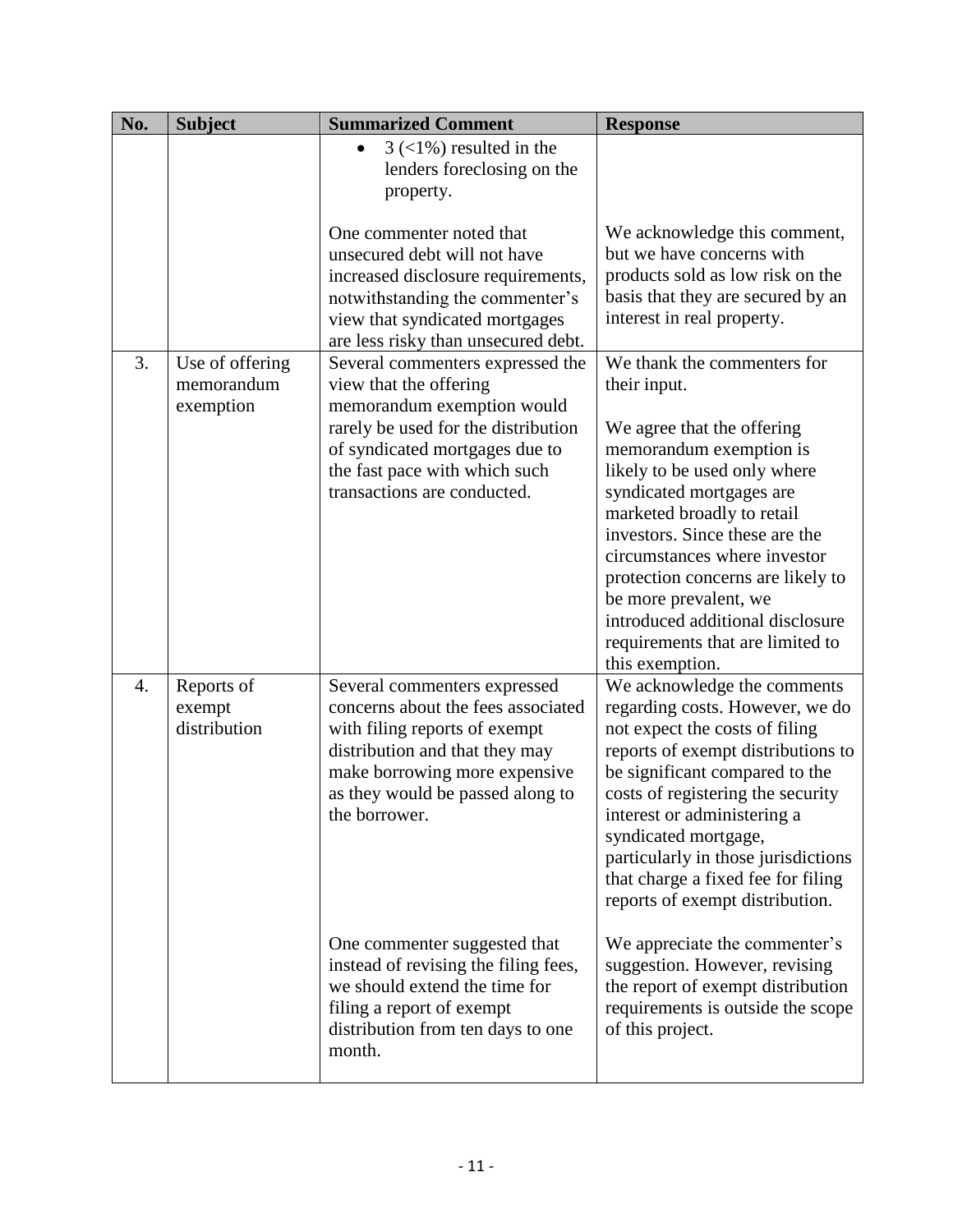| No. | <b>Subject</b> | <b>Summarized Comment</b>                                                                                                                                                                                                                                                                                                                                                                                                                                                                                                                                                                                                                                                                                                                                                                                          | <b>Response</b>                                                                                                                                                                                                                                                                                                                                                                                                                                                                                                                                                                                                                                                                                                                                                                                                                                      |
|-----|----------------|--------------------------------------------------------------------------------------------------------------------------------------------------------------------------------------------------------------------------------------------------------------------------------------------------------------------------------------------------------------------------------------------------------------------------------------------------------------------------------------------------------------------------------------------------------------------------------------------------------------------------------------------------------------------------------------------------------------------------------------------------------------------------------------------------------------------|------------------------------------------------------------------------------------------------------------------------------------------------------------------------------------------------------------------------------------------------------------------------------------------------------------------------------------------------------------------------------------------------------------------------------------------------------------------------------------------------------------------------------------------------------------------------------------------------------------------------------------------------------------------------------------------------------------------------------------------------------------------------------------------------------------------------------------------------------|
|     |                | Several commenters expressed<br>concerns that the borrower is not<br>the most appropriate party to be<br>required to file a report of exempt<br>distribution and some suggested<br>the dealer or lenders could be<br>required to file the report of<br>exempt distribution.                                                                                                                                                                                                                                                                                                                                                                                                                                                                                                                                        | We believe this is addressed<br>through the additional guidance<br>we have provided as to the<br>identity of the issuer of a<br>syndicated mortgage. We also<br>note that the report of exempt<br>distribution requires an issuer to<br>disclose personal information<br>about each investor.<br>Accordingly, we do not think it<br>would be appropriate to require a<br>lender to file the report of<br>exempt distribution as the lender<br>would be required to obtain<br>personal information from the<br>other lenders.                                                                                                                                                                                                                                                                                                                         |
|     |                | Two commenters suggested that<br>reports of exempt distribution<br>should not be required if the<br>distribution was made solely to<br>permitted clients.<br>These commenters also noted that<br>there is an exemption from filing<br>reports of exempt distribution for<br>certain distributions of securities<br>to Canadian financial institutions<br>and Schedule III banks but not for<br>distributions to other commercial<br>lenders. One of these commenters<br>speculated that there is substantial<br>non-compliance in jurisdictions<br>that currently do not provide a<br>prospectus exemption for<br>syndicated mortgages and<br>suggested the mortgage exemption<br>should be available for syndicated<br>mortgages distributed to permitted<br>clients (as defined in section 1.1<br>of NI 31-103). | Alberta is proposing to introduce<br>a prospectus exemption for the<br>distribution of syndicated<br>mortgages to permitted clients<br>similar to the prospectus<br>exemption for distributions of<br>syndicated mortgages to<br>"institutional investors" in BCI<br>45-501. This exemption will not<br>require the filing of a report of<br>exempt distribution.<br>The other jurisdictions are not<br>proposing similar exemptions<br>because they have previously<br>considered similar comments<br>during amendments to the report<br>of exempt distribution and still<br>do not favour the change<br>because they continue to believe<br>that the information collected in<br>the report is necessary to inform<br>compliance programs, improve<br>understanding of the syndicated<br>mortgages market and inform<br>future policy development. |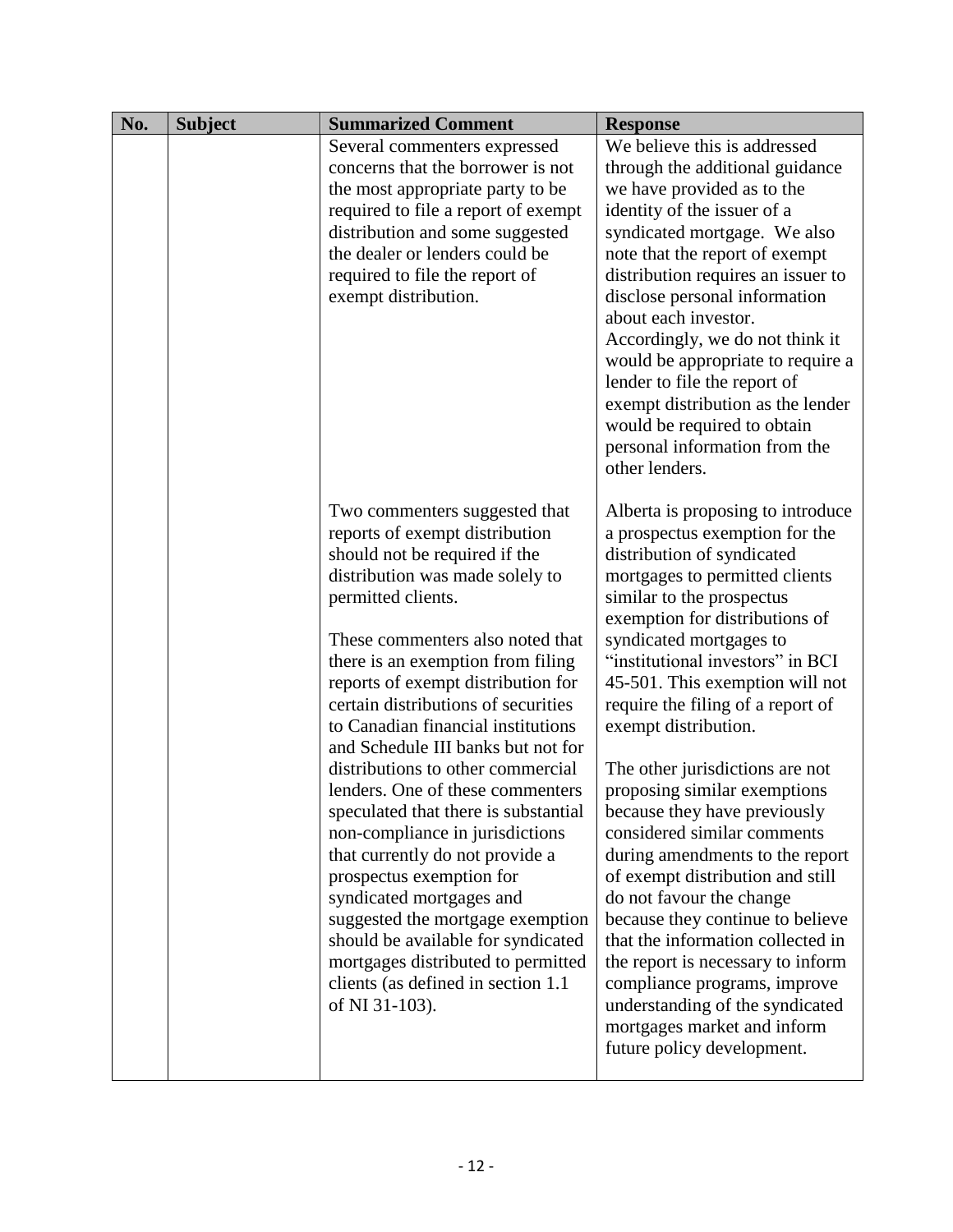| No. | <b>Subject</b> | <b>Summarized Comment</b>            | <b>Response</b>                                                    |
|-----|----------------|--------------------------------------|--------------------------------------------------------------------|
|     |                | One commenter suggested that         | We thank the commenter for the                                     |
|     |                | reports of exempt distribution       | feedback, but we disagree and                                      |
|     |                | should be confidential as the fees   | believe transparency with                                          |
|     |                | and commissions paid to              | respect to fees and commissions                                    |
|     |                | mortgage brokers may be              | is important. Market participants                                  |
|     |                | regarded as sensitive competitive    | can apply to the securities                                        |
|     |                | information that is not today        | regulatory authorities for                                         |
|     |                | publicly disclosed.                  | confidential treatment of certain                                  |
|     |                |                                      | records if the record contains                                     |
|     |                |                                      | personal or sensitive business                                     |
|     |                |                                      | information that would be                                          |
|     |                |                                      | detrimental to a person if it was                                  |
|     |                |                                      | disclosed to the public.                                           |
|     |                | One commenter expressed that it      | We acknowledge the                                                 |
|     |                | could be ruinous to be required to   | commenter's concern but note                                       |
|     |                | report the names of its investors as | that the names of investors                                        |
|     |                | they could be poached by a           | participating in the distribution                                  |
|     |                | competitor.                          | appear only in Schedule 1 to the                                   |
|     |                |                                      | report of exempt distribution,                                     |
|     |                |                                      | which is not made publicly                                         |
|     |                |                                      | available as it includes investors'                                |
|     |                |                                      | personal information.                                              |
| 5.  | Definition of  | Several commenters raised            | We acknowledge these                                               |
|     | syndicated     | potential issues with the definition | comments but note that the                                         |
|     | mortgage       | of syndicated mortgages.             | current definition of syndicated<br>mortgage is already used in NI |
|     |                |                                      | 45-106 and NI 31-103 by several                                    |
|     |                |                                      | CSA jurisdictions to exclude                                       |
|     |                |                                      | these products from the                                            |
|     |                |                                      | Mortgage Exemptions. We are                                        |
|     |                |                                      | not aware of any significant                                       |
|     |                |                                      | problems caused by the                                             |
|     |                |                                      | definition in those jurisdictions.                                 |
|     |                |                                      | One purpose of this project is to                                  |
|     |                |                                      | increase harmonization in the                                      |
|     |                |                                      | area. Accordingly, we are not                                      |
|     |                |                                      | proposing changes to the                                           |
|     |                |                                      | definition of syndicated                                           |
|     |                |                                      | mortgage.                                                          |
|     |                | Some commenters suggested that       | We acknowledge that there is a                                     |
|     |                | the definition of syndicated         | wide variety of securities that                                    |
|     |                | mortgage may be too narrow in        | may be secured by real property.                                   |
|     |                | that it would not capture non-       | This project is not intended to                                    |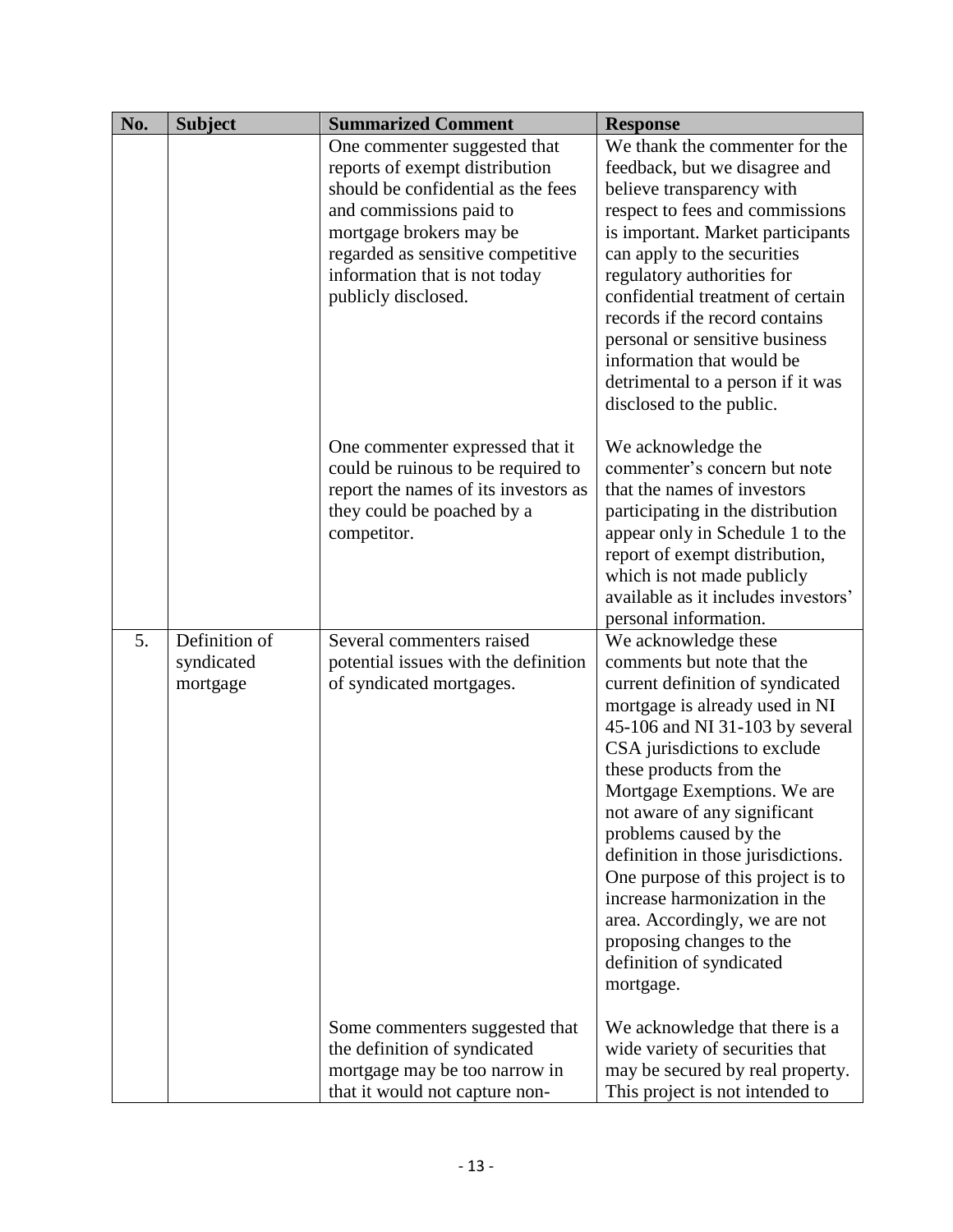| No. | <b>Subject</b> | <b>Summarized Comment</b>                                                                                                                                                                                                   | <b>Response</b>                                                                                                                                                                                                                                                                                                                                                             |
|-----|----------------|-----------------------------------------------------------------------------------------------------------------------------------------------------------------------------------------------------------------------------|-----------------------------------------------------------------------------------------------------------------------------------------------------------------------------------------------------------------------------------------------------------------------------------------------------------------------------------------------------------------------------|
|     |                | mortgage debt securities secured<br>by real property.                                                                                                                                                                       | apply to all investments in real<br>estate.                                                                                                                                                                                                                                                                                                                                 |
|     |                | One commenter noted that most<br>syndicated mortgage failures<br>involved hundreds of lenders so<br>the definition of syndicated<br>mortgage should be revised to a<br>mortgage in which 10 or more<br>lenders participate. | Please refer to commentary<br>under "Exemption for small<br>number of investors proposed in<br>question 7 of March 2018<br>Proposal" (row 41) for<br>commentary relating to<br>exemptions for syndicated<br>mortgages with a small number<br>of investors.                                                                                                                  |
|     |                | Some commenters suggested that<br>the definition of syndicated<br>mortgage was so broad that it<br>would also capture mortgage<br>investment entities.                                                                      | We do not agree that all<br>securities offered by mortgage<br>investment entities would be<br>captured by this definition. For<br>example, the distribution of an<br>equity investment in a mortgage<br>investment entity is currently<br>subject to both the prospectus<br>and registration requirements<br>and would not be affected by the<br>Proposed Amendments.       |
|     |                | One commenter suggested that the<br>definition of syndicated mortgage<br>was so broad it would capture<br>mortgage-backed securities and<br>sales of mortgages into the CMHC<br>NBA MBS Program.                            | Similarly, where a distribution of<br>asset-backed securities linked to<br>mortgages, such as pass-through<br>certificates, pay-through<br>certificates or other investments<br>in securitization vehicles,<br>involves the distribution of<br>securities, we do not believe<br>those securities would generally<br>fall within the definition of a<br>syndicated mortgage. |
|     |                | One commenter suggested that<br>two persons in a legally<br>recognized spousal relationship<br>should be treated as one person on<br>a mortgage.                                                                            | We acknowledge this comment<br>and that the definition of<br>syndicated mortgage may<br>capture a mortgage where two<br>persons in a spousal relationship<br>are lenders. The definition of<br>syndicated mortgage is an<br>existing definition in NI 45-106                                                                                                                |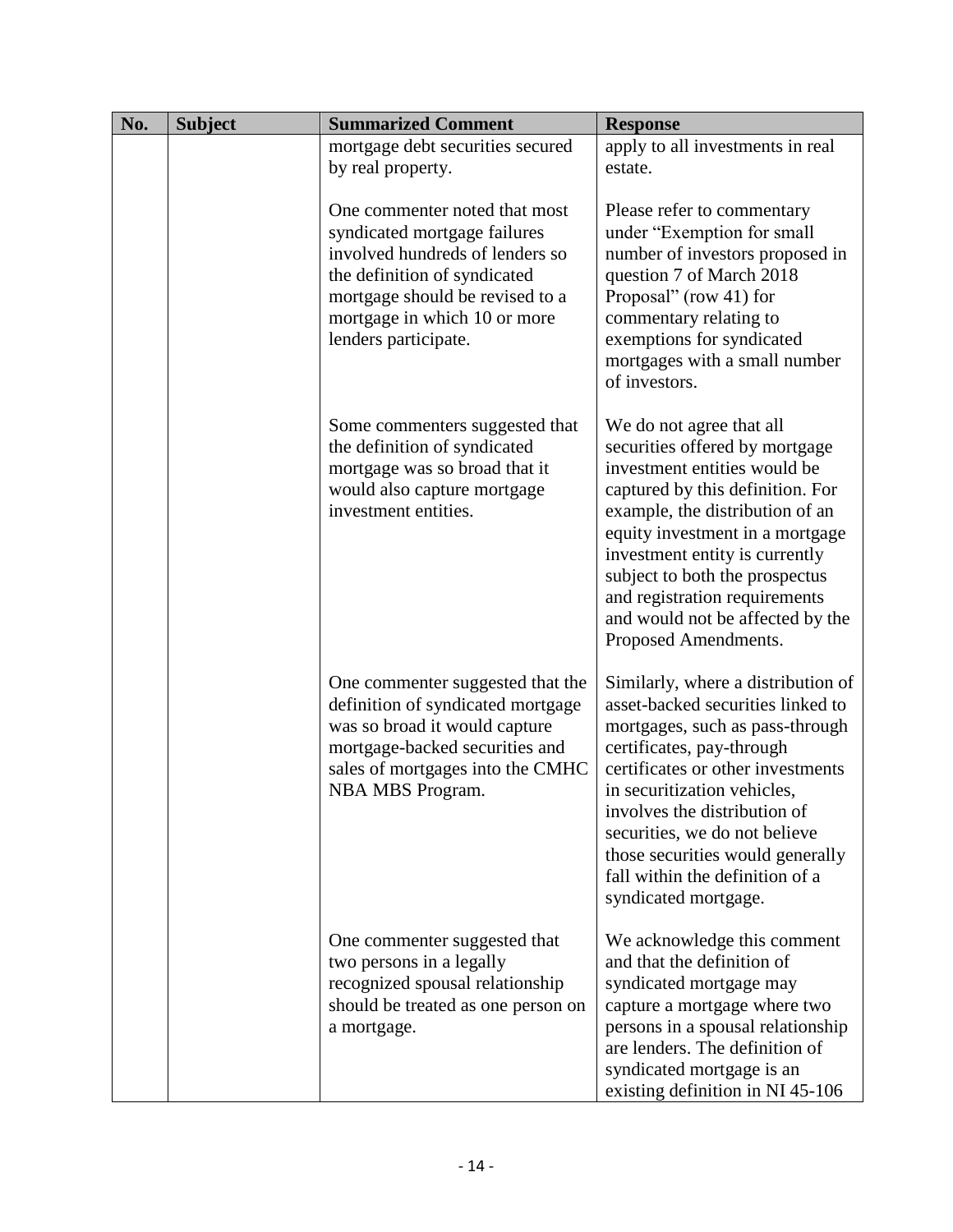| No. | <b>Subject</b>    | <b>Summarized Comment</b>                                              | <b>Response</b>                                                      |
|-----|-------------------|------------------------------------------------------------------------|----------------------------------------------------------------------|
|     |                   |                                                                        | and NI 31-103 and we are not                                         |
|     |                   |                                                                        | proposing to make any changes<br>at this time.                       |
| 6.  | Syndicated        | Several commenters suggested                                           | We thank the commenters for                                          |
|     | mortgage versus   | that the Proposed Amendments                                           | their input. Although we agree                                       |
|     | syndicated equity | should not capture all syndicated                                      | that the loan-to-value ratio is                                      |
|     |                   | mortgages but only those that<br>have a loan-to-value in excess of a   | important, it is only one                                            |
|     |                   | threshold, such as 80% or 85%,                                         | indicator of the risk of a<br>syndicated mortgage. As a result,      |
|     |                   | which several commenters                                               | we do not propose to use this as                                     |
|     |                   | referred to as syndicated equity.                                      | the sole basis for determining the                                   |
|     |                   |                                                                        | securities law requirements that                                     |
|     |                   |                                                                        | should apply to the distribution                                     |
|     |                   |                                                                        | of syndicated mortgages.                                             |
| 7.  | <b>Risk</b>       | One commenter suggested that the                                       | Consideration of the risk                                            |
|     | acknowledgement   | CSA review the efficacy of the                                         | acknowledgment requirements                                          |
|     | forms             | existing risk acknowledgement                                          | that apply to certain prospectus                                     |
|     |                   | forms.                                                                 | exemptions is outside the scope                                      |
|     |                   |                                                                        | of this project.                                                     |
| 8.  | Who is the        | Several commenters suggested                                           | We thank the commenters for                                          |
|     | issuer?           | that commonly in syndicated                                            | their input. We agree that                                           |
|     |                   | mortgages the borrower is not the                                      | additional guidance regarding                                        |
|     |                   | issuer. These commenters stressed                                      | the appropriate identity of the<br>issuer or issuers of a syndicated |
|     |                   | the difference between a mortgage<br>that is syndicated at the time of | mortgage is required. As                                             |
|     |                   | the initial loan ( <i>i.e.</i> , a shared                              | suggested we have clarified in                                       |
|     |                   | mortgage or a mortgage with a co-                                      | 45-106CP that, where an                                              |
|     |                   | lending syndicate) versus a                                            | existing mortgage is syndicated,                                     |
|     |                   | mortgage with one initial lender                                       | the party undertaking the                                            |
|     |                   | who then, potentially unknown to                                       | syndication will generally be an                                     |
|     |                   | the borrower, syndicates the                                           | issuer of the syndicated                                             |
|     |                   | mortgage to other investors.                                           | mortgage. In some cases, the                                         |
|     |                   |                                                                        | issuer may be a mortgage broker                                      |
|     |                   |                                                                        | that is syndicating the loan.                                        |
|     |                   |                                                                        | Alternatively, if the entity used                                    |
|     |                   |                                                                        | for the syndication is established                                   |
|     |                   |                                                                        | by a mortgage broker, the                                            |
|     |                   |                                                                        | mortgage broker may be a<br>promoter of the issuer.                  |
|     |                   |                                                                        |                                                                      |
|     |                   |                                                                        | We have also provided                                                |
|     |                   |                                                                        | additional guidance regarding                                        |
|     |                   |                                                                        | the use of the offering                                              |
|     |                   |                                                                        | memorandum exemption to                                              |
|     |                   |                                                                        | distribute syndicated mortgages                                      |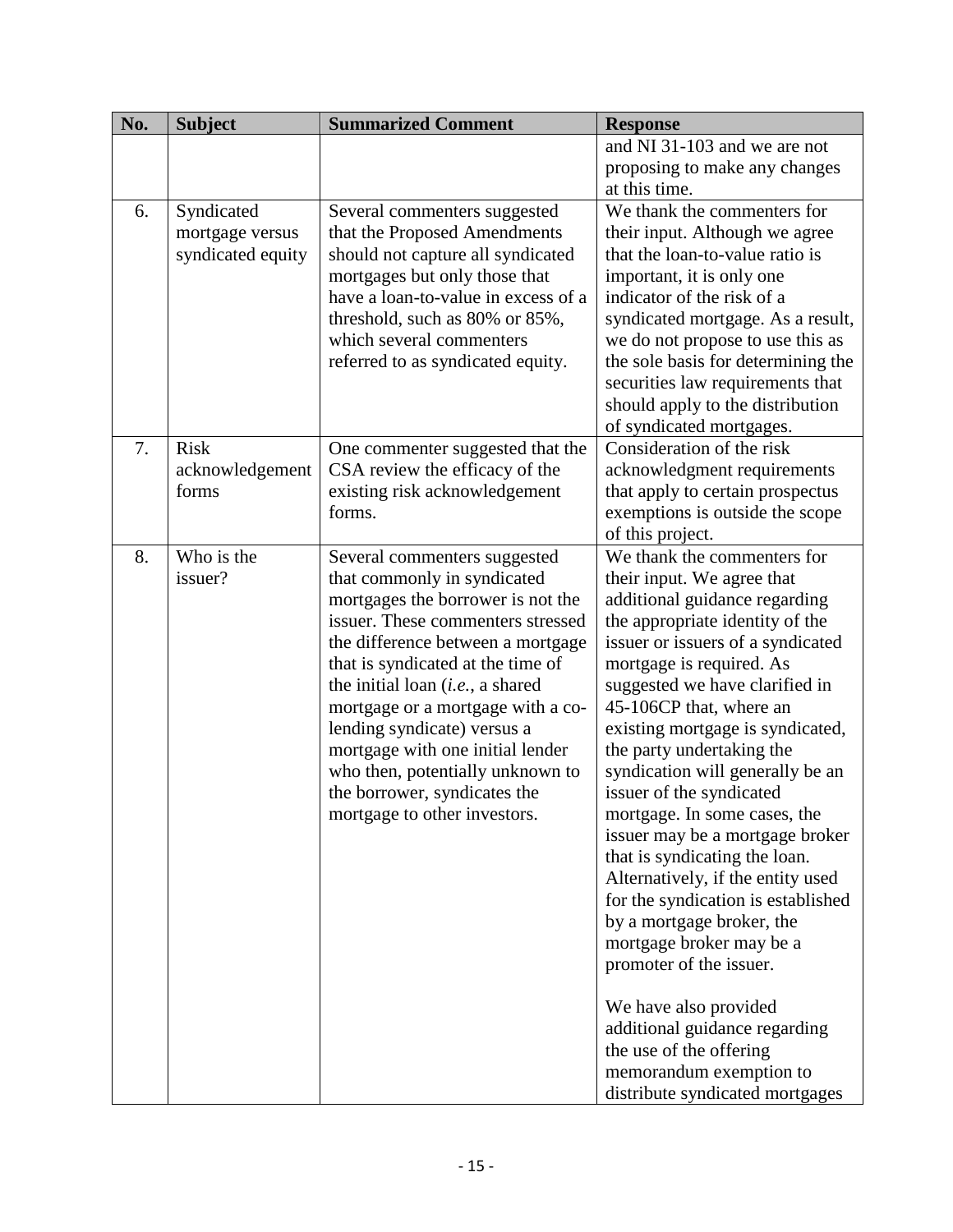| No. | <b>Subject</b>   | <b>Summarized Comment</b>          | <b>Response</b>                     |
|-----|------------------|------------------------------------|-------------------------------------|
|     |                  |                                    | and the fact that the exemption is  |
|     |                  |                                    | only available for the              |
|     |                  |                                    | distribution by an issuer of a      |
|     |                  |                                    | security of its own issue.          |
|     |                  |                                    | Accordingly, where a mortgage       |
|     |                  |                                    | that has already been advanced      |
|     |                  |                                    | or committed is being               |
|     |                  |                                    | syndicated, the exemption would     |
|     |                  |                                    | only be available where the party   |
|     |                  |                                    | syndicating the mortgage is the     |
|     |                  |                                    | issuer.                             |
| 9.  | Public database  | One commenter suggested that       | We thank the commenter for this     |
|     | of syndicated    | there should be a public database  | suggestion. Requiring detailed      |
|     | mortgages        | of syndicated mortgages to         | reporting regarding the terms of    |
|     |                  | facilitate comparison across types | securities issued in the exempt     |
|     |                  | of properties, issuers, brokers,   | market is beyond the current        |
|     |                  | regions, credit, etc.              | report of exempt distribution and   |
|     |                  |                                    | would impose a significant          |
|     |                  |                                    | burden on issuers. In addition,     |
|     |                  |                                    | several regulatory and systems      |
|     |                  |                                    | changes would be required that      |
|     |                  |                                    | are beyond the scope of the         |
|     |                  |                                    | Proposed Amendments.                |
| 10. | Currently exempt | Several commenters indicated that  | Under securities laws, there is a   |
|     | professionals    | chartered bank representatives,    | business trigger for registration.  |
|     |                  | lawyers and other professionals    | Section 1.3 of 31-103CP             |
|     |                  | currently exempt under mortgage    | contains guidance related to the    |
|     |                  | legislation should no longer be    | business trigger for registration   |
|     |                  | exempt in order to level the       | in the context of certain           |
|     |                  | playing field.                     | professional services.              |
|     |                  |                                    | In addition, there are registration |
|     |                  |                                    | exemptions that could               |
|     |                  |                                    | potentially apply to a person or    |
|     |                  |                                    | company involved in the             |
|     |                  |                                    | distribution of syndicated          |
|     |                  |                                    | mortgages. However, these do        |
|     |                  |                                    | not necessarily correspond to the   |
|     |                  |                                    | exemptions under mortgage           |
|     |                  |                                    | legislation and may differ          |
|     |                  |                                    | depending on the jurisdictions      |
|     |                  |                                    | involved.                           |
| 11. | Statutory rights | One commenter expressed that       | We thank the commenter for          |
|     | of action        | purchasers in all jurisdictions    | their input but changes to the      |
|     |                  | should have a statutory right of   | statutory rights of action are      |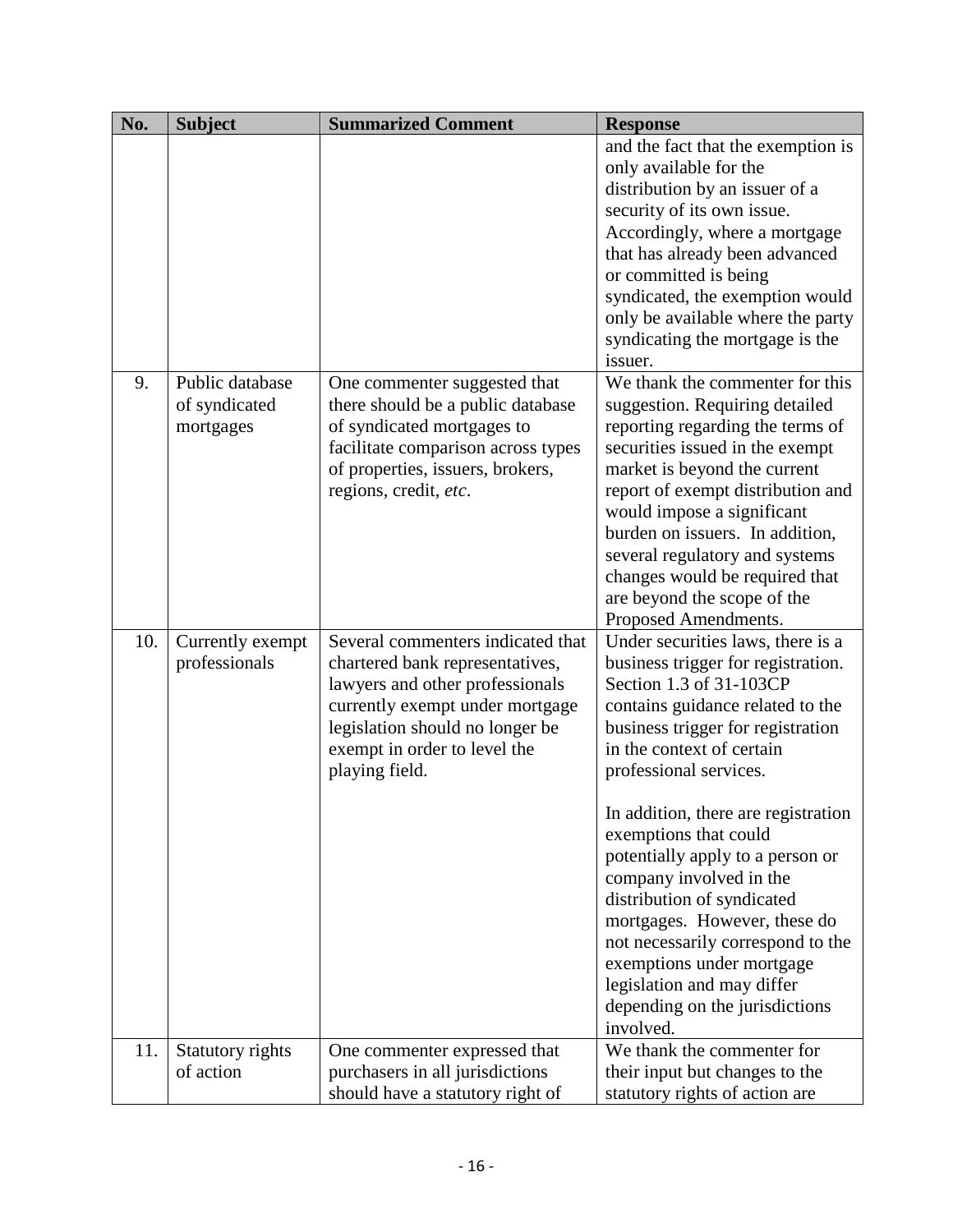| No. | <b>Subject</b>        | <b>Summarized Comment</b>                                                                                                                                                                                         | <b>Response</b>                                                                                                                                                                                                                                                                                                                                                                                                                                                                                                                                                                                            |
|-----|-----------------------|-------------------------------------------------------------------------------------------------------------------------------------------------------------------------------------------------------------------|------------------------------------------------------------------------------------------------------------------------------------------------------------------------------------------------------------------------------------------------------------------------------------------------------------------------------------------------------------------------------------------------------------------------------------------------------------------------------------------------------------------------------------------------------------------------------------------------------------|
|     |                       | action against issuers, promoters<br>and mortgage brokers in the event<br>that an offering memorandum<br>contains a misrepresentation.                                                                            | beyond the scope of the<br>Proposed Amendments. In the<br>event of a misrepresentation in<br>an offering memorandum, local<br>securities legislation provides for<br>rights of action against the issuer<br>and, depending on the<br>jurisdiction, certain other parties.                                                                                                                                                                                                                                                                                                                                  |
| 12. | Compliance<br>reviews | One commenter noted that the<br>CSA will need to allocate<br>resources to review offering<br>memoranda and exempt market<br>dealers in order to improve<br>compliance and deter fraudulent<br>activity.           | For those jurisdictions that<br>already exclude syndicated<br>mortgages from the Mortgage<br>Exemptions, our compliance<br>programs will continue to review<br>offering memoranda and<br>registrants. For those<br>jurisdictions that are amending<br>the Mortgage Exemptions to<br>exclude syndicated mortgages,<br>we expect that the distribution of<br>syndicated mortgages will be an<br>area of focus following the<br>implementation of the Proposed<br>Amendments. Information<br>provided through reports of<br>exempt distribution will be<br>particularly important to<br>monitoring this area. |
| 13. | Fee disclosure        | One commenter noted that there<br>needs to be clear disclosure about<br>fees that lenders receive from<br>borrowers on closing and how<br>those fees are distributed back to<br>investors or otherwise allocated. | Item 18 of proposed Form 45-<br>106F18 requires disclosure of<br>the fees that are to be charged to<br>the borrower, how they are to be<br>calculated and paid and when<br>any person involved in the<br>distribution is entitled to<br>payment or states that the<br>investor may request a copy of<br>the disclosure statement<br>provided by the mortgage broker<br>to the borrower concerning all<br>fees.<br>Item 7 of Form 45-106F2<br>requires disclosure of<br>compensation paid to sellers and<br>finders.                                                                                        |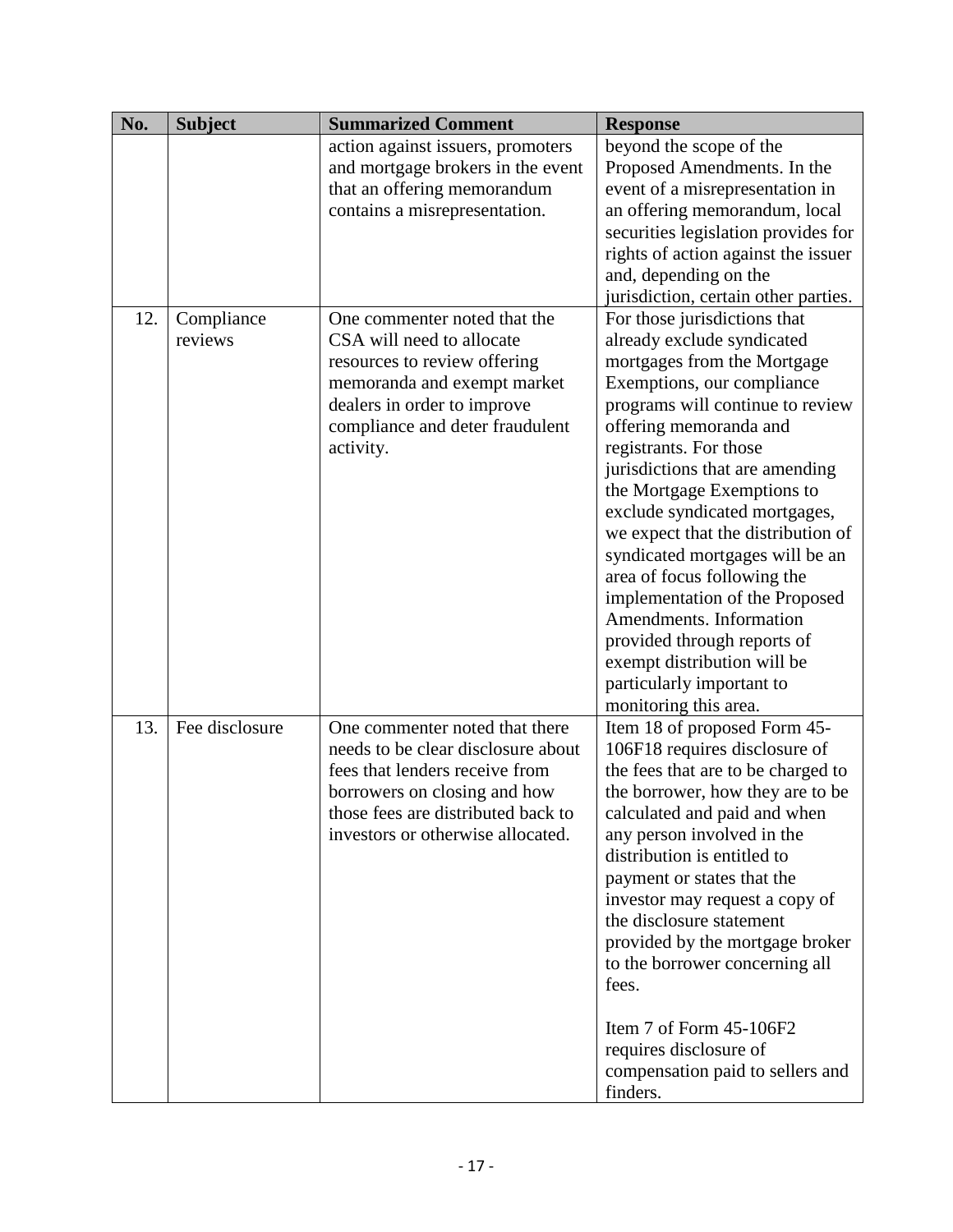| No. | <b>Subject</b>                         | <b>Summarized Comment</b>                                                                                                                                                                                                                                                                                                                                   | <b>Response</b>                                                                                                                                                                                                                                                                                                                                                                                                                                                             |
|-----|----------------------------------------|-------------------------------------------------------------------------------------------------------------------------------------------------------------------------------------------------------------------------------------------------------------------------------------------------------------------------------------------------------------|-----------------------------------------------------------------------------------------------------------------------------------------------------------------------------------------------------------------------------------------------------------------------------------------------------------------------------------------------------------------------------------------------------------------------------------------------------------------------------|
|     |                                        |                                                                                                                                                                                                                                                                                                                                                             | Any registered dealer involved<br>in the sale of syndicated<br>mortgages would be subject to<br>the obligation to disclose fees to<br>its clients in connection with its<br>relationship disclosure<br>information and ongoing<br>reporting obligations.                                                                                                                                                                                                                    |
| 14. | Decreased<br>diversification           | Three commenters suggested that<br>the March 2018 Proposal may<br>have the unintended consequence<br>of decreased diversification for<br>investors because there will be<br>fewer syndicated mortgages in<br>which they can invest, or they will<br>be required to make larger<br>investments in a syndicated<br>mortgage.                                  | We expect a registered dealer's<br>suitability assessment to<br>consider an investor's<br>concentration in any investment,<br>including a syndicated mortgage.<br>Accordingly, concerns regarding<br>diversification should be<br>addressed in the ordinary course<br>by the involvement of a<br>registered dealer.                                                                                                                                                         |
|     |                                        | <b>GENERAL REGISTRATION COMMENTS</b>                                                                                                                                                                                                                                                                                                                        |                                                                                                                                                                                                                                                                                                                                                                                                                                                                             |
| 15. | Existing<br>registration<br>exemptions | One commenter suggested that all<br>mortgage brokers involved in the<br>business of distributing syndicated<br>mortgages should be required to<br>be registered as a dealer without<br>exception.                                                                                                                                                           | Any mortgage broker in the<br>business of trading securities<br>will be required to register as a<br>dealer or rely upon an available<br>registration exemption. We note<br>that there are existing<br>registration exemptions upon<br>which some mortgage brokers<br>may be able to rely. For<br>example, section 8.5 of NI 31-<br>103 provides a dealer<br>registration exemption for trades<br>under certain conditions that are<br>made through a registered<br>dealer. |
| 16. | Cost of using<br>registered dealer     | Several commenters expressed<br>concerns that the requirement to<br>use a registered dealer will<br>significantly increase the cost of<br>lending and create unnecessary<br>complexities and that the required<br>due diligence and suitability<br>assessments are not feasible given<br>the typically short transaction<br>times for syndicated mortgages. | Certain jurisdictions already<br>exclude syndicated mortgages<br>from the Mortgage Exemptions.<br>The registration requirement and<br>the category of exempt market<br>dealer seek to require any entity<br>that is in the business of trading<br>securities in the exempt market<br>to possess the required level of<br>proficiency, integrity and                                                                                                                         |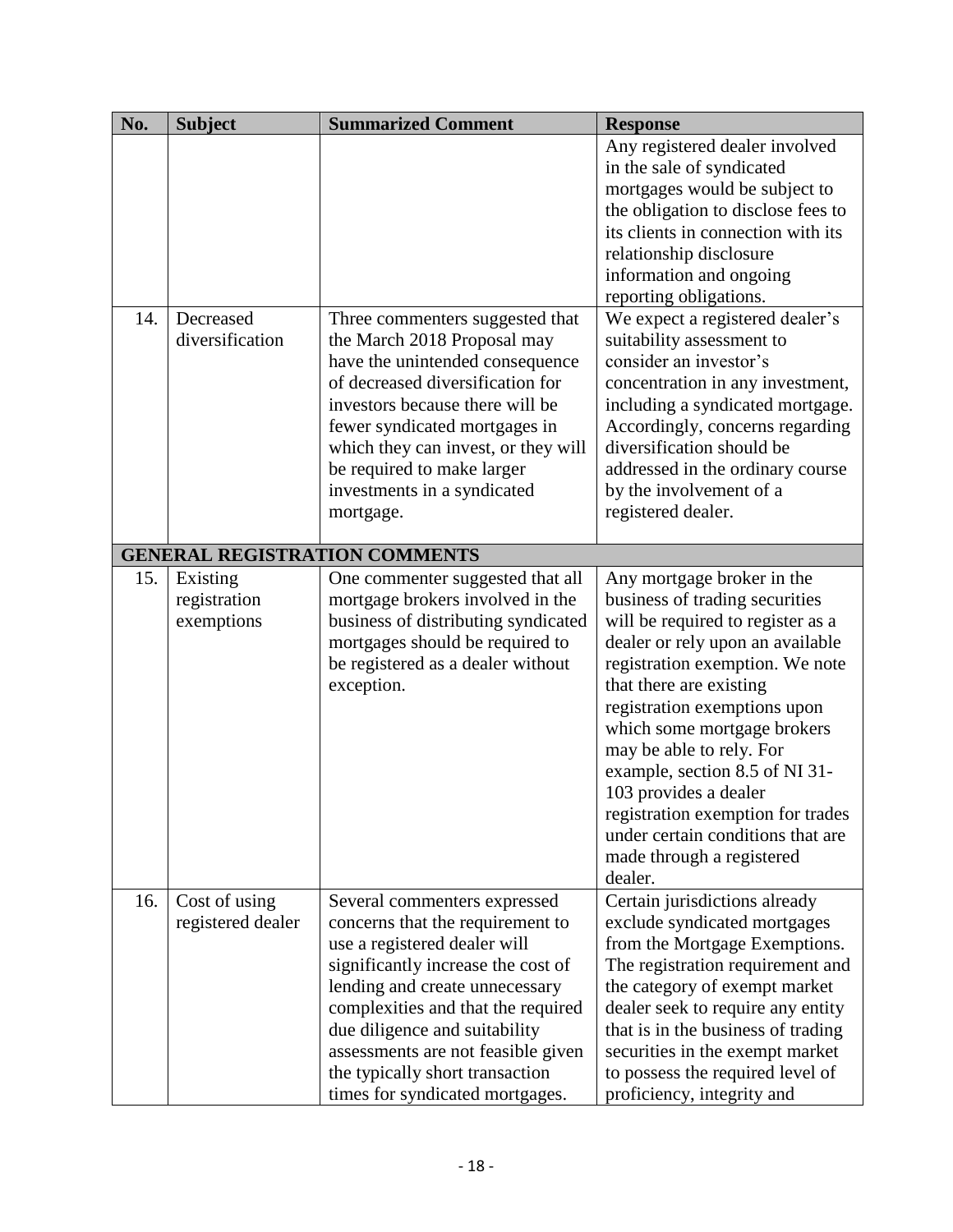| No. | <b>Subject</b>   | <b>Summarized Comment</b>                          | <b>Response</b>                                                    |
|-----|------------------|----------------------------------------------------|--------------------------------------------------------------------|
|     |                  |                                                    | solvency to participate in the                                     |
|     |                  |                                                    | market. Investors in other forms                                   |
|     |                  |                                                    | of real estate and mortgage                                        |
|     |                  |                                                    | investments, such as mortgage                                      |
|     |                  |                                                    | investment entities, currently                                     |
|     |                  |                                                    | benefit from the protections of                                    |
|     |                  |                                                    | the registration requirement. For                                  |
|     |                  |                                                    | those jurisdictions amending the                                   |
|     |                  |                                                    | Mortgage Exemptions to exclude                                     |
|     |                  |                                                    | syndicated mortgages, the                                          |
|     |                  |                                                    | Proposed Amendments would                                          |
|     |                  |                                                    | result in the same level of                                        |
|     |                  |                                                    | protection for syndicated                                          |
|     |                  |                                                    | mortgage investments as these                                      |
|     |                  |                                                    | other types of securities.                                         |
|     |                  |                                                    | Mortgage brokers that are                                          |
|     |                  |                                                    | currently relying on the                                           |
|     |                  |                                                    | Mortgage Exemptions to trade                                       |
|     |                  |                                                    | syndicated mortgages in                                            |
|     |                  |                                                    | Newfoundland and Labrador, the                                     |
|     |                  |                                                    | Northwest Territories, Nova                                        |
|     |                  |                                                    | Scotia, Nunavut, Ontario, Prince                                   |
|     |                  |                                                    | Edward Island and Yukon will                                       |
|     |                  |                                                    | be required to seek registration                                   |
|     |                  |                                                    | or rely on an alternative                                          |
|     |                  |                                                    | registration exemption if their                                    |
|     |                  |                                                    | activities meet the business                                       |
|     |                  |                                                    | trigger for dealer registration.                                   |
|     |                  |                                                    | We acknowledge that this will                                      |
|     |                  |                                                    | involve costs. However, as for                                     |
|     |                  |                                                    | other forms of mortgage                                            |
|     |                  |                                                    | investments, we consider that                                      |
|     |                  |                                                    | such costs are justified by the                                    |
|     |                  |                                                    | benefits to investors and the                                      |
|     |                  |                                                    | market generally.                                                  |
| 17. | New registration | One commenter suggested that a                     | We thank the commenter for                                         |
|     | category         | new category of registration                       | their input, but we believe the                                    |
|     |                  | should be created, and the                         | existing categories of dealer                                      |
|     |                  | requirements should be the same                    | registration are appropriate. Any                                  |
|     |                  | as those currently applied to<br>mortgage brokers. | entity seeking registration as an<br>exempt market dealer may seek |
|     |                  |                                                    | exemptions from specific                                           |
|     |                  |                                                    | requirements of securities                                         |
|     |                  |                                                    | legislation that are not                                           |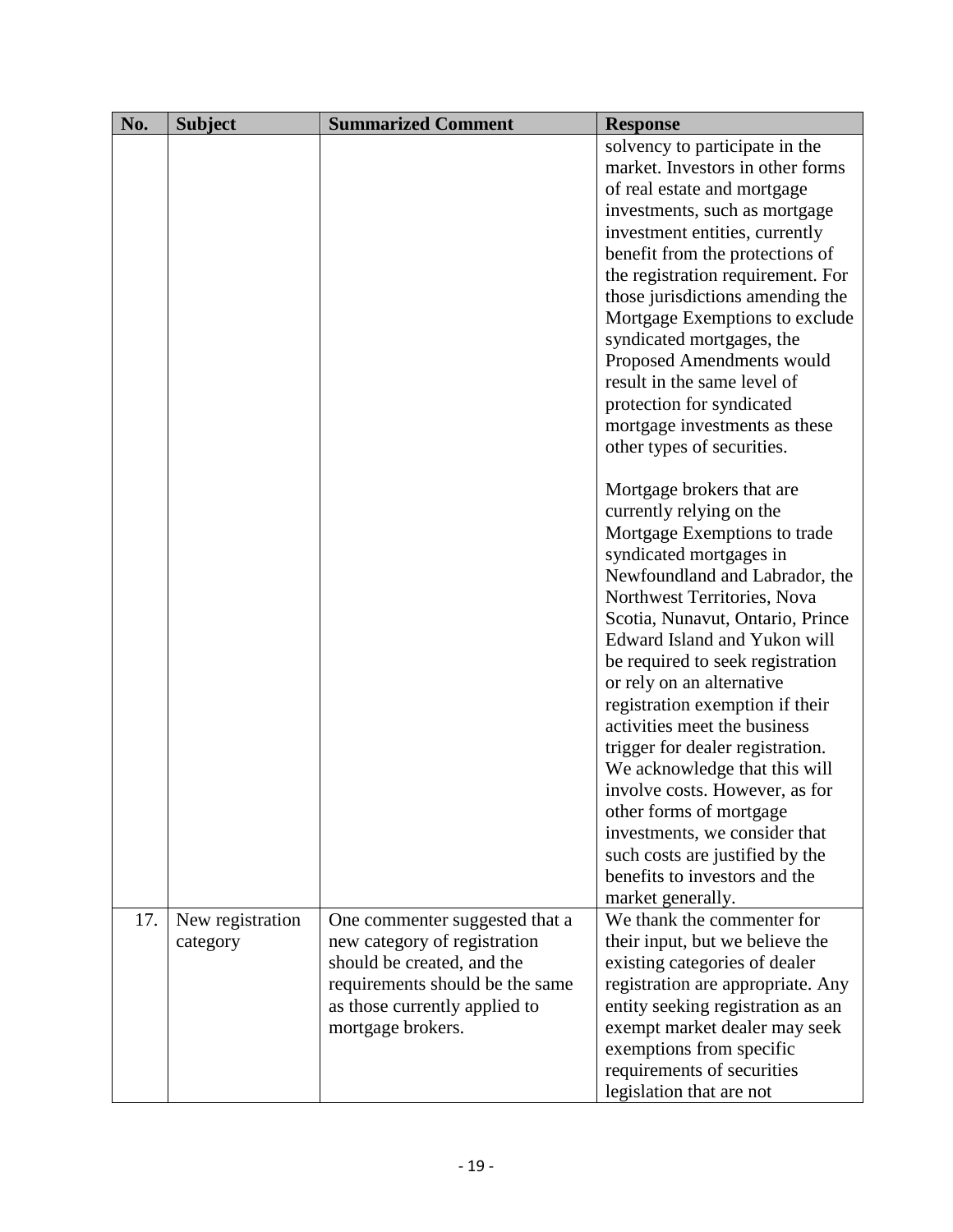| No. | <b>Subject</b>                                   | <b>Summarized Comment</b>                                                                                                                                                                                                                                                        | <b>Response</b>                                                                                                                                                                                                                                                                                                                                                                                                                                                                                                                                                                                                                                                                                                                                                   |
|-----|--------------------------------------------------|----------------------------------------------------------------------------------------------------------------------------------------------------------------------------------------------------------------------------------------------------------------------------------|-------------------------------------------------------------------------------------------------------------------------------------------------------------------------------------------------------------------------------------------------------------------------------------------------------------------------------------------------------------------------------------------------------------------------------------------------------------------------------------------------------------------------------------------------------------------------------------------------------------------------------------------------------------------------------------------------------------------------------------------------------------------|
|     |                                                  |                                                                                                                                                                                                                                                                                  | compatible with their business<br>model. Accordingly, dealers that<br>are prepared to accept terms and<br>conditions that limit their<br>activities to syndicated<br>mortgages may seek relief from<br>requirements that could be more<br>applicable to exempt market<br>dealers offering securities<br>generally.                                                                                                                                                                                                                                                                                                                                                                                                                                                |
| 18. | Relevant<br>securities<br>industry<br>experience | Several commenters asked for<br>guidance as to what we would<br>consider to be relevant securities<br>industry experience if a mortgage<br>broker were to apply for<br>registration as a dealing<br>representative or chief compliance<br>officer of an exempt market<br>dealer. | For firms and individuals that<br>apply for registration to trade in<br>syndicated mortgages, we will<br>consider relevant securities<br>industry experience to include<br>relevant experience acquired at a<br>licensed mortgage broker,<br>brokerage, agency or dealer,<br>provided the applicant<br>demonstrates the proficiency,<br>integrity and solvency for<br>registration. Applicants that rely<br>on mortgage-specific experience<br>should expect regulators to place<br>terms and conditions restricting<br>their trading activities to a<br>specified class of securities $(e.g.,$<br>syndicated mortgages or<br>securities of real estate issuers).<br>We propose to include clarifying<br>language in 31-103CP as part of<br>the Proposed Changes. |
| 19. | Know-your-<br>product<br>obligations             | One commenter expressed that<br>they consider it would be part of a<br>dealer's know-your-product<br>obligations to ensure there has<br>been a recent and reliable property<br>appraisal for a syndicated<br>mortgage distribution under any<br>exemption.                       | We thank the commenter for<br>their input. We agree that taking<br>reasonable steps to verify the<br>loan-to-value ratio of a<br>syndicated mortgage would be<br>important for a registrant to<br>discharge its know-your-product<br>obligation.                                                                                                                                                                                                                                                                                                                                                                                                                                                                                                                  |
| 20. | <b>Restricted dealer</b><br>registration         | One commenter suggested that<br>existing mortgage brokers should<br>be registered as dealers but be                                                                                                                                                                              | We thank the commenter for<br>their input. If applicant firms<br>demonstrate limited proficiency<br>or experience beyond syndicated                                                                                                                                                                                                                                                                                                                                                                                                                                                                                                                                                                                                                               |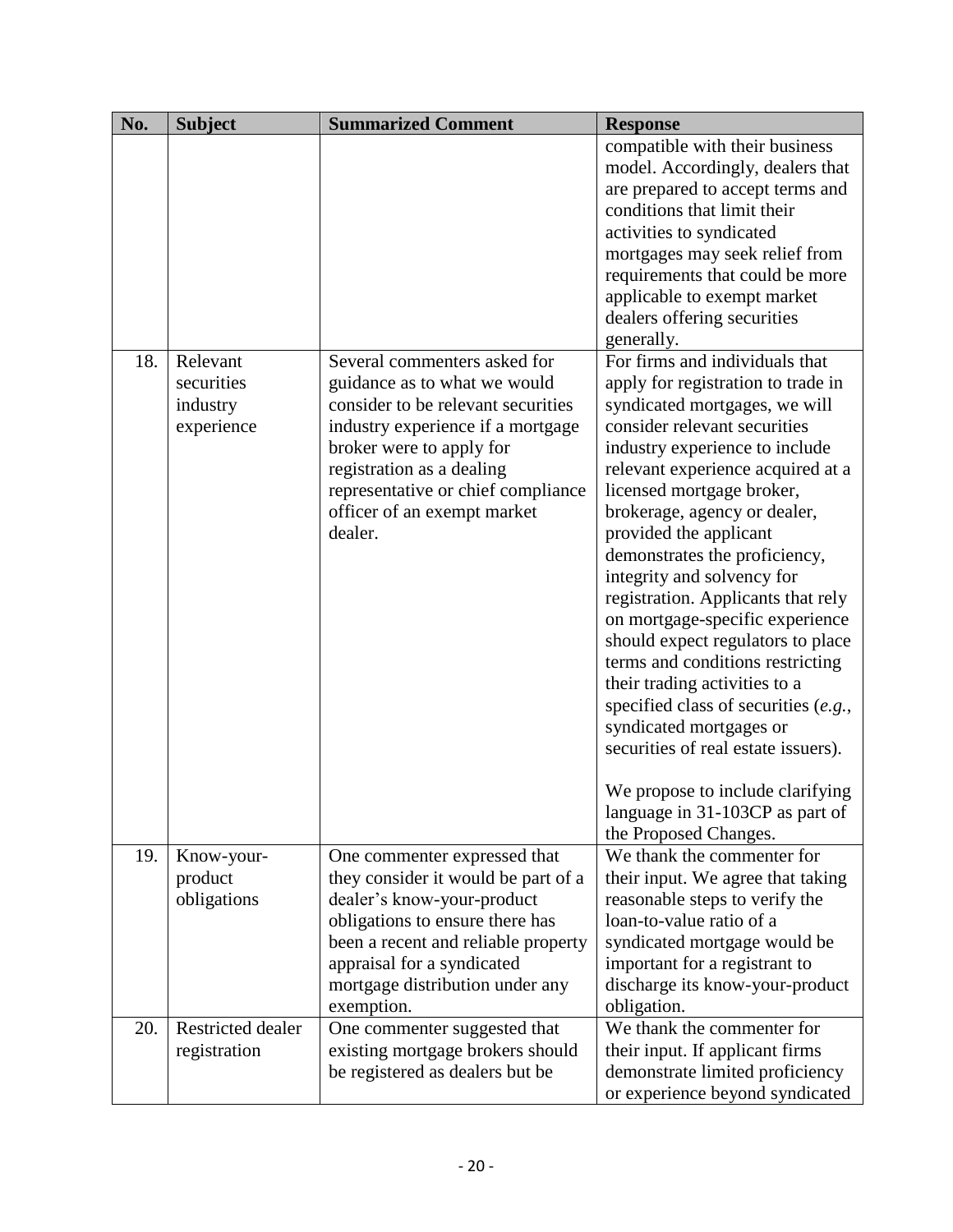| No. | <b>Subject</b>                                                    | <b>Summarized Comment</b>                                                                                                                                                                                                                                                                                                                                                                                             | <b>Response</b>                                                                                                                                                                                                                                                                                                                                                                                                                                                                                                                     |
|-----|-------------------------------------------------------------------|-----------------------------------------------------------------------------------------------------------------------------------------------------------------------------------------------------------------------------------------------------------------------------------------------------------------------------------------------------------------------------------------------------------------------|-------------------------------------------------------------------------------------------------------------------------------------------------------------------------------------------------------------------------------------------------------------------------------------------------------------------------------------------------------------------------------------------------------------------------------------------------------------------------------------------------------------------------------------|
|     |                                                                   | permitted to engage solely in<br>trading syndicated mortgages.                                                                                                                                                                                                                                                                                                                                                        | mortgages, we expect terms and<br>conditions will be placed to<br>restrict trading activities to a<br>specified class of securities $(e.g.,$<br>syndicated mortgages or<br>securities of real estate issuers).                                                                                                                                                                                                                                                                                                                      |
| 21. | <b>Transition period</b>                                          | One commenter suggested that the<br>proposed 12-month registration<br>transition period was not<br>sufficient, and it should instead be<br>24 months.                                                                                                                                                                                                                                                                 | In Newfoundland and Labrador,<br>the Northwest Territories, Nova<br>Scotia, Nunavut, Ontario, Prince<br>Edward Island and Yukon the<br>registration requirement is now<br>proposed to come into effect on<br>December 31, 2019. These<br>jurisdictions are of the view that<br>this period provides an adequate<br>amount of time for transition.<br>The exclusion for syndicated<br>mortgages already exists in the<br>other CSA jurisdictions and<br>registration is already required,<br>subject to any available<br>exemptions. |
| 22. | Different roles of<br>registered dealer<br>and mortgage<br>broker | One commenter expressed that a<br>registered dealer could not replace<br>the current role of a mortgage<br>broker, which may include<br>underwriting the mortgage,<br>drafting the mortgage<br>commitment, ensuring the<br>mortgage commitment conditions<br>have been satisfied, ensuring the<br>mortgage is registered before<br>authorizing the release of investor<br>funds, and inspecting<br>development sites. | The requirement to be licensed<br>as a mortgage broker, brokerage<br>or agency to deal in or trade in<br>mortgages under local legislation<br>is not affected by the Proposed<br>Amendments. Accordingly, in<br>some jurisdictions both a<br>licensed mortgage broker,<br>brokerage or agency and a<br>registered dealer may be<br>required.                                                                                                                                                                                        |
|     |                                                                   | Several commenters suggested<br>that we appear to expect both<br>mortgage broker and registered<br>dealer to be involved in<br>distributions of syndicated<br>mortgages, but it is not clear how<br>this would work, and it would not<br>be economically feasible given the                                                                                                                                           | Many jurisdictions require<br>mortgage investments entities,<br>such as mortgage investment<br>corporations, to offer their<br>securities through a registrant.<br>Such entities are generally also<br>required to be licensed as a                                                                                                                                                                                                                                                                                                 |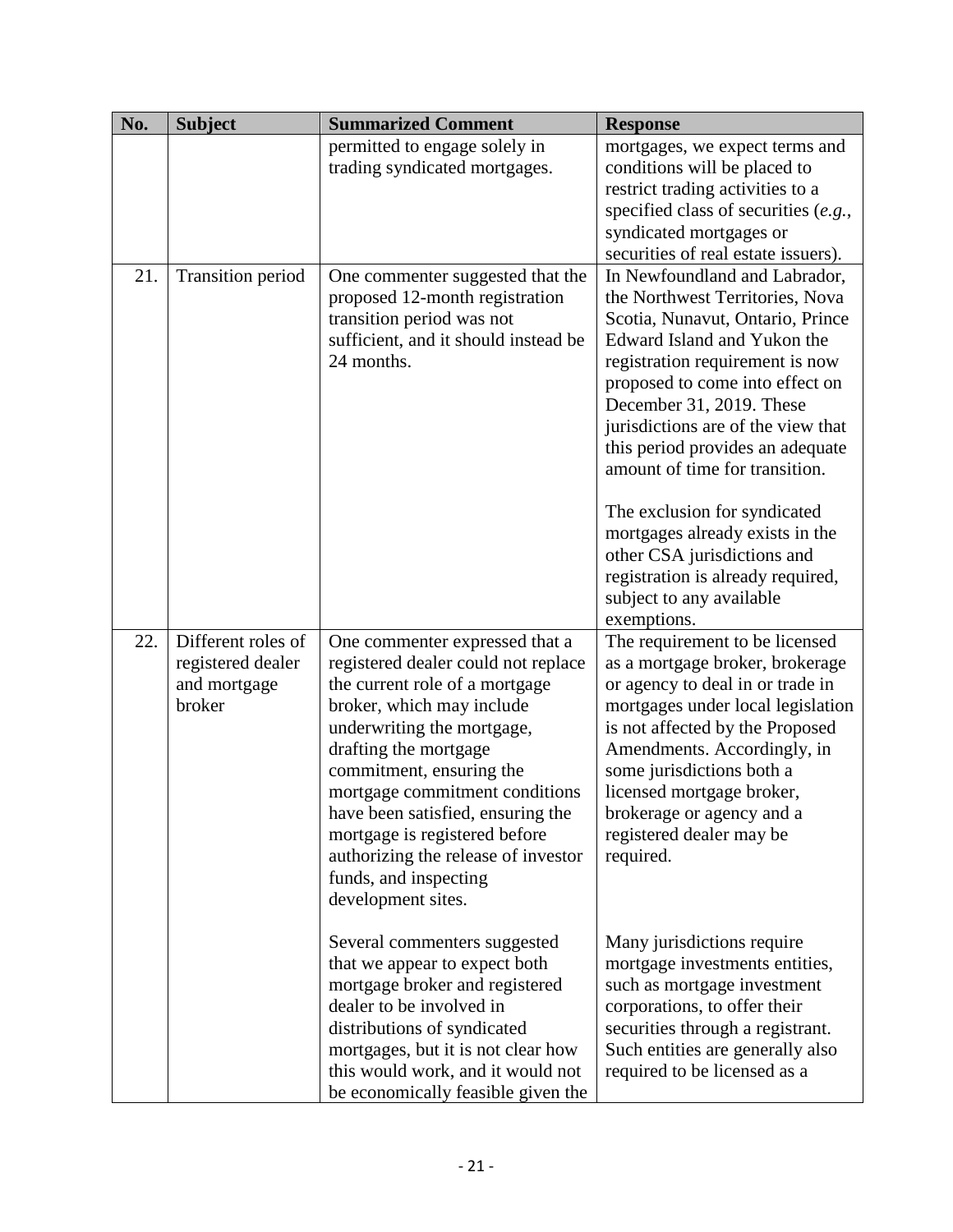| No. | <b>Subject</b>      | <b>Summarized Comment</b>                                  | <b>Response</b>                   |
|-----|---------------------|------------------------------------------------------------|-----------------------------------|
|     |                     | typical fees charged by brokers                            | mortgage broker, brokerage or     |
|     |                     | and dealers.                                               | agency.                           |
|     |                     |                                                            |                                   |
|     |                     |                                                            | We understand that it is not      |
|     |                     |                                                            | unusual for mortgage              |
|     |                     |                                                            | professionals involved with       |
|     |                     |                                                            | mortgage investment entities to   |
|     |                     |                                                            | maintain dual registration.       |
|     |                     |                                                            |                                   |
|     |                     | One commenter stated that it had                           | As discussed above, the need for  |
|     |                     | consulted with its clients and they                        | the involvement of a mortgage     |
|     |                     | all confirmed their preference to                          | broker, brokerage or agency will  |
|     |                     | work with mortgage brokers for                             | not be affected by the Proposed   |
|     |                     | these transactions.                                        | Amendments.                       |
|     |                     | <b>OFFERING MEMORANDUM EXEMPTION - PROPERTY APPRAISALS</b> |                                   |
| 23. | Date of appraisal   | Several commenters expressed                               | We thank the commenters for       |
|     |                     | that an appraisal should be                                | their input and have revised the  |
|     |                     | required to be within 6 months                             | requirement so that an appraisal  |
|     |                     | before the date of an offering                             | must provide a value of the       |
|     |                     | memorandum, instead of the                                 | property as at a date that is     |
|     |                     | proposed 12 months.                                        | within 6 months preceding the     |
|     |                     |                                                            | date that the appraisal is        |
|     |                     |                                                            | delivered to the purchaser.       |
| 24. | Methodology         | Three commenters expressed that                            | We have revised Item 8 of         |
|     |                     | the type of appraisal methodology                          | proposed Form 45-106F18 to        |
|     |                     | applied, and limitations of the                            | include that the issuer must      |
|     |                     | methodology, should be disclosed                           | describe the type of appraisal,   |
|     |                     | to investors in plain language.                            | methodology applied and           |
|     |                     |                                                            | limitations of the methodology.   |
| 25. | Arm's length        | Several commenters stated that an                          | We thank the commenters for       |
|     | transaction         | appraisal should be required                               | their input. We are not proposing |
|     |                     | regardless of whether the property                         | to provide an exemption from      |
|     |                     | was acquired in an arm's length                            | the appraisal requirement under   |
|     |                     | transaction as this would not                              | the offering memorandum           |
|     |                     | guarantee the amount paid was                              | exemption for properties          |
|     |                     | reasonable or the fair market                              | acquired in an arm's length       |
|     |                     | value.                                                     | transaction.                      |
|     |                     |                                                            |                                   |
|     |                     | One commenter stated that an                               |                                   |
|     |                     | appraisal should not be required if                        |                                   |
|     |                     | the property was recently acquired                         |                                   |
|     |                     | in an open market transaction with                         |                                   |
|     |                     | all parties acting at arm's length.                        |                                   |
| 26. | Professional        | One commenter suggested that an                            | We acknowledge the                |
|     | liability insurance | appraiser should be required to                            | commenter's concern. However,     |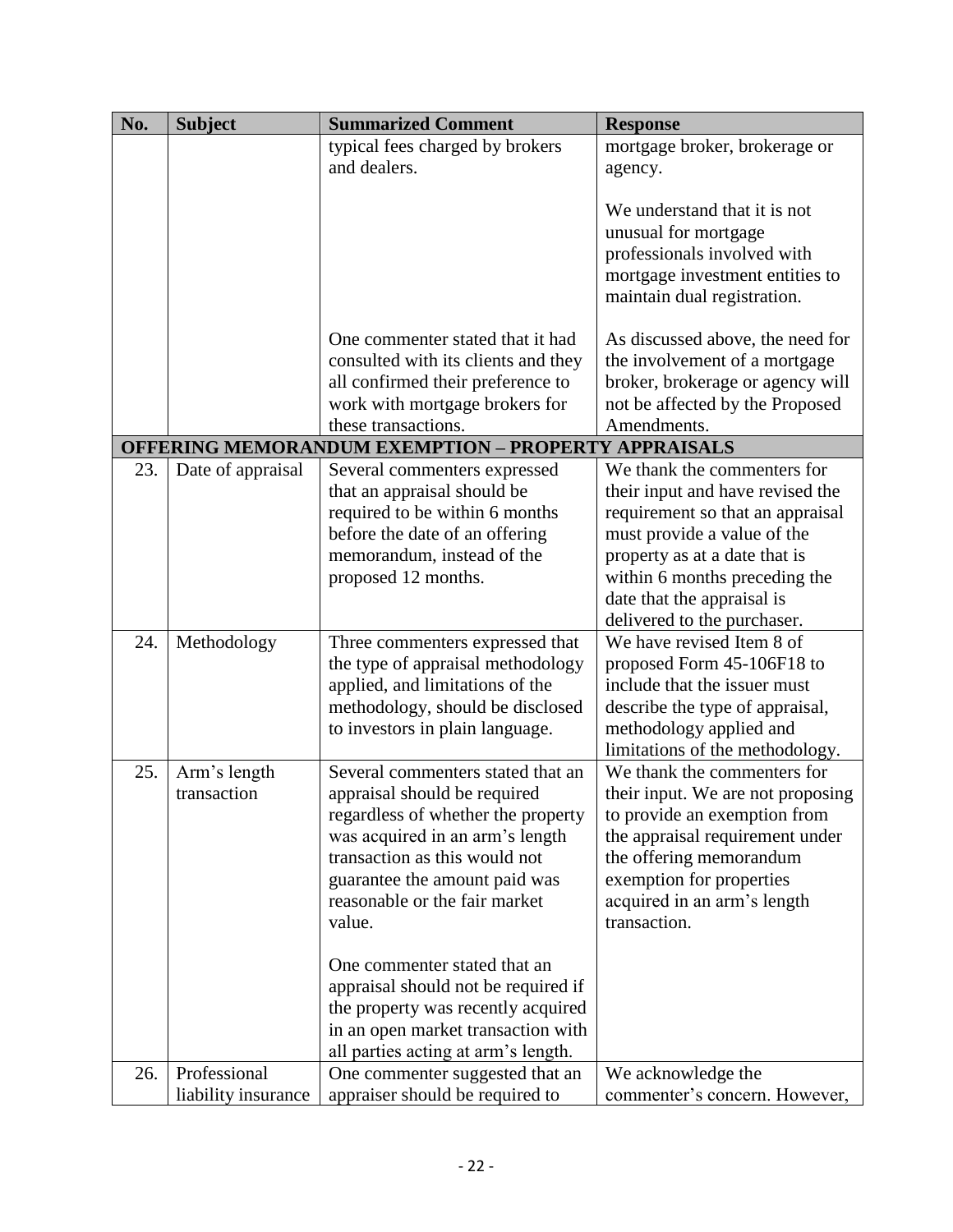| No. | <b>Subject</b>    | <b>Summarized Comment</b>            | <b>Response</b>                     |
|-----|-------------------|--------------------------------------|-------------------------------------|
|     |                   | have professional liability          | we are not proposing to             |
|     |                   | insurance appropriate to the         | prescribe standards for insurance   |
|     |                   | valuation assignment.                | for professional appraisers. To     |
|     |                   |                                      | be a qualified appraiser, an        |
|     |                   |                                      | appraiser must be a member in       |
|     |                   |                                      | good standing of a professional     |
|     |                   |                                      | association. We note that some      |
|     |                   |                                      | professional associations,          |
|     |                   |                                      | including the Appraisal Institute   |
|     |                   |                                      | of Canada, have mandatory           |
|     |                   |                                      | insurance programs for their        |
|     |                   |                                      | members.                            |
| 27. | Waiver of         | Two commenters suggested that        | We thank the commenter for this     |
|     | requirement for   | an investor could certify that they  | suggestion. However, we do not      |
|     | appraisal         | consider themselves an expert or     | think that it would be              |
|     |                   | professional and agree in writing    | appropriate to provide for this     |
|     |                   | to waive the requirement for an      | type of waiver. Appraisals are      |
|     |                   | appraisal.                           | required only for distributions     |
|     |                   |                                      | under the offering memorandum       |
|     |                   |                                      | exemption, which is designed for    |
|     |                   |                                      | distributions to retail investors.  |
|     |                   |                                      | Syndicated mortgages offered        |
|     |                   |                                      | under other exemptions, such as     |
|     |                   |                                      | the accredited investor             |
|     |                   |                                      | exemption, will not require an      |
|     |                   |                                      | appraisal. However, an appraisal    |
|     |                   |                                      | may be provided for such            |
|     |                   |                                      | distributions to respond to         |
|     |                   |                                      | concerns of investors or dealers    |
|     |                   |                                      | participating in the transaction.   |
| 28. | Form of appraisal | Three commenters suggested than      | We thank the commenters for         |
|     |                   | an appraisal should be addressed     | this suggestion. However, we        |
|     |                   | to the investors or a letter of      | believe an obligation to deliver    |
|     |                   | reliance should be provided from     | an appraisal to a purchaser is      |
|     |                   | the appraiser to the investors.      | sufficient.                         |
| 29. | Appraiser's       | One commenter suggested that for     | Proposed subsection 2.9(19) of      |
|     | independence      | an appraiser to be independent it    | NI 45-106 provides an objective     |
|     |                   | should be restricted in terms of the | test for the independence of an     |
|     |                   | volume of business it receives       | appraiser. Any circumstance         |
|     |                   | from an issuer, issuer group or      | that, in the opinion of a           |
|     |                   | mortgage broker.                     | reasonable person aware of all      |
|     |                   |                                      | the relevant facts, could interfere |
|     |                   |                                      | with the qualified appraiser's      |
|     |                   |                                      | judgment regarding the              |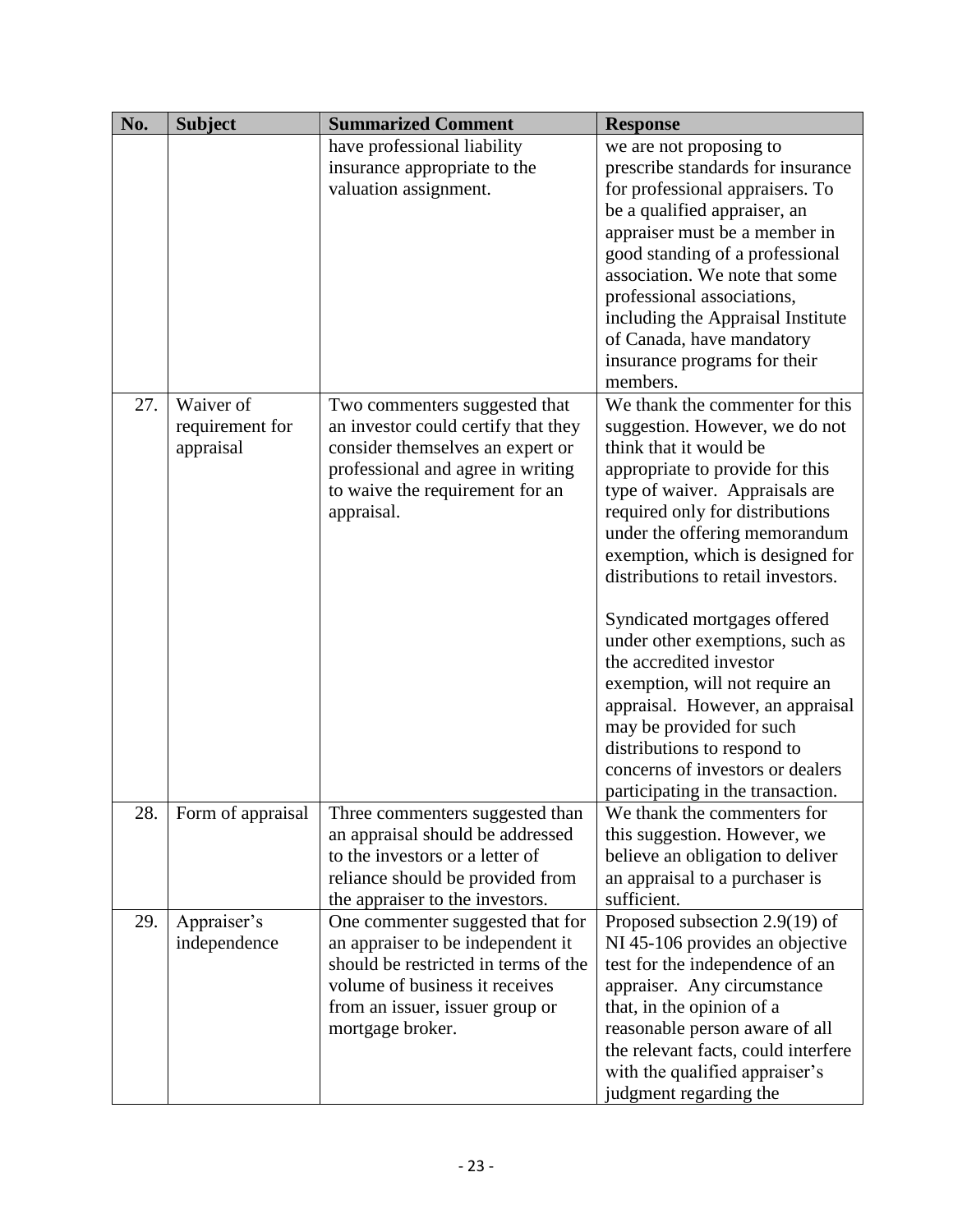| No. | <b>Subject</b>    | <b>Summarized Comment</b>                             | <b>Response</b>                      |
|-----|-------------------|-------------------------------------------------------|--------------------------------------|
|     |                   |                                                       | preparation of an appraisal for a    |
|     |                   |                                                       | property, would result in the        |
|     |                   |                                                       | appraiser not being independent.     |
|     |                   |                                                       | We agree with the commenter          |
|     |                   |                                                       | that the amount of business that     |
|     |                   |                                                       | an appraiser does with an issuer     |
|     |                   |                                                       | or related issuers could result in   |
|     |                   |                                                       | the appraiser not being              |
|     |                   |                                                       | independent. For example, the        |
|     |                   |                                                       | guidance in proposed paragraph       |
|     |                   |                                                       | 3.8(13)(h) of 45-106CP indicates     |
|     |                   |                                                       | that we would consider an            |
|     |                   |                                                       | appraiser not to be independent      |
|     |                   |                                                       | if the appraiser has received a      |
|     |                   |                                                       | majority of their income, either     |
|     |                   |                                                       | directly or indirectly, in the three |
|     |                   |                                                       | years preceding the date of the      |
|     |                   |                                                       | appraisal from the issuer or a       |
|     |                   |                                                       | related party of the issuer.         |
| 30. | Requirement for   | One commenter suggested that an                       | We thank the commenters for          |
|     | appraisal for     | appraisal should be a requirement                     | their input. Although we have        |
|     | syndicated        | for distributions under any                           | not added a requirement to           |
|     | mortgages         | exemption not just the offering                       | provide investors with an            |
|     | distributed under | memorandum exemption.                                 | appraisal for any exemptions         |
|     | other exemptions  |                                                       | other than the offering              |
|     |                   | Another commenter suggested                           | memorandum exemption, as             |
|     |                   | that an appraisal should only be                      | noted above, a dealer's know-        |
|     |                   | required for distributions under                      | your-product obligations would       |
|     |                   | the offering memorandum                               | likely require it to take            |
|     |                   | exemption as distributions under                      | reasonable steps to ascertain the    |
|     |                   | other exemptions are dependent                        | loan-to-value ratio of a             |
|     |                   | upon the ability to structure the                     | syndicated mortgage. In              |
|     |                   | transaction quickly.                                  | addition, we understand that         |
|     |                   |                                                       | sophisticated investors may          |
|     |                   |                                                       | demand adequate evidence of          |
|     |                   |                                                       | value of a property.                 |
|     |                   | <b>OFFERING MEMORANDUM EXEMPTION - FORM 45-106F18</b> |                                      |
| 31. | Item 8 -          | One commenter suggested that we                       | We thank the commenter for           |
|     | Appraisal         | should repeat the requirement to                      | their suggestion. Item 8 of Form     |
|     |                   | deliver the appraisal to investors                    | 45-106F18 is meant to provide        |
|     |                   | in Item 8 of Form 45-106F18.                          | investors with a description of      |
|     |                   |                                                       | the appraisal. This does not alter   |
|     |                   |                                                       | the requirement that the issuer      |
|     |                   |                                                       | also deliver a copy of the entire    |
|     |                   |                                                       | appraisal to the investor under      |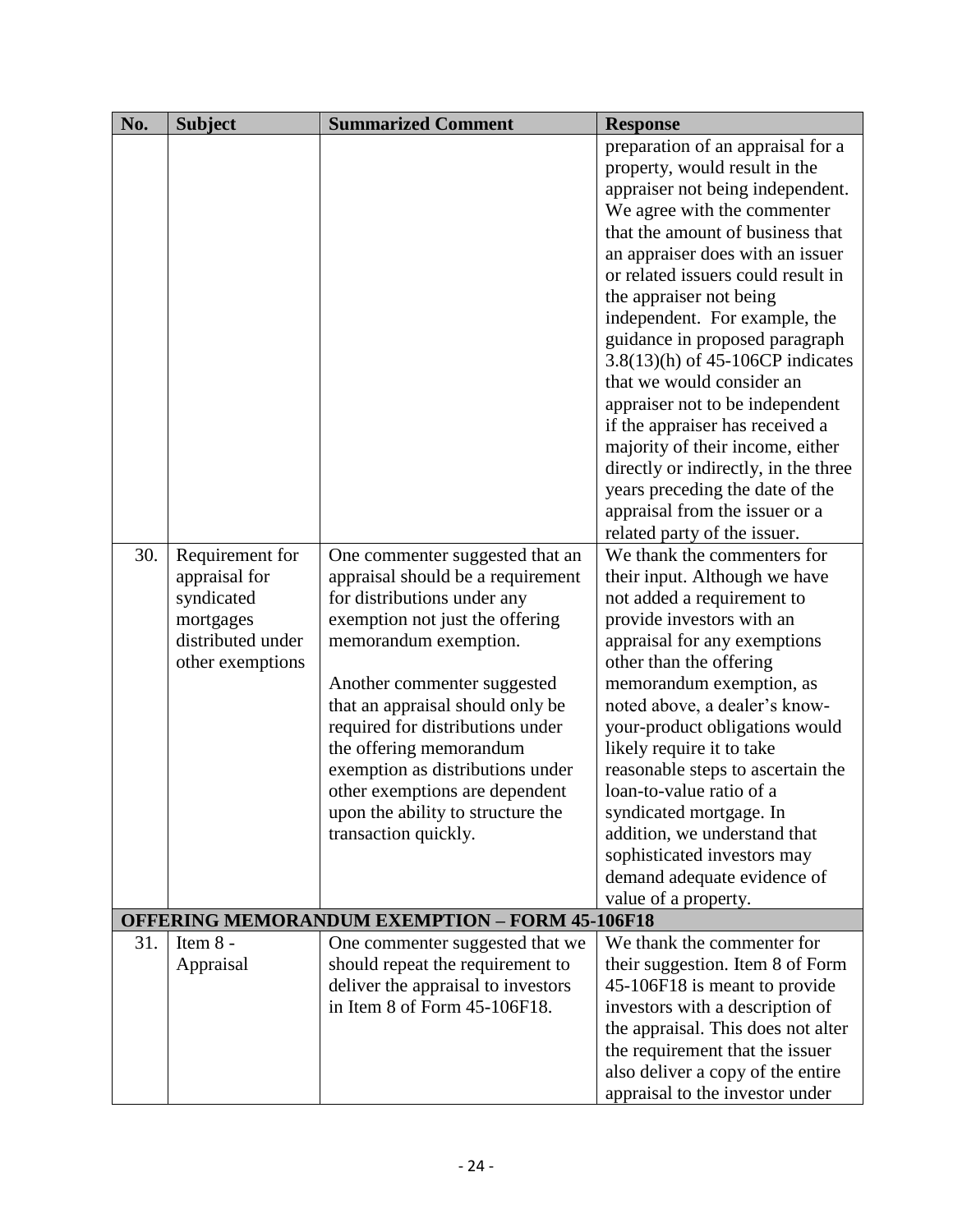| <b>Response</b>                                                                                                                                                                                                                                                                              |
|----------------------------------------------------------------------------------------------------------------------------------------------------------------------------------------------------------------------------------------------------------------------------------------------|
| subsection 2.9(19.1) of NI 45-                                                                                                                                                                                                                                                               |
| 106.                                                                                                                                                                                                                                                                                         |
| We thank the commenter for<br>One commenter suggested that we                                                                                                                                                                                                                                |
| should add the appraisal to the list<br>their suggestions. Item 19 of                                                                                                                                                                                                                        |
| Form 45-106F18 provides a list                                                                                                                                                                                                                                                               |
| of documents that the investor                                                                                                                                                                                                                                                               |
| may request from the issuer after                                                                                                                                                                                                                                                            |
| the completion of registration                                                                                                                                                                                                                                                               |
| and disbursement of the                                                                                                                                                                                                                                                                      |
| syndicated mortgage. The issuer                                                                                                                                                                                                                                                              |
| is required to deliver a copy of                                                                                                                                                                                                                                                             |
| the appraisal to the investor at<br>the same time or before the                                                                                                                                                                                                                              |
|                                                                                                                                                                                                                                                                                              |
| issuer delivers the offering<br>memorandum to the investor.                                                                                                                                                                                                                                  |
| We believe that a projected                                                                                                                                                                                                                                                                  |
| future value may be relevant                                                                                                                                                                                                                                                                 |
| information for investors and the                                                                                                                                                                                                                                                            |
| appropriate approach is to allow                                                                                                                                                                                                                                                             |
| reasonable basis for the value and<br>disclosure of such values while                                                                                                                                                                                                                        |
| they disclosed the material factors<br>requiring disclosure of the                                                                                                                                                                                                                           |
| factors and assumptions used in                                                                                                                                                                                                                                                              |
| arriving at the value, together                                                                                                                                                                                                                                                              |
| with the prominent disclosure of                                                                                                                                                                                                                                                             |
| the appraised value.                                                                                                                                                                                                                                                                         |
|                                                                                                                                                                                                                                                                                              |
| One commenter suggested that we                                                                                                                                                                                                                                                              |
| should prohibit the disclosure of a                                                                                                                                                                                                                                                          |
|                                                                                                                                                                                                                                                                                              |
|                                                                                                                                                                                                                                                                                              |
|                                                                                                                                                                                                                                                                                              |
|                                                                                                                                                                                                                                                                                              |
|                                                                                                                                                                                                                                                                                              |
|                                                                                                                                                                                                                                                                                              |
|                                                                                                                                                                                                                                                                                              |
| We thank the commenter for                                                                                                                                                                                                                                                                   |
| their input but note that certain                                                                                                                                                                                                                                                            |
| jurisdictions already require OM                                                                                                                                                                                                                                                             |
| marketing materials to be                                                                                                                                                                                                                                                                    |
| incorporated by reference into an<br>offering memorandum and filed                                                                                                                                                                                                                           |
| with the regulator.                                                                                                                                                                                                                                                                          |
| We do not currently prescribe<br>One commenter suggested that the                                                                                                                                                                                                                            |
| disclosure for other exemptions,                                                                                                                                                                                                                                                             |
| such as the accredited investor                                                                                                                                                                                                                                                              |
| of documents in Item 19 of Form<br>issuer would still be permitted to<br>disclose any value for a property<br>and assumptions used in arriving<br>regardless of whether such value<br>was prepared by an independent,<br>incorporated by reference into the<br>under the offering memorandum |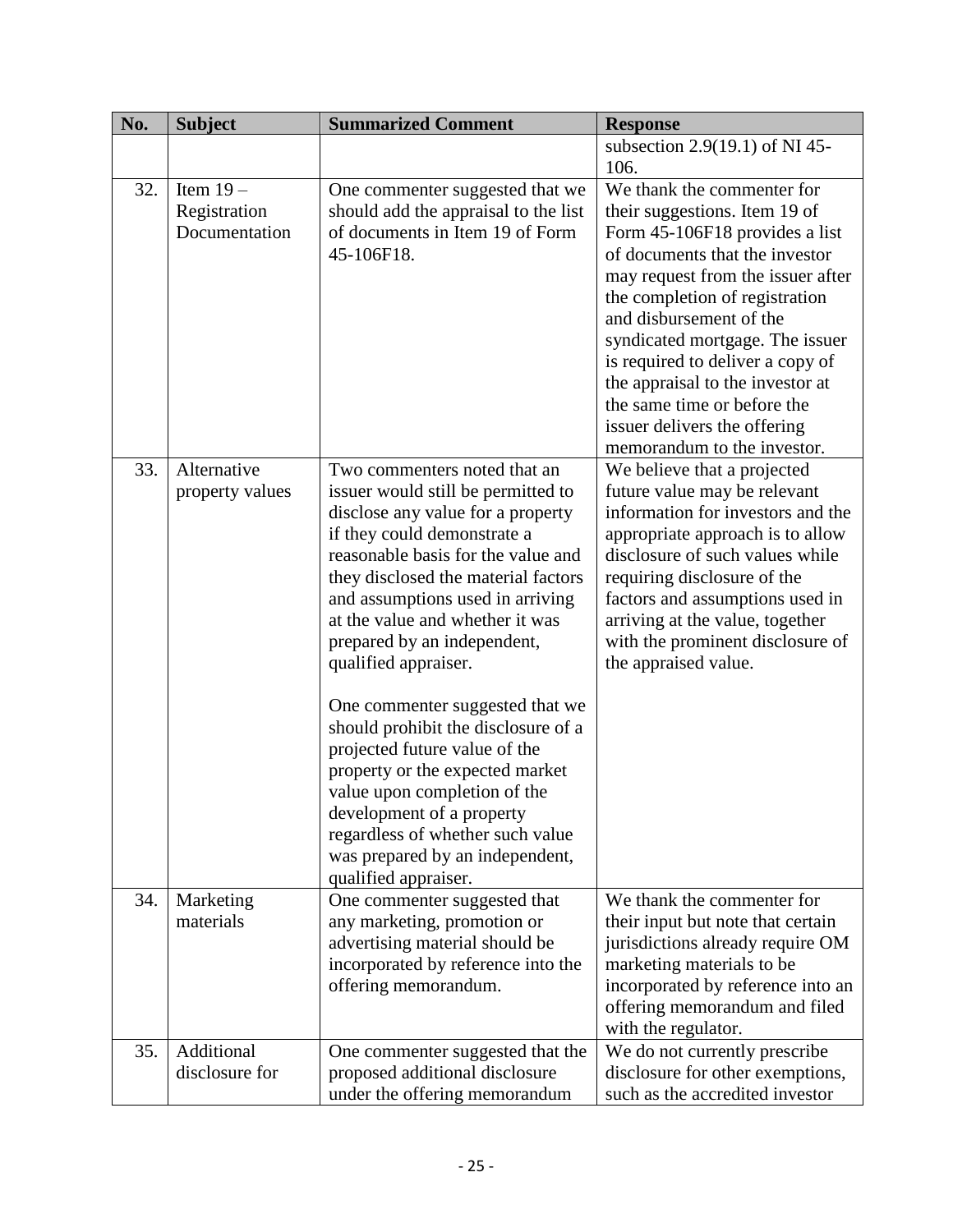| No. | <b>Subject</b>   | <b>Summarized Comment</b>                                             | <b>Response</b>                                            |
|-----|------------------|-----------------------------------------------------------------------|------------------------------------------------------------|
|     | other prospectus | should be a requirement for any                                       | and family, friends and business                           |
|     | exemptions       | distribution of syndicated                                            | associates exemptions.                                     |
|     |                  | mortgages regardless of which                                         | Introducing such disclosure                                |
|     |                  | prospectus exemption is relied                                        | would be a significant change                              |
|     |                  | upon.                                                                 | that is beyond the scope of the                            |
|     |                  |                                                                       | Proposed Amendments.                                       |
| 36. | Mortgage broker  | Two commenters indicated that                                         | We thank the commenters for                                |
|     | certificate      | the mortgage broker certificate is                                    | their feedback. We have                                    |
|     |                  | an important safeguard for                                            | removed the mortgage broker                                |
|     |                  | investors and suggested the CSA                                       | certificate requirement.                                   |
|     |                  | issue guidance as to the extent of                                    |                                                            |
|     |                  | the broker's due diligence                                            | If a mortgage broker is actively                           |
|     |                  | obligations. Another commenter                                        | involved in mortgage                                       |
|     |                  | supported requiring the mortgage                                      | syndication, we expect that the                            |
|     |                  | broker to sign the OM certificate                                     | mortgage broker will be required                           |
|     |                  | and provide additional disclosure<br>in the offering memorandum. This | to certify the offering<br>memorandum as the issuer of the |
|     |                  | commenter could not think of a                                        | syndicated mortgage. In these                              |
|     |                  | circumstance where it would not                                       | circumstances, a separate                                  |
|     |                  | be appropriate to require this in                                     | mortgage broker certificate                                |
|     |                  | connection with the offering                                          | would be redundant.                                        |
|     |                  | memorandum exemption.                                                 |                                                            |
|     |                  |                                                                       |                                                            |
|     |                  | Several commenters suggested the                                      |                                                            |
|     |                  | mortgage broker certificate may                                       |                                                            |
|     |                  | be costly in terms of the due                                         |                                                            |
|     |                  | diligence required by the broker                                      |                                                            |
|     |                  | and may not add any value or may                                      |                                                            |
|     |                  | be of little utility for investors.                                   |                                                            |
|     |                  | Some of these commenters                                              |                                                            |
|     |                  | suggested a certification in respect                                  |                                                            |
|     |                  | of matters within, or that ought to                                   |                                                            |
|     |                  | be within, the broker's knowledge                                     |                                                            |
|     |                  | may suffice.                                                          |                                                            |
|     |                  |                                                                       |                                                            |
|     |                  | Two commenters suggested a                                            |                                                            |
|     |                  | mortgage broker certificate should                                    |                                                            |
|     |                  | not be required unless the broker                                     |                                                            |
|     |                  | is the issuer or syndicator.                                          |                                                            |
|     |                  |                                                                       |                                                            |
|     |                  | One commenter suggested a<br>mortgage broker certificate may          | We acknowledge the<br>commenter's concern. However,        |
|     |                  | provide a false sense of security to                                  | we note that mortgage brokers                              |
|     |                  | investors and that the lack of                                        | are subject to oversight under                             |
|     |                  | oversight of brokers would need                                       | mortgage legislation.                                      |
|     |                  |                                                                       |                                                            |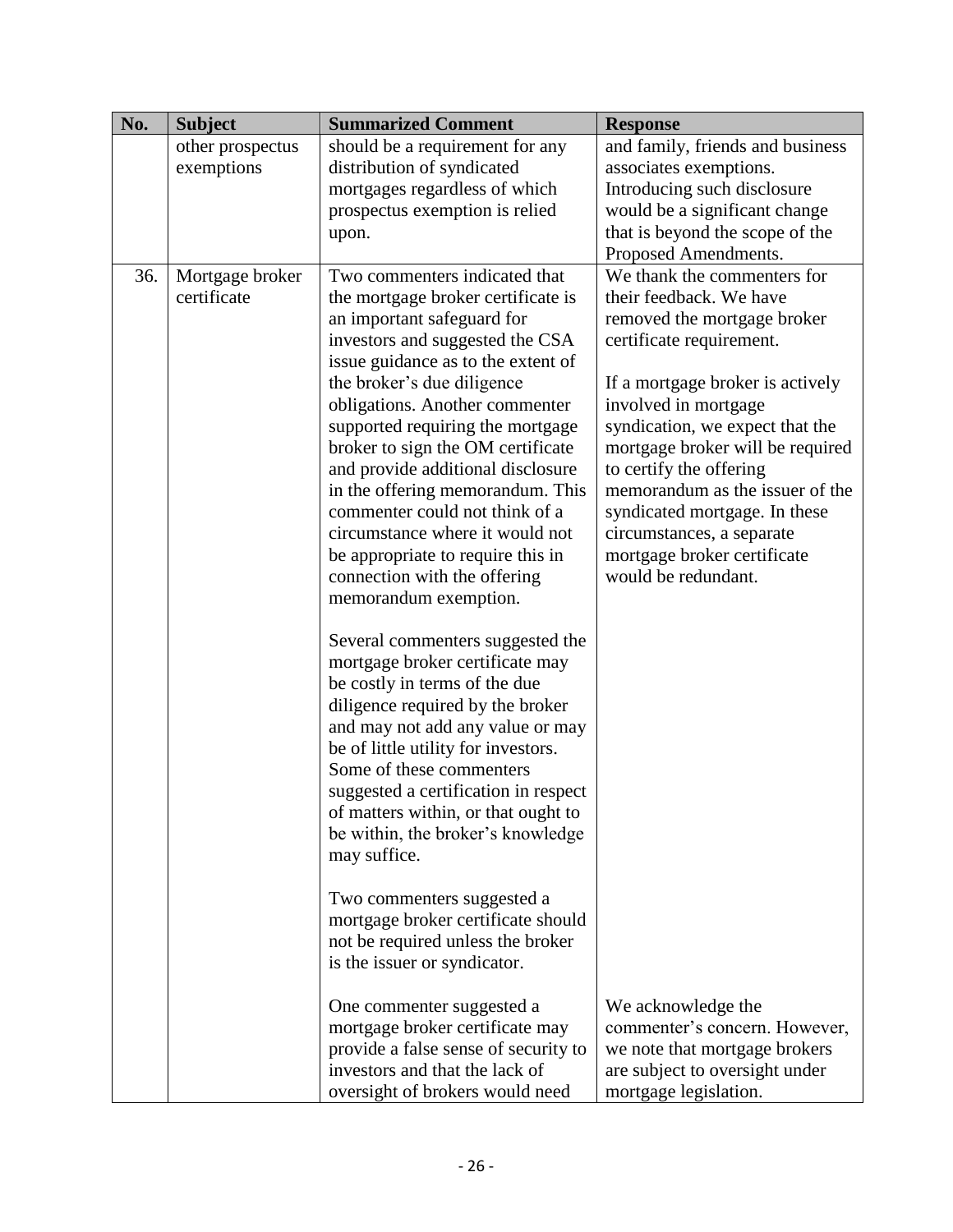| No. | <b>Subject</b>                                         | <b>Summarized Comment</b>                                                                                                                                                                                                                                                                                                                                                                                                                                                                                                                                                                                                                                                                                                                                                                                                                                                                                  | <b>Response</b>                                                                                                                                                                                                                                                                                                                                                                                                                                   |
|-----|--------------------------------------------------------|------------------------------------------------------------------------------------------------------------------------------------------------------------------------------------------------------------------------------------------------------------------------------------------------------------------------------------------------------------------------------------------------------------------------------------------------------------------------------------------------------------------------------------------------------------------------------------------------------------------------------------------------------------------------------------------------------------------------------------------------------------------------------------------------------------------------------------------------------------------------------------------------------------|---------------------------------------------------------------------------------------------------------------------------------------------------------------------------------------------------------------------------------------------------------------------------------------------------------------------------------------------------------------------------------------------------------------------------------------------------|
|     |                                                        | to be addressed if the certificate is                                                                                                                                                                                                                                                                                                                                                                                                                                                                                                                                                                                                                                                                                                                                                                                                                                                                      |                                                                                                                                                                                                                                                                                                                                                                                                                                                   |
|     |                                                        | to be a requirement.                                                                                                                                                                                                                                                                                                                                                                                                                                                                                                                                                                                                                                                                                                                                                                                                                                                                                       |                                                                                                                                                                                                                                                                                                                                                                                                                                                   |
|     | PRIVATE ISSUER EXEMPTION                               |                                                                                                                                                                                                                                                                                                                                                                                                                                                                                                                                                                                                                                                                                                                                                                                                                                                                                                            |                                                                                                                                                                                                                                                                                                                                                                                                                                                   |
| 37. | Private issuer<br>exemption should<br>not be available | Two commenters supported our<br>proposal that the private issuer<br>exemption not be available for<br>distributions of syndicated<br>mortgages.                                                                                                                                                                                                                                                                                                                                                                                                                                                                                                                                                                                                                                                                                                                                                            | We thank the commenters for<br>their support.                                                                                                                                                                                                                                                                                                                                                                                                     |
| 38. | Private issuer<br>exemption should<br>be available     | Several commenters expressed<br>that the private issuer exemption<br>should remain available for<br>distributions of syndicated<br>mortgages.<br>Two commenters suggested the<br>exemption could remain available<br>but with the requirement to file a<br>report of exempt distribution.<br>Other commenters suggested there<br>were ways the CSA could require<br>reporting of distributions under<br>the private issuer exemption other<br>than the requirement to file a<br>report of exempt distribution.<br>One commenter suggested the<br>private issuer exemption could<br>remain available but be limited to<br>distributions to directors, officers<br>or employees of the issuer.<br>One commenter suggested the<br>private issuer exemption would be<br>appropriate for distributions of<br>syndicated mortgages where the<br>property is used by the mortgagor<br>for residential or business | We thank the commenters for<br>their input, but we believe it is<br>necessary for securities<br>regulators to have a better<br>understanding of this market by<br>requiring issuers of syndicated<br>mortgages to report distributions.<br>Issuers will continue to be able<br>to distribute syndicated<br>mortgages to the same group of<br>investors using the accredited<br>investor or family, friends and<br>business associates exemptions. |
|     |                                                        | purposes.<br><b>ALTERNATIVE PROSPECTUS AND REGISTRATION EXEMPTIONS</b>                                                                                                                                                                                                                                                                                                                                                                                                                                                                                                                                                                                                                                                                                                                                                                                                                                     |                                                                                                                                                                                                                                                                                                                                                                                                                                                   |
| 39. | No additional                                          | Two commenters were of the view                                                                                                                                                                                                                                                                                                                                                                                                                                                                                                                                                                                                                                                                                                                                                                                                                                                                            | We thank the commenters for                                                                                                                                                                                                                                                                                                                                                                                                                       |
|     | exemptions<br>needed                                   | that no additional prospectus<br>exemptions were required.                                                                                                                                                                                                                                                                                                                                                                                                                                                                                                                                                                                                                                                                                                                                                                                                                                                 | their input. Ontario, New<br>Brunswick, Nova Scotia, and<br>Newfoundland and Labrador<br>propose to introduce prospectus                                                                                                                                                                                                                                                                                                                          |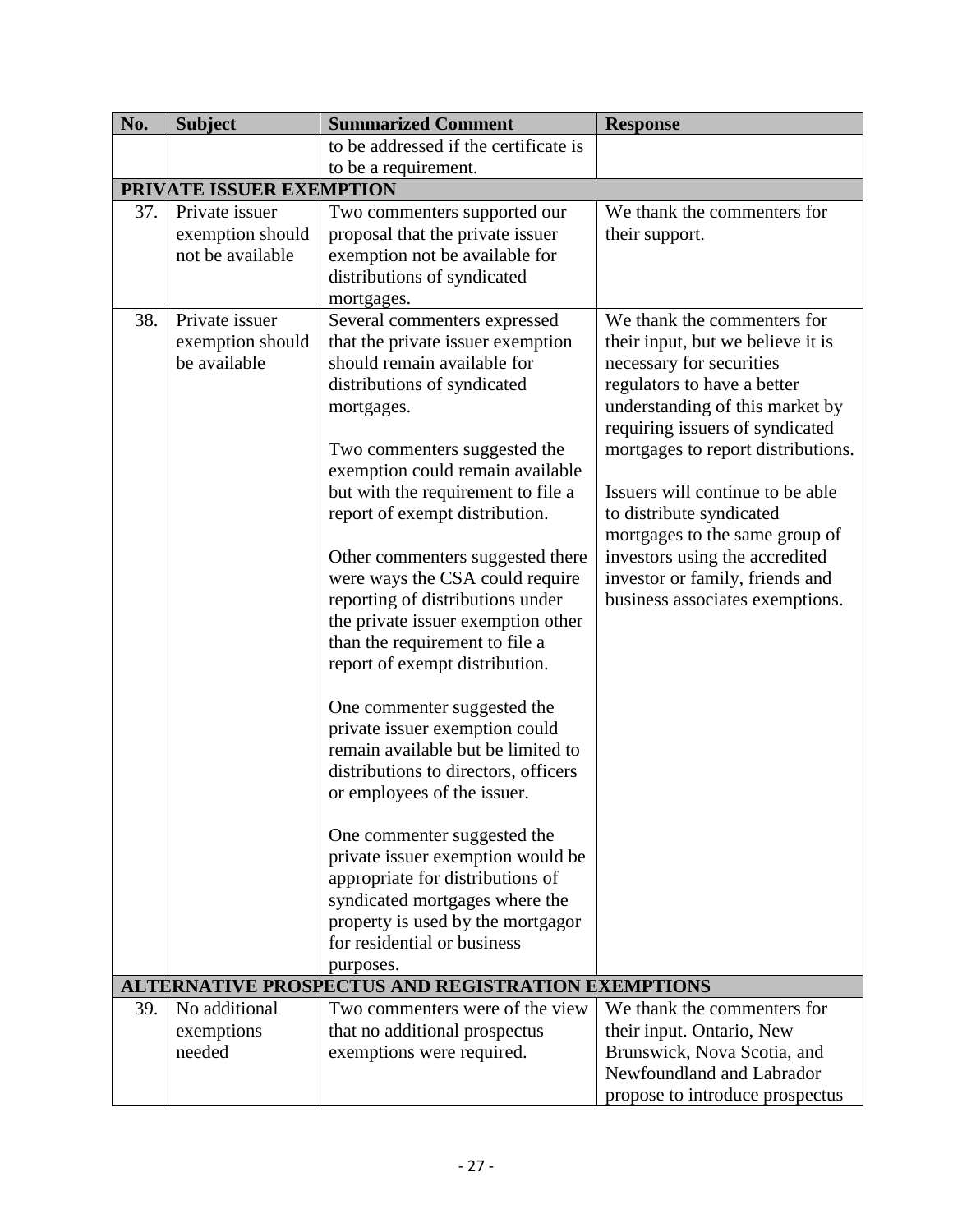| No. | <b>Subject</b>          | <b>Summarized Comment</b>              | <b>Response</b>                      |
|-----|-------------------------|----------------------------------------|--------------------------------------|
|     |                         | Two other commenters were of           | and dealer registration              |
|     |                         | the view that, if the private issuer   | exemptions for the distribution      |
|     |                         | exemption remains available, no        | of qualified syndicated              |
|     |                         | additional prospectus exemptions       | mortgages by licensed mortgage       |
|     |                         | would be required.                     | brokerages, similar to the           |
|     |                         |                                        | exemptions that exist in British     |
|     |                         | Two other commenters were of           | Columbia. Alberta and Québec         |
|     |                         | the view that creating exemptions      | propose to introduce a               |
|     |                         | based on classes of syndicated         | prospectus exemption for this        |
|     |                         | mortgages would be difficult and       | instance. Qualified syndicated       |
|     |                         | it may create confusion and            | mortgages are less likely to give    |
|     |                         | uncertainty among retail investors     | rise to the same investor            |
|     |                         | and result in less disclosure.         | protection issues as other           |
|     |                         |                                        | syndicated mortgages, which          |
|     |                         |                                        | may have more equity-like            |
|     |                         |                                        | characteristics. Please refer to     |
|     |                         |                                        | Annex G in each of the above         |
|     |                         |                                        | jurisdictions for the details of the |
|     |                         |                                        | above exemptions.                    |
|     |                         |                                        |                                      |
|     |                         |                                        | We do not propose to introduce       |
|     |                         |                                        | additional exemptions based on       |
|     |                         |                                        | the attributes of the syndicated     |
|     |                         |                                        | mortgage at this time. However,      |
|     |                         |                                        | we will monitor activity and may     |
|     |                         |                                        | consider additional exemptions       |
|     |                         |                                        | in the future. In addition, we       |
|     |                         |                                        | note that market participants        |
|     |                         |                                        | may seek discretionary               |
|     |                         |                                        | exemptive relief to offer certain    |
|     |                         |                                        | types of securities if there is a    |
|     |                         |                                        | sufficient basis to determine that   |
|     |                         |                                        | it would not be contrary to the      |
|     |                         |                                        | public interest to grant such        |
|     |                         |                                        | relief.                              |
| 40. | <b>Existing local</b>   | Several commenters expressed the       | As discussed above, certain          |
|     | <b>British Columbia</b> | view that the current regime in        | jurisdictions propose to adopt       |
|     | exemptions              | British Columbia should remain in      | exemptions similar to the            |
|     |                         | place and the exemptions in BCI        | existing exemptions for qualified    |
|     |                         | 45-501 and British Columbia            | syndicated mortgages in BCI 45-      |
|     |                         | Instrument 32-517 Exemption            | 501.                                 |
|     |                         | from Dealer Registration               |                                      |
|     |                         | Requirement for Trades in              |                                      |
|     |                         | Securities of Mortgage Investment      |                                      |
|     |                         | <i>Entities</i> (BCI 32-517) should be |                                      |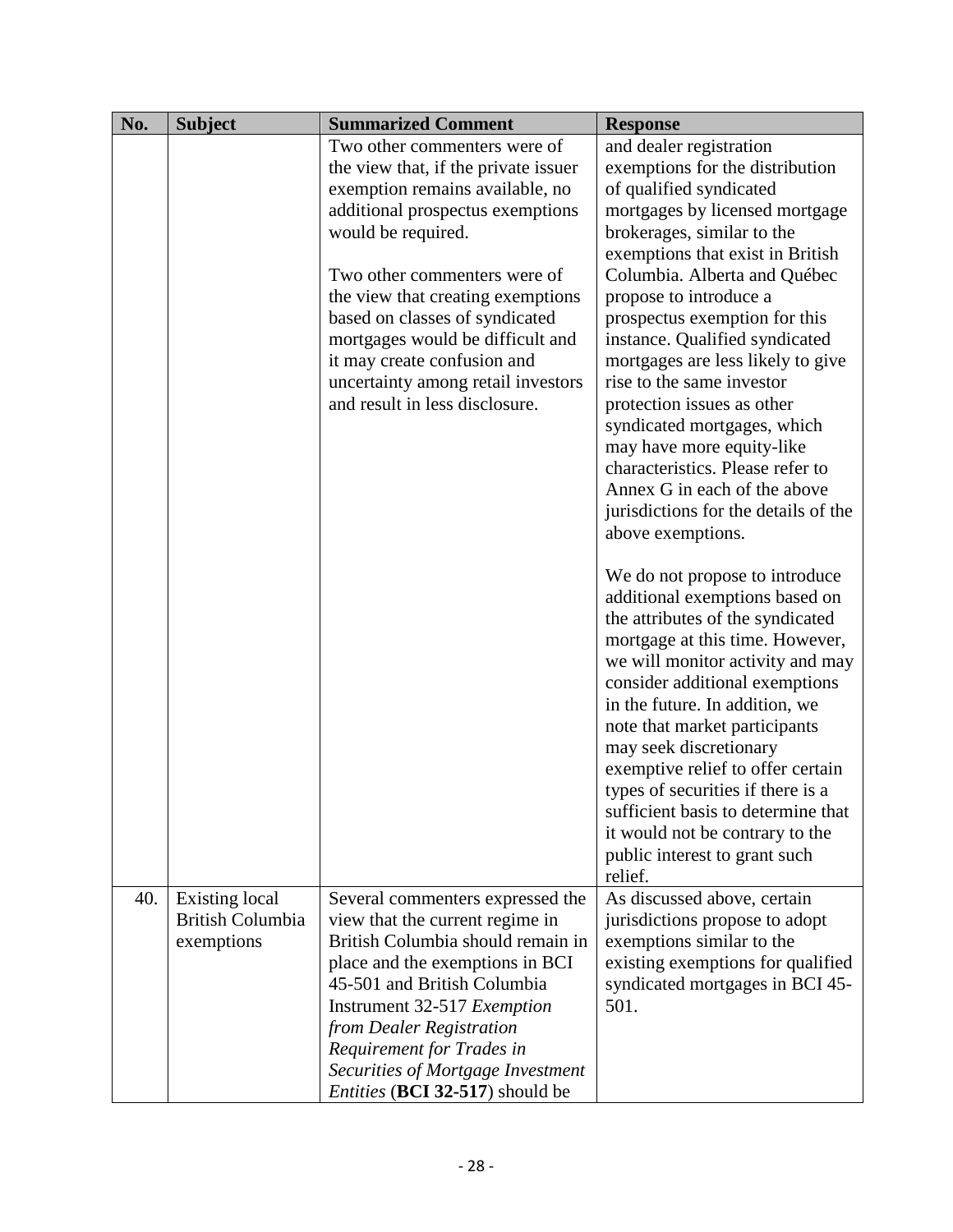| No. | <b>Subject</b> | <b>Summarized Comment</b>                                                                                                                                                                                                                                                                                                                                                                                                                                                                                                                                                                                       | <b>Response</b>                                                                                                                                                                                                                                                                                                                                                                                                          |
|-----|----------------|-----------------------------------------------------------------------------------------------------------------------------------------------------------------------------------------------------------------------------------------------------------------------------------------------------------------------------------------------------------------------------------------------------------------------------------------------------------------------------------------------------------------------------------------------------------------------------------------------------------------|--------------------------------------------------------------------------------------------------------------------------------------------------------------------------------------------------------------------------------------------------------------------------------------------------------------------------------------------------------------------------------------------------------------------------|
|     |                | made permanent and adopted<br>across the CSA.                                                                                                                                                                                                                                                                                                                                                                                                                                                                                                                                                                   |                                                                                                                                                                                                                                                                                                                                                                                                                          |
|     |                | Several commenters suggested<br>that BCI 45-501 should be<br>adopted with modifications<br>including:<br>• expanding the definition of<br>institutional investor to include<br>accredited investors and those<br>that would be able to invest<br>under the family, friends and<br>business associates exemption;<br>• expanding the definition of<br>qualified syndicated mortgage<br>by removing conditions (c) and<br>$(d)2$ ; or<br>· limiting the exemptions to<br>mortgages on residential or<br>commercial property with<br>loans-to-value of 80% or less<br>of the appraised value or<br>purchase price. | We do not agree that all<br>accredited investors should be<br>treated as institutional investors.<br>Syndicated mortgages may be<br>sold under the accredited<br>investor prospectus exemption or<br>the family, friends and business<br>associates prospectus exemption.<br>However, subject to any<br>available exemptions, the<br>registration requirement may<br>apply to parties involved in such<br>distributions. |
|     |                | One commenter was of the view<br>that the existing form of offering<br>memorandum for syndicated<br>mortgages in British Columbia,<br>Form 45-901F, provides sufficient<br>disclosure and was preferable to<br>the Form 45-106F2 supplemented<br>by the Form 45-106F18.                                                                                                                                                                                                                                                                                                                                         | The requirements of proposed<br>Form 45-106F18 are based on<br>British Columbia Form 45-901F<br>and the level of disclosure is<br>intended to be comparable.                                                                                                                                                                                                                                                             |
|     |                | Three commenters were of the<br>view that BCI 45-501 should not<br>be adopted due to the complexity<br>of having two different regulatory<br>regimes and investor protection<br>concerns given that mortgage<br>brokers may not have the same                                                                                                                                                                                                                                                                                                                                                                   | We acknowledge the feedback<br>and have decided not to<br>introduce these exemptions on a<br>national basis at this time. As<br>discussed above, certain<br>jurisdictions are proposing to<br>adopt exemptions similar to the<br>exemptions for qualified                                                                                                                                                                |

<sup>&</sup>lt;sup>2</sup> Conditions (c) and (d) of the existing definition of "qualified syndicated mortgage" under BCI 45-501 are the following: (c) the syndicated mortgage secures a debt obligation on property used solely for residential purposes and containing no more than four residential dwelling units, and (d) the syndicated mortgage does not secure a debt obligation incurred for the construction or development of property.

 $\overline{a}$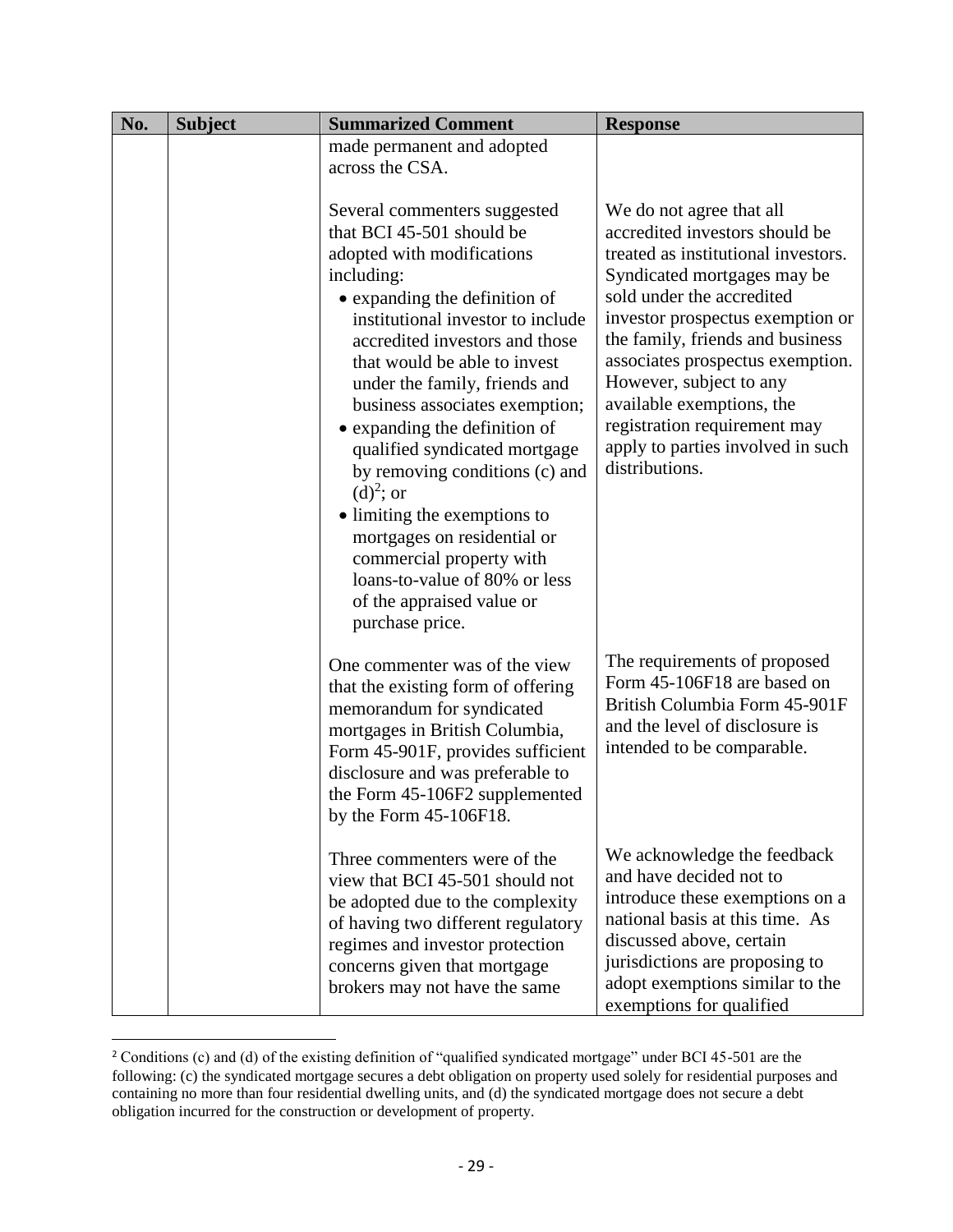| No. | <b>Subject</b>                                                                                    | <b>Summarized Comment</b>                                                                                                                                                                                                                                                                                                                                                                       | <b>Response</b>                                                                                                                                                                       |
|-----|---------------------------------------------------------------------------------------------------|-------------------------------------------------------------------------------------------------------------------------------------------------------------------------------------------------------------------------------------------------------------------------------------------------------------------------------------------------------------------------------------------------|---------------------------------------------------------------------------------------------------------------------------------------------------------------------------------------|
|     |                                                                                                   | know-your-client and suitability<br>obligations as registered dealers.                                                                                                                                                                                                                                                                                                                          | syndicated mortgages in BCI 45-<br>501. However, these exemptions<br>are being adopted on a local<br>basis because of differences in<br>local mortgage legislation and<br>regulation. |
|     |                                                                                                   | One commenter was of the view<br>that BCI 32-517 should be<br>repealed.                                                                                                                                                                                                                                                                                                                         | BCI 32-517 expired on February<br>15, 2019.                                                                                                                                           |
| 41. | Exemption for<br>small number of<br>investors<br>proposed in<br>question 7 March<br>2018 Proposal | Three commenters were opposed<br>to introducing an exemption for a<br>small number of investors because<br>in their view an exemption should<br>be based on risk factors and the<br>number of investors does not<br>necessarily make a syndicated<br>mortgage more or less risky or<br>there would be more room for<br>misrepresentation under such an<br>exemption.<br>Several commenters were | We thank the commenters for<br>their input. We are not proposing<br>an exemption based on the<br>number of lenders at this time.                                                      |
|     |                                                                                                   | supportive of the proposed<br>exemption and one suggested the<br>appropriate numbers of lenders<br>would be ten or less.                                                                                                                                                                                                                                                                        |                                                                                                                                                                                       |
|     |                                                                                                   | One commenter was supportive of<br>the proposed exemption but<br>thought it should not be limited to<br>the mortgagor being an individual<br>and there may need to be<br>restrictions around the nature of<br>the business to exclude land<br>development or speculative land<br>holding businesses.                                                                                            |                                                                                                                                                                                       |
|     |                                                                                                   | One commenter was of the view<br>that the proposed exemption<br>would be reasonable if there was<br>sufficient disclosure on the use of<br>premises and financial statements<br>of the operating business.                                                                                                                                                                                      |                                                                                                                                                                                       |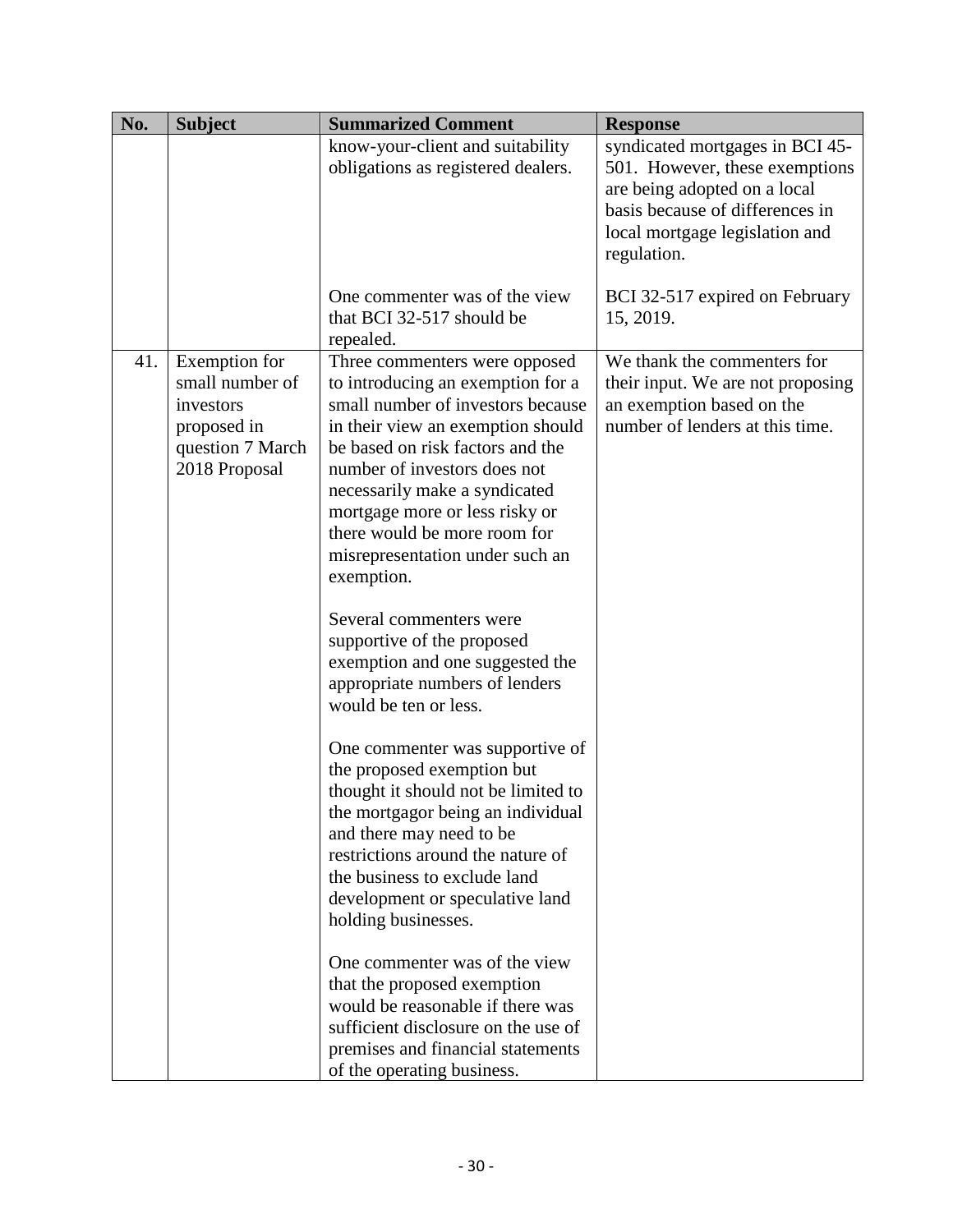| No. | <b>Subject</b>   | <b>Summarized Comment</b>                                   | <b>Response</b>                  |
|-----|------------------|-------------------------------------------------------------|----------------------------------|
| 42. | Suggestions for  | Several commenters suggested                                | We thank the commenters for      |
|     | new exemptions   | various new exemptions,                                     | their suggestions. As discussed  |
|     |                  | including exemptions for each of                            | above, certain jurisdictions are |
|     |                  | the following scenarios:                                    | proposing exemptions for         |
|     |                  | • Investors are exclusively                                 | qualified syndicated mortgages,  |
|     |                  | accredited investors and the                                | similar to the existing British  |
|     |                  | mortgage is not provided to a                               | Columbia exemptions.             |
|     |                  | developer for purposes of land                              |                                  |
|     |                  | servicing, land development,                                | We also note that there is an    |
|     |                  | the development or                                          | existing prospectus exemption    |
|     |                  | construction of more than one                               | for distributions to accredited  |
|     |                  | residence or the development                                | investors, which will remain     |
|     |                  | or construction of one or more                              | available for distributions of   |
|     |                  | commercial or industrial                                    | syndicated mortgages.            |
|     |                  | buildings or properties for                                 |                                  |
|     |                  | resale to other persons after the                           |                                  |
|     |                  | completion of the development                               |                                  |
|     |                  | or construction.                                            |                                  |
|     |                  | • Mortgages with loans-to-value                             |                                  |
|     |                  | of less than 85%, based on a                                |                                  |
|     |                  | third-party appraisal, and that                             |                                  |
|     |                  | are in first or second position.                            |                                  |
|     |                  | • Investors are exclusively high-<br>net-worth individuals. |                                  |
|     |                  |                                                             |                                  |
|     |                  | • Investors are exclusively<br>institutional investors.     |                                  |
|     |                  | • The issuer acts as the lead                               |                                  |
|     |                  | investor and has its own capital                            |                                  |
|     |                  | at risk alongside the investors.                            |                                  |
| 43. | Further research | One commenter suggested that the                            | We acknowledge the comment       |
|     |                  | CSA should further study the                                | and will continue to monitor the |
|     |                  | primary and secondary markets                               | distribution of syndicated       |
|     |                  | for syndicated mortgages to                                 | mortgages following the          |
|     |                  | determine which exemptions are                              | adoption of the Proposed         |
|     |                  | warranted.                                                  | Amendments.                      |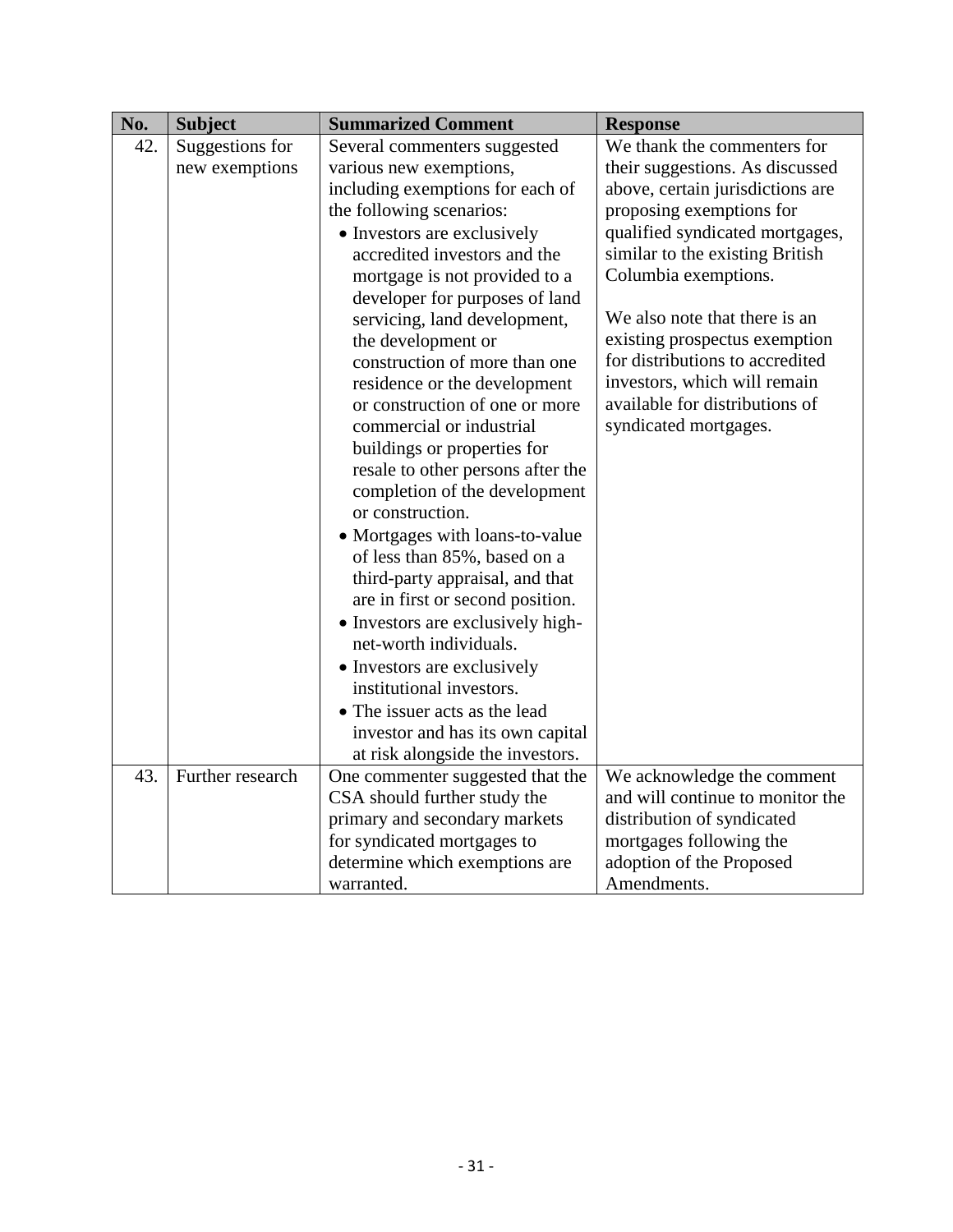### **ANNEX C**

#### **PROPOSED AMENDMENTS TO**

#### **NATIONAL INSTRUMENT 45-106** *PROSPECTUS EXEMPTIONS*

#### *1. National Instrument 45-106 Prospectus Exemptions is amended by this Instrument.*

#### *2. Section 1.1 is amended by adding the following definitions:*

"professional association" means an organization of real property appraisers that has its head office in Canada and that

- (a) admits members on the basis of their academic qualifications, experience and ethical fitness,
- (b) requires its members to comply with professional standards of competence and ethics established or endorsed by the organization,
- (c) requires or encourages its members to engage in continuing professional development, and
- (d) disciplines, suspends or expels its members if misconduct occurs;*,*

"qualified appraiser" means an individual who

- (a) regularly performs property appraisals for compensation,
- (b) is a member of a professional association holding the appropriate designation, certification, charter or licence to act as an appraiser for the type of property appraised, and
- (c) is in good standing with the professional association referred to in paragraph (b);*, and*

"syndicated mortgage" means a mortgage in which two or more persons participate, directly or indirectly, as a lender in a debt obligation that is secured by the mortgage;**.**

#### *3. Section 2.4 is amended by:*

- *(a) adding* **"**or a syndicated mortgage**"** *after* **"**a short-term securitized product**"** *in subsection (4), and*
- *(b) adding the following subsection:*

**(6)** In Ontario, subsection 73.4(2) of the *Securities Act* (Ontario) does not apply to a distribution of a short-term securitized product or a syndicated mortgage.*.*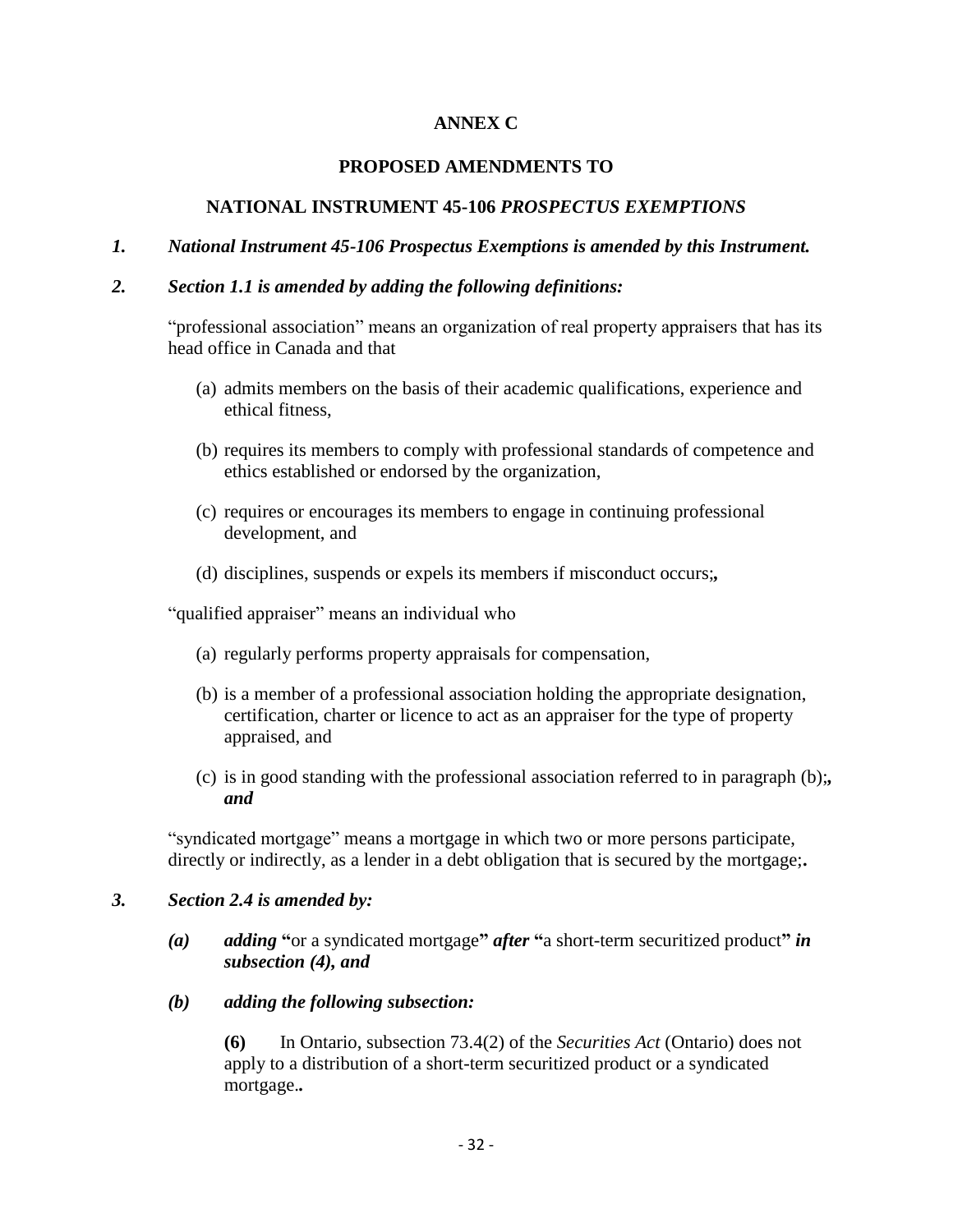#### *4. Section 2.9 is amended by adding the following subsections:*

**(19)** For the purposes of subsections (19.1) and (19.3), a qualified appraiser is independent of an issuer of a syndicated mortgage if there is no circumstance that, in the opinion of a reasonable person aware of all the relevant facts, could interfere with the qualified appraiser's judgment regarding the preparation of an appraisal for a property.

**(19.1)** Subsections (1), (2) and (2.1) do not apply to a distribution by an issuer of a syndicated mortgage unless, at the same time or before the issuer delivers an offering memorandum to the purchaser in accordance with subsections (1), (2) or (2.1), the issuer delivers to the purchaser an appraisal of the property subject to the syndicated mortgage that

(a) is prepared by a qualified appraiser who is independent of the issuer,

(b) includes a certificate signed by the appraiser stating that the appraisal is prepared in accordance with the applicable professional standards of the professional association of which the qualified appraiser is a member,

(c) provides the fair market value of the property subject to the syndicated mortgage, without considering any proposed improvements or proposed development, and

(d) values the property as at a date that is within 6 months preceding the date that the appraisal is delivered to the purchaser.

**(19.2)** An issuer of a syndicated mortgage relying on an exemption set out in subsection  $(1)$ ,  $(2)$  or  $(2.1)$  must not make a representation or give an opinion as to the value of a property subject to the syndicated mortgage in any communication, unless the issuer has a reasonable basis for that value.

**(19.3)** If an issuer of a syndicated mortgage relying on an exemption set out in subsection (1), (2) or (2.1) discloses in any communication a representation or an opinion as to the value of a property subject to the syndicated mortgage, other than the fair market value disclosed in the appraisal required under subsection (19.1), the issuer must also disclose

(a) with equal or greater prominence, the fair market value disclosed in the appraisal required under subsection (19.1),

(b) the material factors or assumptions used to determine the value, and

(c) whether or not the value was determined by a qualified appraiser who is independent of the issuer.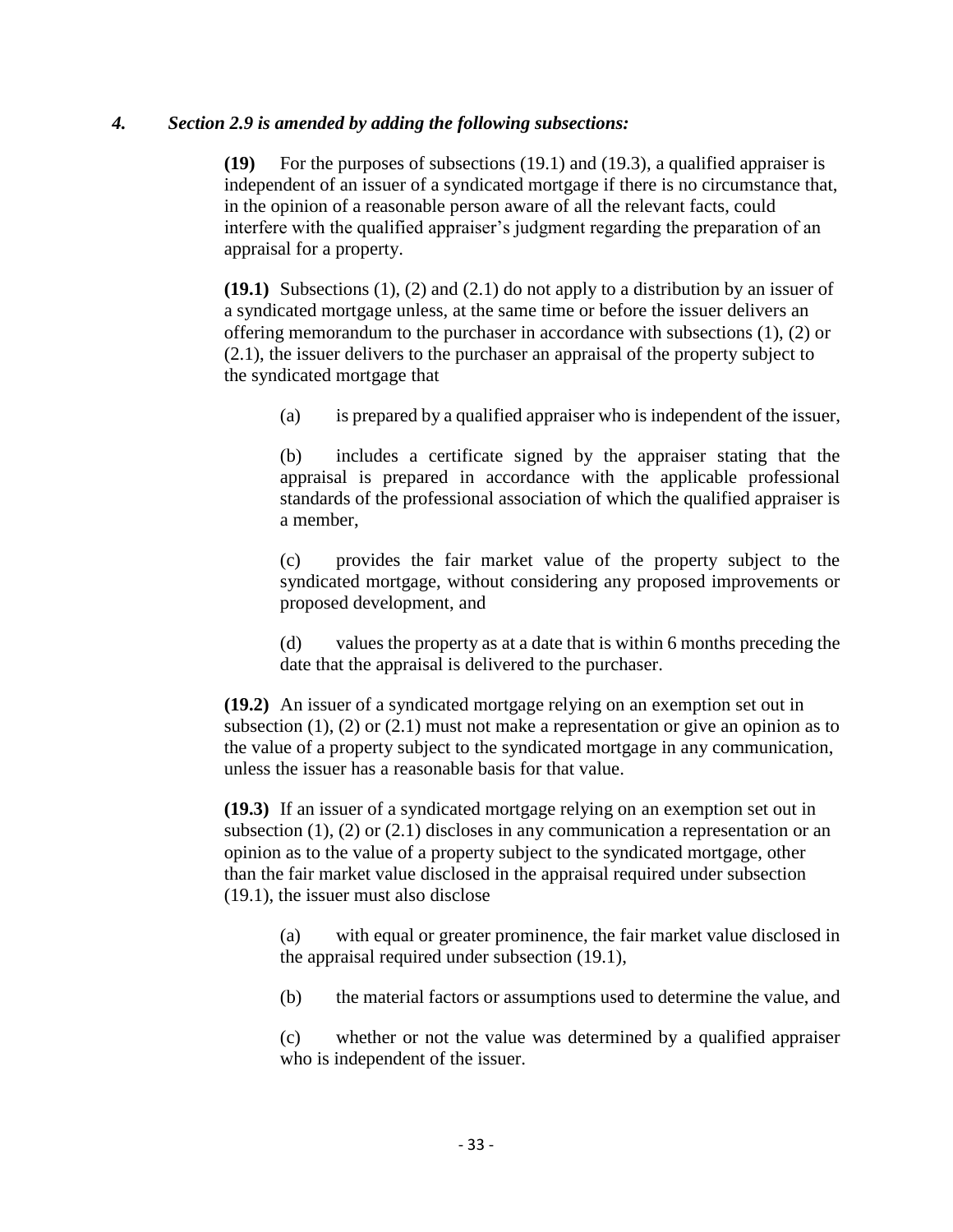**(19.4)** The issuer must file a copy of an appraisal delivered under subsection (19.1) with the securities regulatory authority concurrently with the filing of the offering memorandum.*.*

### *5. Section 2.36 is amended by:*

- *(a) repealing subsection (1),*
- *(b) replacing* **"**Except in Ontario, and subject**"** *in subsection (2) with* **"**Subject**"***, and*
- *(c) replacing subsection (3) with the following:*

**(3)** Subsection (2) does not apply to the distribution of a syndicated mortgage.*.*

### *6. Section 6.4 is amended by adding the following subsection:*

**(3)** Despite subsections (1) and (2), an offering memorandum for the distribution of a syndicated mortgage under section 2.9 [*Offering memorandum*] must be prepared in accordance with Form 45-106F2 and Form 45-106F18.*.*

### *7. The following form is added after Form 45-106F17:*

### **Form 45-106F18**

### *Supplemental Offering Memorandum Disclosure for Syndicated Mortgages*

### *INSTRUCTIONS:*

*1. Integrate the following disclosure into your offering memorandum for a distribution of a syndicated mortgage.* 

*2. You do not need to follow the order of items in this form. Information required in this form that has already been disclosed in response to the requirements of Form 45-106F2*  Offering Memorandum for Non-Qualifying Issuers *need not be repeated.* 

*3. You do not need to respond to any item in this form that is inapplicable.* 

*4. Certain items of this form require disclosure about the issuer of a syndicated mortgage and the borrower under a syndicated mortgage. The borrower could be the issuer of the syndicated mortgage. In these circumstances, the terms "issuer" and "borrower" are interchangeable and there is no requirement to duplicate information.* 

*The issuer is required to provide all disclosure required under Form 45-106F2 and this form, including information about the borrower under the syndicated mortgage.* 

*5. In this form, the distribution of a syndicated mortgage is also referred to as the "offering". The lenders or investors in a syndicated mortgage are also referred to in this form as the "purchasers".*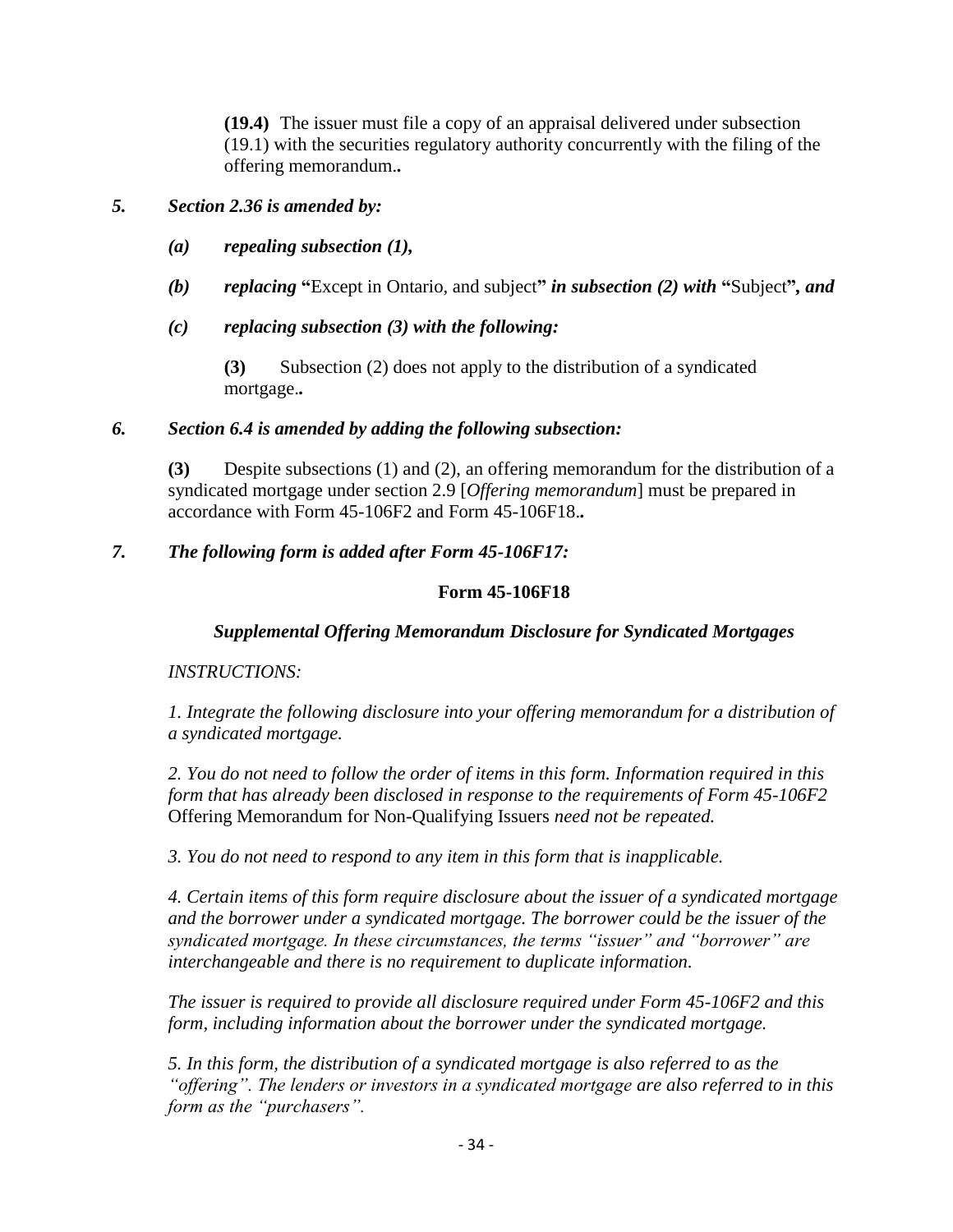*6. In this form "principal holder" means each person who, directly or indirectly, beneficially owns or controls 10% or more of any class of voting securities of another person. If a principal holder is not an individual, in addition to the other disclosure requirements, provide the information required for the principal holder for any person that, directly or indirectly, beneficially owns or controls more than 50% of the voting rights of the principal holder.*

*7. In this form, "related party" has the meaning set out in the General Instructions to Form 45-106F2.* 

*8. Where this form requires an issuer to indicate that copies of a document are available on request, the issuer must provide a copy of such document when requested.*

# **Item 1 – Description of the Offering**

(1) Describe the investment being offered and the legal rights of the purchaser, including all of the following:

- the nature of the investment, i.e., whether it is a participation in a mortgage, an assignment of a participation in a mortgage, a mortgage unit or some other direct or indirect interest or participation in a mortgage over real property and the legal rights of the purchaser attaching to the investment;
- the rights of the purchaser on default by the borrower and the rights of the purchaser to share in the proceeds of any recovery from the borrower, in particular the purchaser's voting rights and whether the purchaser has the right to institute individual legal action against the borrower and, if not, the person or persons who may institute or coordinate the institution of legal action against the borrower;
- if the issuer of the syndicated mortgage is not the borrower under the syndicated mortgage, the rights of the purchaser against the issuer of the syndicated mortgage on default by the borrower, if any.

(2) Describe the project and the plans for the use of the funds.

# **Item 2 – Raising of Funds**

(1) If the funds to be raised through the offering are required to be raised in stages, disclose the period over which the funds will be raised and the factors that determine when they will be raised.

(2) If there are any arrangements under which any part of the funds raised will only become available to the borrower if certain conditions are fulfilled, describe those conditions, the procedure for the return of funds to the purchaser if the conditions are not met and any deduction or penalty imposed on the borrower or any other person for not meeting the conditions. Give details of the arrangements made for, and the persons responsible for, the supervision of the trust or escrow account or the investment of unreleased funds, and the investment policy to be followed.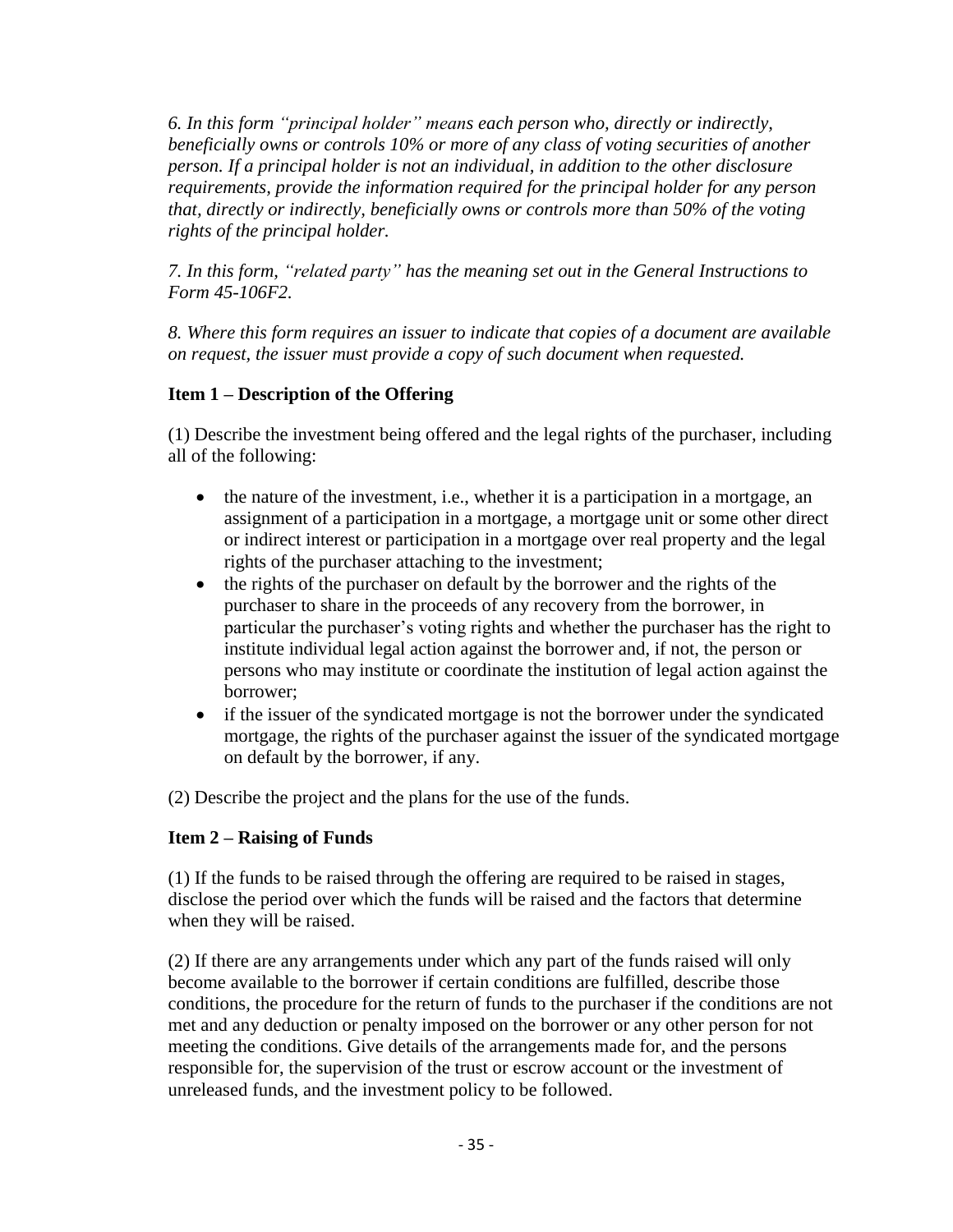## **Item 3 – Other Risk Factors Specific to Syndicated Mortgages**

(1) State in bold:

**Investments in syndicated mortgages are speculative and involve a high degree of risk. You should be aware that this investment has not only the usual risks associated with the financial ability of the borrower to make repayments, but also additional risks associated with syndication.**

(2) If the syndicated mortgage includes a personal covenant, guarantee or other financial commitment, state in bold:

**The ability of the person providing the personal covenant, guarantee or other financial commitment to perform under the personal covenant, guarantee or other financial commitment will depend on the financial strength of the person. There is no assurance that the person will have the financial ability to be able to satisfy the person's obligations under the personal covenant, guarantee or other financial commitment. You might not receive any return from your investment or the initial amount invested.**

(3) Disclose any risk factors associated with the offering.

### *INSTRUCTIONS:*

*Potential risk factors include, but are not limited to, any of the following:*

- *the reliance on the ability of the borrower to make payments under the mortgage;*
- *the financial strength of any person offering a personal covenant, guarantee or financial commitment;*
- *the ability to raise further funds as progress in development or construction takes place;*
- *changes in land value;*
- *unanticipated construction and development costs or delays;*
- *the ability to recover one's investment in the event of foreclosure;*
- *restrictions on the ability of purchasers to take action individually if the borrower defaults;*
- *whether there are other encumbrances on the mortgaged property and their relative priority;*
- *the ranking of the syndicated mortgage in relation to other mortgages and encumbrances;*
- *conflicts of interest between the borrower, purchasers, issuer or others involved in the offering;*
- *inadequate insurance coverage;*
- *inability to change the trustee (if any);*
- *the restrictions imposed by securities legislation on the resale of the syndicated mortgage.*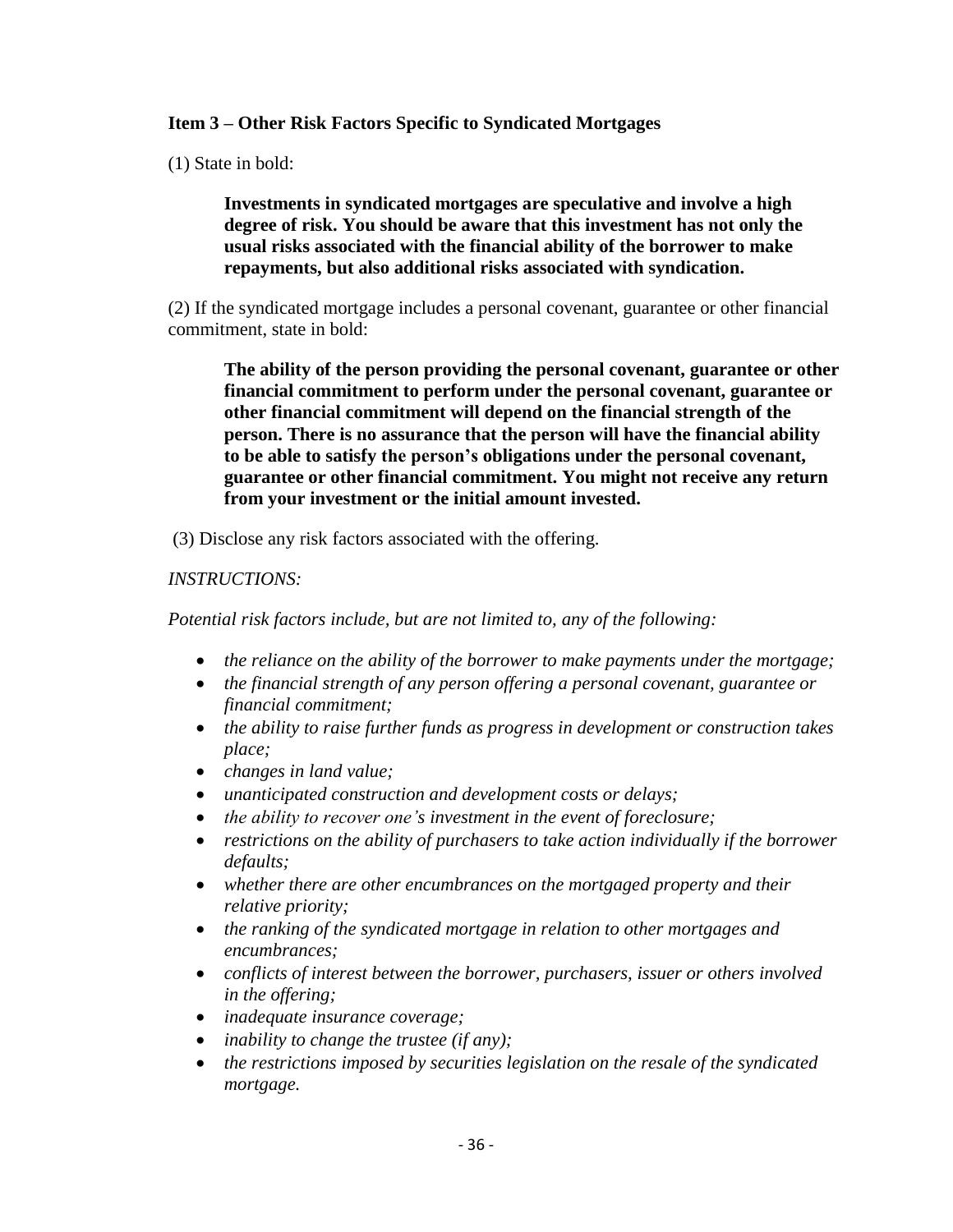## **Item 4 – Administration of the Mortgage**

(1) Describe how the syndicated mortgage will be administered as well as all parties involved, including the name, address, contact person and any relevant licences or registration held by each party.

(2) Describe the specific responsibilities of all parties involved in the administration of the syndicated mortgage, including all of the following:

- collection responsibility for payments due under the syndicated mortgage;
- commencement of legal action on default;
- follow-up on insurance expirations or cancellations;
- all other material matters of administration to be provided by the person administering the syndicated mortgage.

(3) Describe the material terms of any administration agreement related to the syndicated mortgage.

(4) Disclose all fees and expenses to be charged to the purchaser under the administration agreement and how they are to be calculated.

(5) Disclose that copies of the administration agreement are available from the issuer on request and explain how to request a copy.

## **Item 5 – Trust or Other Agreement**

(1) Disclose whether there is any trust or other agreement that provides for any person to make advances of the funds to the borrower and to distribute the proceeds of repayments made by the borrower.

(2) Describe the material terms of any agreement disclosed in (1), including all of the following:

- whether the purchaser is required to grant a power of attorney to the trustee and the terms of that power of attorney;
- all fees and expenses to be charged to the purchaser under the agreement;
- the specific responsibilities of all parties to the agreement, including all of the following:
	- the opening of a trust account into which all investment proceeds must be paid until advanced to the borrower and into which all proceeds received in repayment of the syndicated mortgage must be paid before distribution to the purchasers;
	- details of how payments related to the syndicated mortgage will be made;
	- the mechanism for replacing the trustee and the procedures for dispute resolution.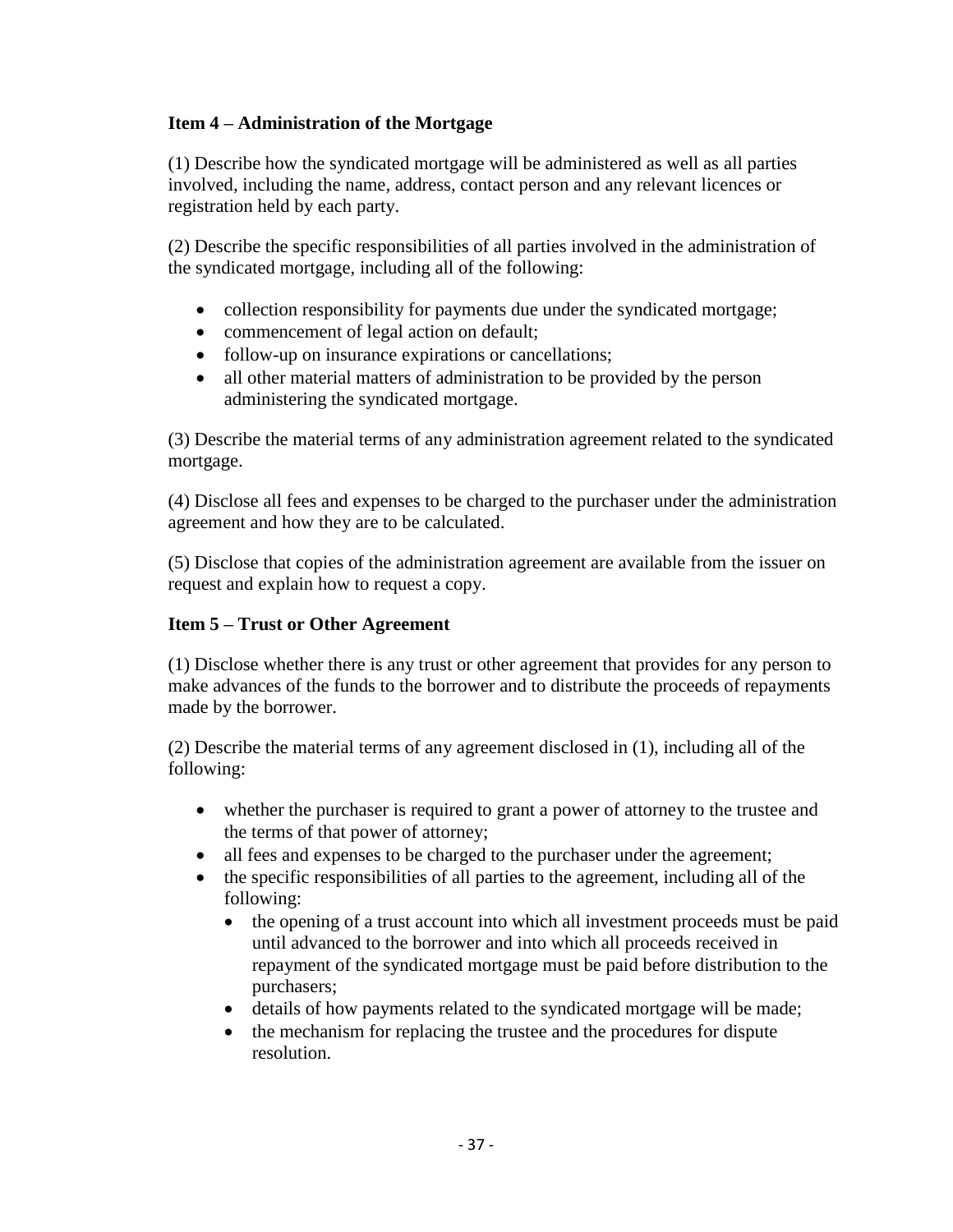(3) Disclose that copies of any agreement disclosed in (1) is available from the issuer on request and explain how to request a copy.

# **Item 6 – Property Subject to Mortgage**

Describe the details of the property subject to the mortgage, including all of the following:

- the address and legal description;
- the past, current and intended use;
- any proposed improvements;
- the date of acquisition of the property and the purchase price paid;
- the details, including the purchase price, of any other transactions involving the property known to the borrower, any related party of the borrower or any of their respective partners, directors, officers or principal holders;
- if the borrower is not the issuer of the syndicated mortgage, the details, including the purchase price, of any other transactions involving the property known to the issuer, any related party of the issuer or any of their respective partners, directors, officers or principal holders;
- any contractual arrangements relating to the property;
- any insurance policies applicable to the property and their status;
- any claims or litigation;
- any known contamination or environmental concerns;
- any other material facts.

# **Item 7 – Description of the Syndicated Mortgage**

(1) Describe the syndicated mortgage, including all of the following:

- the material terms of the syndicated mortgage, including the principal amount, term, amortization period, interest rate, maturity date, any prepayment entitlement and the ranking of the syndicated mortgage (i.e., first, second, etc.);
- the material terms and relative priority of any other mortgages or encumbrances on the mortgaged property;
- the loan-to-value ratio of the property, calculated on an aggregate basis using the loan value of the syndicated mortgage and all other mortgages or encumbrances with priority over the syndicated mortgage and the appraised value of the property described under item 8;
- the aggregate dollar amount of the funds being raised under the offering;
- the status of the syndicated mortgage, including whether there are any arrears and, if so, the amount and due dates of outstanding payments;
- the means by which the repayments by the borrower will be distributed and the procedure for establishing the proportion to which each purchaser is entitled to share in the distribution;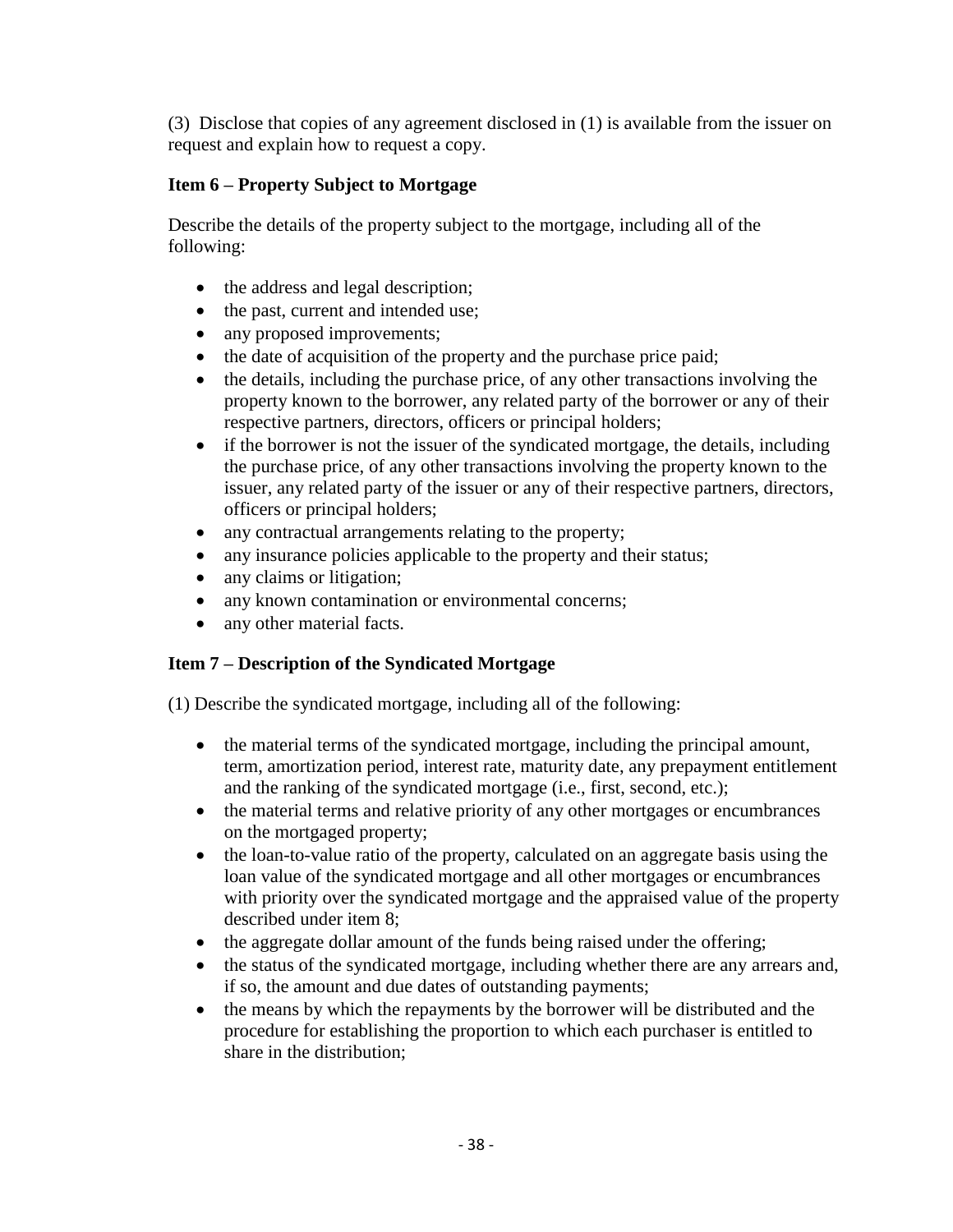• the source of funds that the borrower will use to pay interest on the syndicated mortgage, including any reserve accounts or other fund maintained by the borrower or any other person.

(2) Describe the material terms of any commitment letter, or other commitment document, that sets out the terms of the commitment to advance funds to the borrower.

(3) Disclose that copies of the commitment letter, or other commitment document, are available from the issuer on request and explain how to request a copy.

### **Item 8 – Appraisal**

(1) Describe the most recent appraisal of the value of the property subject to the mortgage, prepared by a qualified appraiser in accordance with subsection 2.9(19.1) of National Instrument 45-106 *Prospectus Exemptions*, including all of the following:

- the methodology used;
- all assumptions made;
- any qualifications or limitations;
- the date of the valuation.

(2) Provide details of the most recent assessment of the property subject to the mortgage, including existing improvements by any provincial or municipal assessment authority.

### **Item 9 – Exemptions**

Disclose any statutory or discretionary exemption from the registration requirement that is being relied upon by any person involved in the offering of the syndicated mortgage.

### **Item 10 – Guarantees or Other Similar Financial Commitments**

(1) Summarize the terms of any personal covenant, guarantee or other financial commitment provided in connection with the syndicated mortgage. Explain how the personal covenant, guarantee or financial commitment works.

(2) Disclose that copies of the personal covenant, guarantee or financial commitment are available from the issuer on request and explain how to request a copy.

(3) Describe the business experience of the person providing any personal covenant, guarantee or other financial commitment.

(4) Describe the financial resources of the person providing the personal covenant, guarantee or other financial commitment. The description must allow a reasonable purchaser applying reasonable effort to understand the person's ability to meet the obligations under the personal covenant, guarantee or other financial commitment.

(5) Indicate whether the purchasers will be entitled to ongoing disclosure of the financial position of the person providing any personal covenant, guarantee or other financial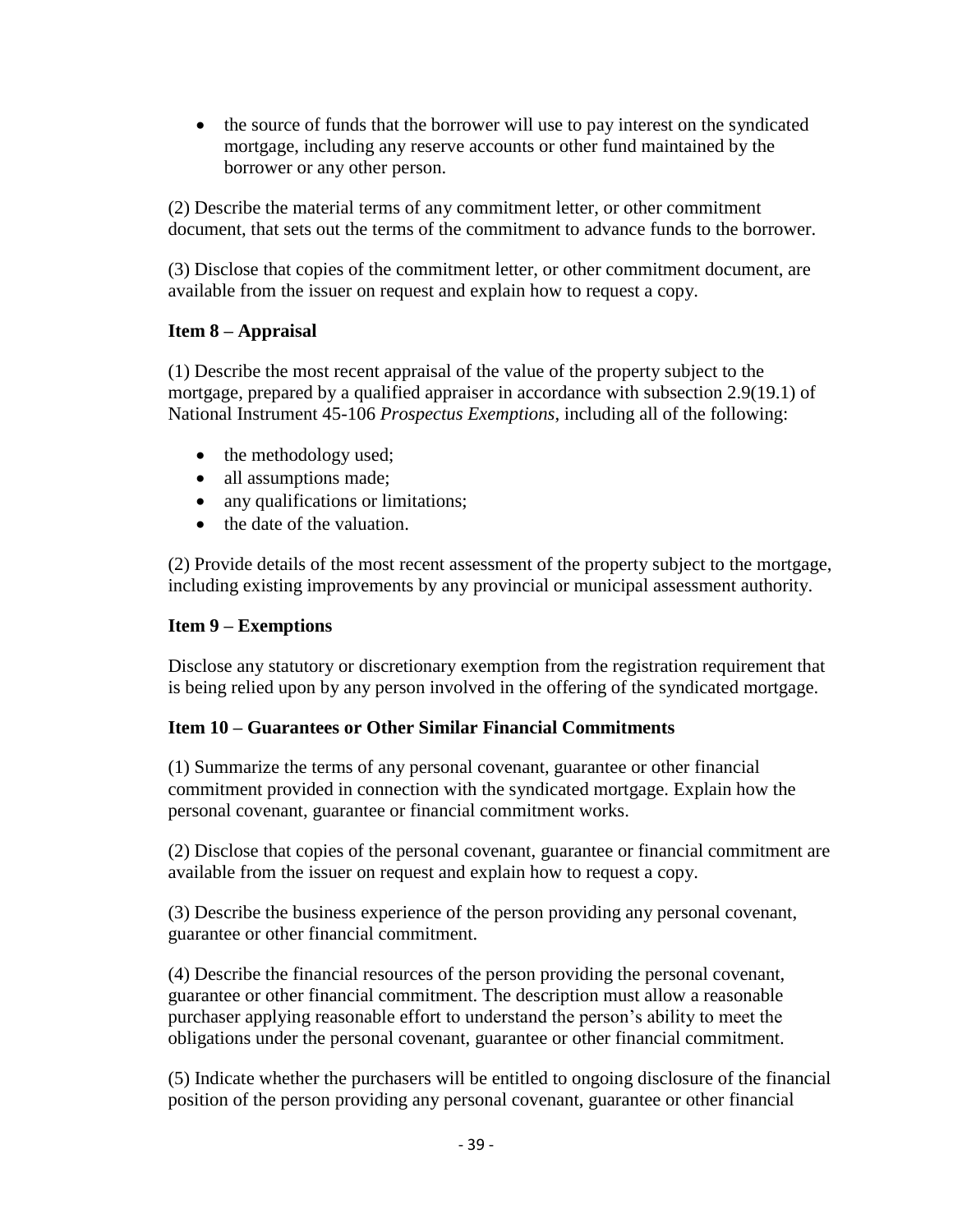commitment during the period of the personal covenant, guarantee or commitment, and the nature, verification, timing and frequency of any disclosure that will be provided to purchasers.

## **Item 11 – Organization of Mortgage Broker, Mortgage Brokerage or Mortgage Agency**

State the laws under which any firm acting as a mortgage broker, mortgage brokerage or mortgage agency is organized and the date of formation of the mortgage broker, mortgage brokerage or mortgage agency.

## **Item 12 – Borrower Information**

If the borrower is not the issuer of the syndicated mortgage, provide the disclosure required under items 2, 3, 4 and 12 of Form 45-106F2 *Offering Memorandum for Non-Qualifying Issuers* as if the borrower were the issuer of the syndicated mortgage.

## **Item 13 – Developer**

If the property subject to the syndicated mortgage is being developed, state the laws under which the developer is organized and the date of formation of the developer. Describe the business of the developer and any prior experience of the developer in similar projects.

### **Item 14 – Mortgage Broker, Mortgage Brokerage or Mortgage Agency, Partners, Directors, Officers and Principal Holders**

(1) Disclose the name, municipality of residence and principal occupation for the 5 years preceding the date of the offering memorandum of any individual mortgage broker involved in the offering and the partners, directors, officers and any principal holders of any firm acting as a mortgage broker, mortgage brokerage or mortgage agency involved in the offering.

(2) Disclose any penalty or sanction, including the reason for it and whether it is currently in effect, that has been in effect during the 10 years preceding the date of the offering memorandum, or any cease trade order that has been in effect for a period of more than 30 consecutive days during the 10 years preceding the date of the offering memorandum against any of the following:

- a mortgage broker, mortgage brokerage or mortgage agency involved in the offering;
- a director, officer or principal holder of a firm acting as a mortgage broker, mortgage brokerage or mortgage agency involved in the offering;
- any issuer of which a person referred to above was a director, officer or principal holder at the time of the penalty or sanction.

(3) Disclose any declaration of bankruptcy, voluntary assignment in bankruptcy, proposal under any bankruptcy or insolvency legislation, proceedings, arrangement or compromise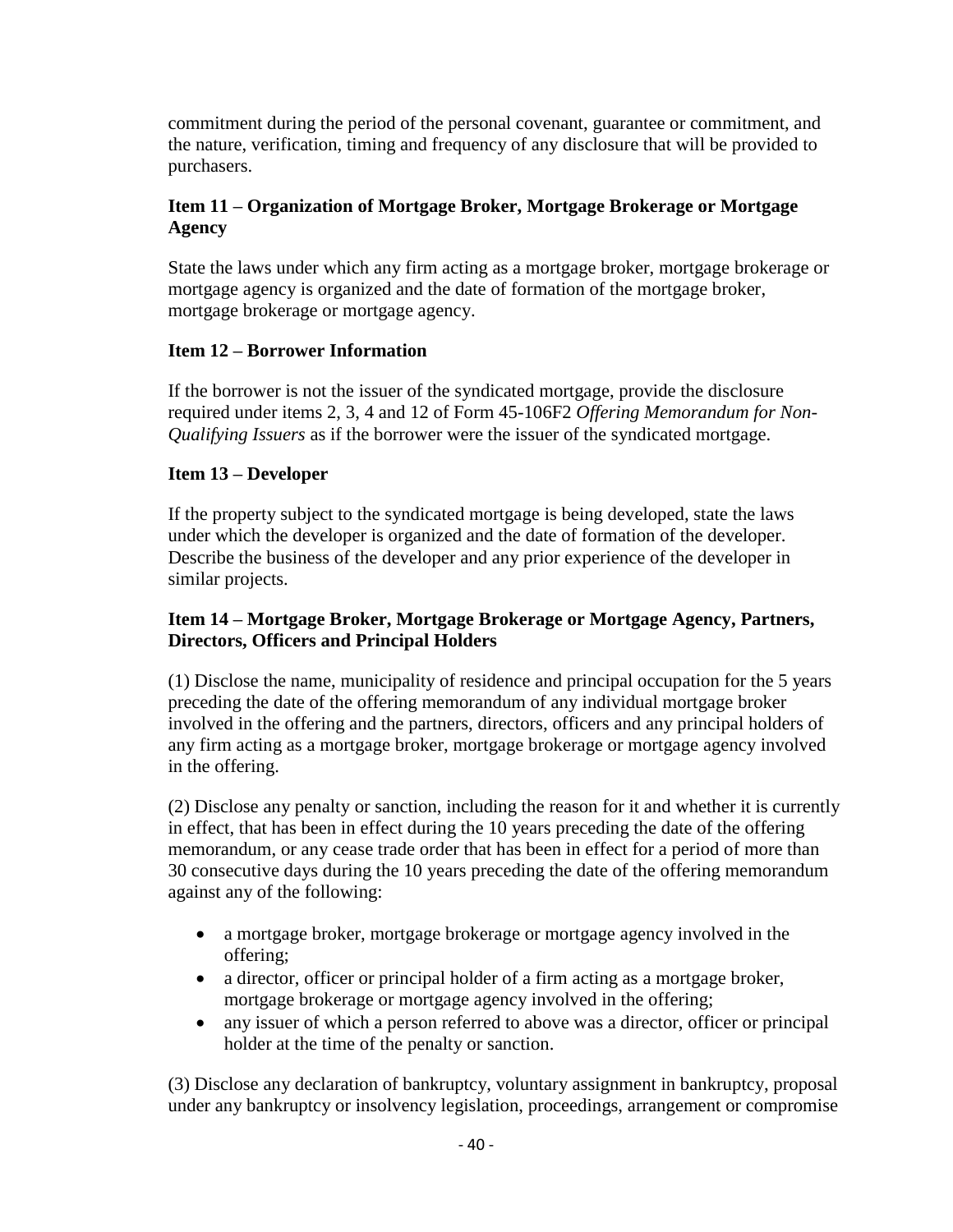with creditors or appointment of a receiver, receiver manager or trustee to hold assets that has been in effect during the 10 years preceding the date of the offering memorandum with respect to any of the following:

- a mortgage broker, mortgage brokerage or mortgage agency involved in the offering;
- a director, officer or principal holder of a firm acting as a mortgage broker, mortgage brokerage or mortgage agency involved in the offering;
- any issuer of which a person referred to above was a director, officer or principal holder at the time of the declaration, assignment, proposal, proceedings, arrangement, compromise or appointment.

# **Item 15 – Developer, Partners, Directors, Officers and Principal Holders**

(1) Disclose the name and address of any developer of the property subject to the syndicated mortgage.

(2) Disclose any penalty or sanction, including the reason for it and whether it is currently in effect, that has been in effect during the 10 years preceding the date of the offering memorandum, or any cease trade order that has been in effect for a period of more than 30 consecutive days during the 10 years preceding the date of the offering memorandum against any of the following:

- a developer of the property subject to the syndicated mortgage;
- a director, officer or principal holder of a developer of the property subject to the syndicated mortgage;
- any issuer of which a person referred to above was a director, officer or principal holder at the time of the penalty or sanction.

(3) Disclose any declaration of bankruptcy, voluntary assignment in bankruptcy, proposal under any bankruptcy or insolvency legislation, proceedings, arrangement or compromise with creditors or appointment of a receiver, receiver manager or trustee to hold assets that has been in effect during the 10 years preceding the date of the offering memorandum with respect to any of the following:

- a developer of the property subject to the syndicated mortgage;
- a director, officer or principal holder of a developer of the property subject to the syndicated mortgage;
- any issuer of which a person referred to above was a director, officer or principal holder at the time of the declaration, assignment, proposal, proceedings, arrangement, compromise or appointment.

# **Item 16 – Conflicts of Interest**

(1) Describe any existing or potential conflicts of interest among any of the following:

• the borrower: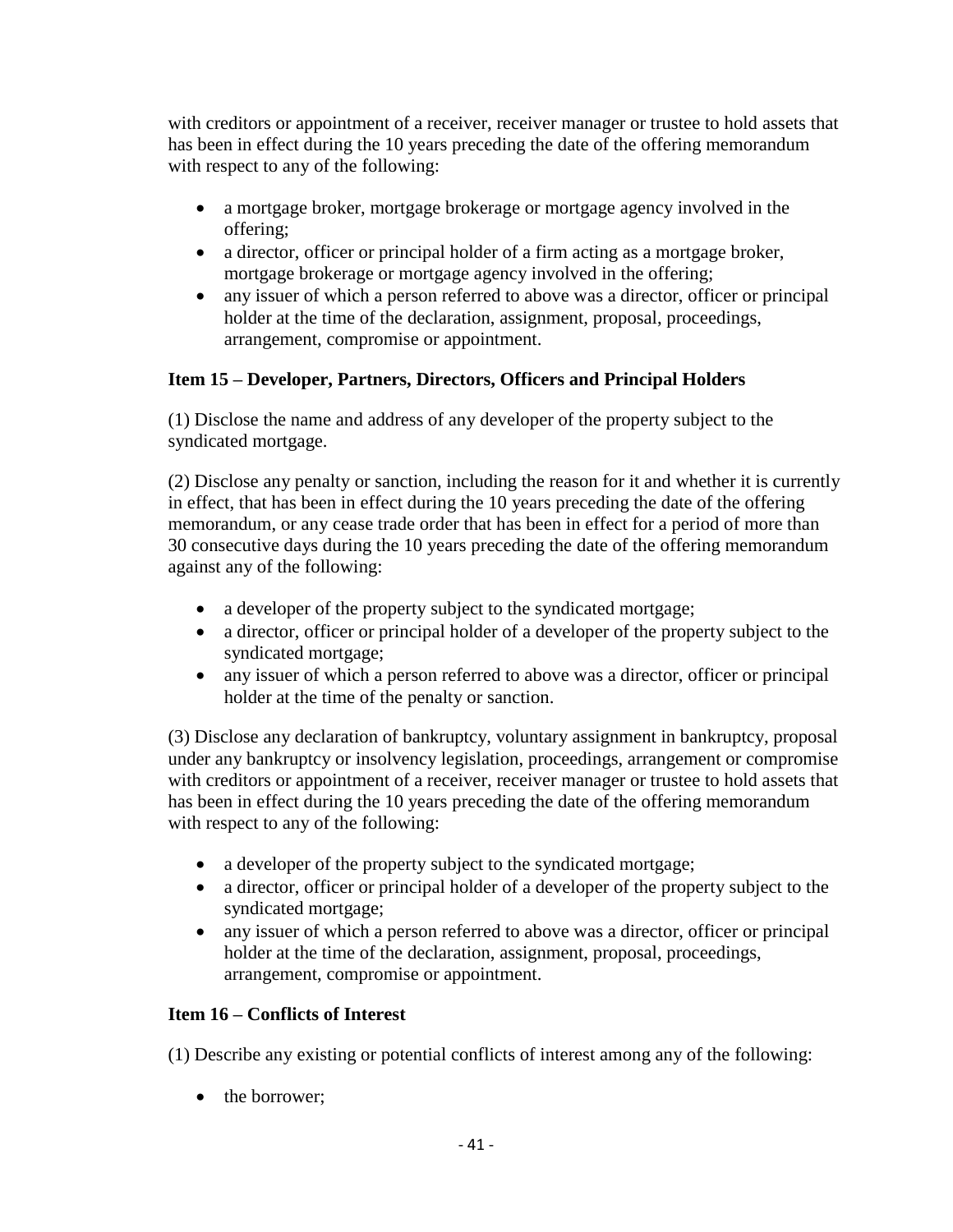- the issuer:
- a mortgage broker, mortgage brokerage or mortgage agency involved in the offering;
- a developer of the property subject to the syndicated mortgage;
- any partners, directors, officers or principal holders of the borrower, issuer, mortgage broker, mortgage brokerage or mortgage agency, or developer;
- the trustee, administrator of the mortgage, or any other person providing goods or services to the borrower, issuer, mortgage broker, mortgage brokerage or mortgage agency or developer in connection with the syndicated mortgage.

(2) Describe any direct or indirect interest in the property subject to the syndicated mortgage, the borrower or the business of the borrower held by any of the following:

- any mortgage broker, mortgage brokerage or mortgage agency, developer, trustee or administrator involved in the offering;
- a director, officer or principal holder of a person or company listed above.

## **Item 17 – Material Contracts**

(1) To the extent not already disclosed elsewhere in the offering memorandum, give particulars of every material contract relating to the offering or the syndicated mortgage entered into or to be entered into by the borrower, issuer, mortgage broker, mortgage brokerage, mortgage agency or developer, or any related party of the foregoing, within the 2 years preceding the date of the offering memorandum, or that is still in force.

(2) Disclose that copies of the material contracts are available from the issuer on request and explain how to request a copy.

### **Item 18 – Disclosure of Fees Specific to the Syndicated Mortgage**

(1) Disclose whether a mortgage broker, mortgage brokerage or mortgage agency has provided a disclosure statement under mortgage legislation to the borrower concerning all fees, by whatever name those fees are called, to be charged to the borrower. Disclose that copies of the disclosure statement are available from the issuer on request and explain how to request a copy.

(2) If no mortgage broker, mortgage brokerage or mortgage agency has provided a disclosure statement to the borrower, describe the fees, by whatever name those fees are called, that are to be charged to the borrower, how they are to be calculated and paid and when any person involved in the distribution is entitled to payment.

(3) Disclose all fees, by whatever name those fees are called, to be paid by the purchaser, directly or indirectly in connection with the syndicated mortgage.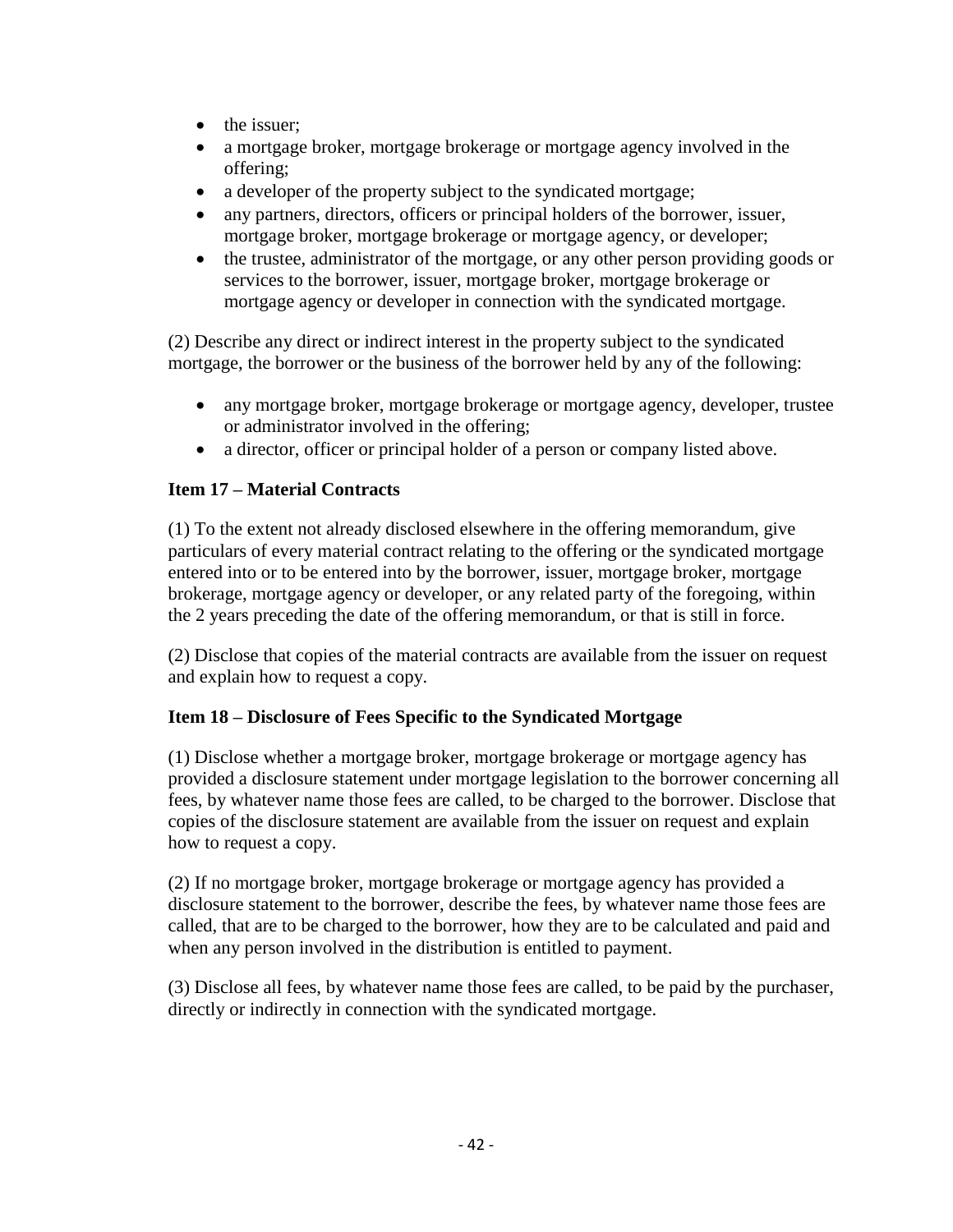### **Item 19 – Registration Documentation**

State:

In addition to all other material and documentation reasonably requested and mutually agreed upon, the purchaser should request, either from the lawyer or notary acting on the purchaser's behalf, or from the borrower, issuer or any mortgage broker, mortgage brokerage or mortgage agency involved in the distribution, all of the following documentation after the completion of registration and disbursement of the syndicated mortgage:

- a copy of the certificate of mortgage interest or assignment of the mortgage or any other document evidencing the investment;
- a copy of a confirmation signed by any secured party with priority over the syndicated mortgage confirming the outstanding balance of its encumbrance over the property and that the borrower is not in arrears with any payments;
- written confirmation of valid insurance on the property and disclosure of the interest of the purchaser in the insurance;
- written confirmation that there are no outstanding arrears or delinquent municipal property taxes on the property;
- a state of title certificate, or equivalent, within 120 days of the date of the syndicated mortgage;
- a copy of administration agreement or trust indenture;
- a copy of any agreement the purchaser entered into in connection with the distribution of the syndicated mortgage.*.*
- 8. This Instrument comes into force on **[December 31, 2019]**.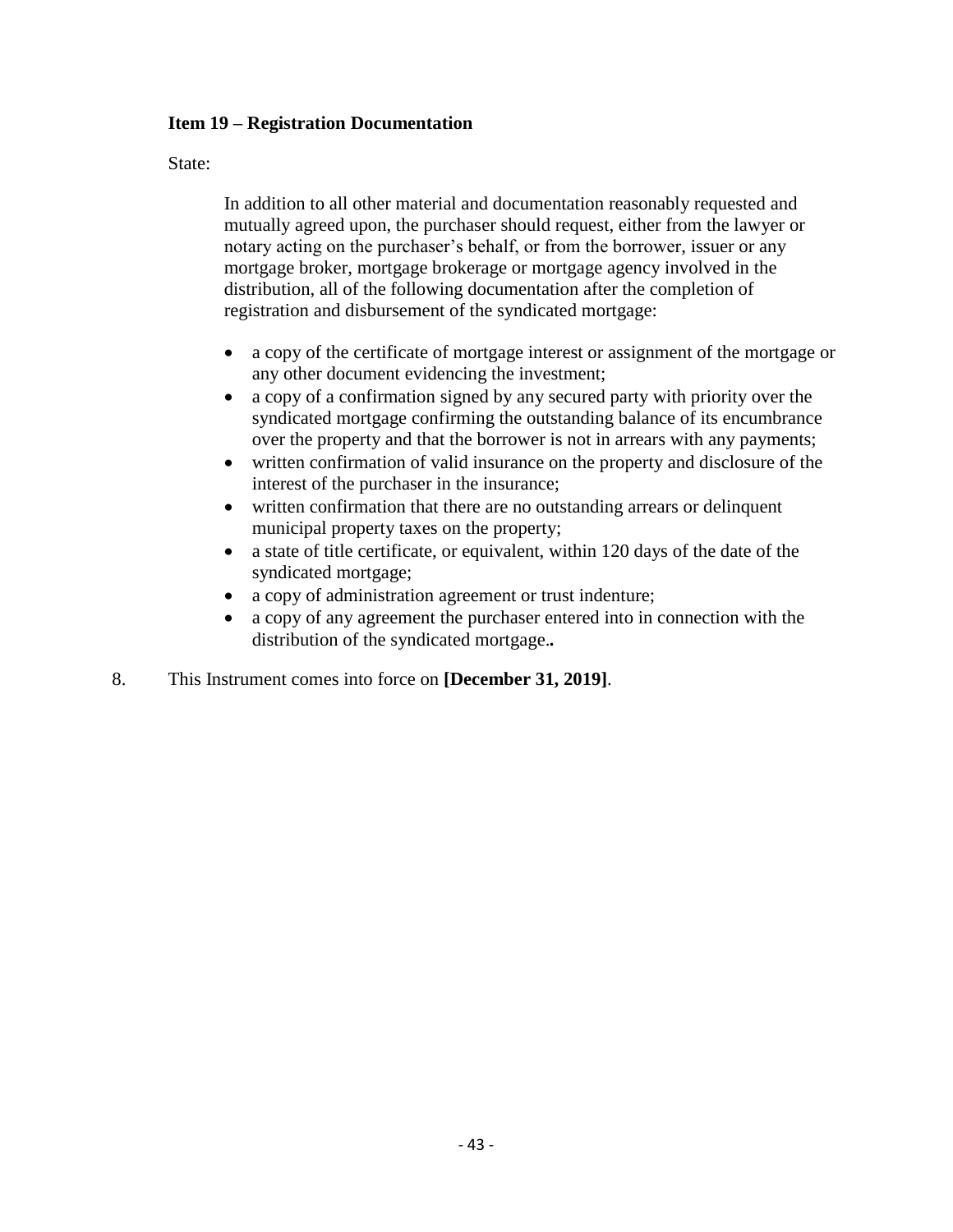### **ANNEX D**

#### **PROPOSED CHANGES TO**

### **COMPANION POLICY 45-106CP** *PROSPECTUS EXEMPTIONS*

#### *1. Companion Policy 45-106CP Prospectus Exemptions is changed by this Document.*

#### *2. Section 3.8 is changed by adding the following subsections:*

(11) Issuer of a syndicated mortgage

The offering memorandum exemption may only be used by an issuer to distribute a security of its own issue. Accordingly, only the issuer of a syndicated mortgage may use the offering memorandum exemption to distribute the syndicated mortgage.

Where a borrower enters into a mortgage with two or more persons participating as lenders under the debt obligation secured by the mortgage, or enters into a mortgage with a view to the subsequent syndication of that mortgage to two or more purchasers, lenders or investors, the borrower is the issuer of the syndicated mortgage. Consequently, the obligations to comply with the conditions of the exemption and reporting requirements (including the filing of a report of exempt distribution) would fall on the borrower.

There may be circumstances where a person other than the borrower may be an issuer of a syndicated mortgage. For example, where an existing or committed mortgage is syndicated among lenders by a party not acting on behalf of the borrower, that party will generally be an issuer of the syndicated mortgage. The determination of the identity of the issuer, or issuers, of a syndicated mortgage will depend on the facts and circumstances of the transaction.

Where a person other than the borrower is the issuer of a syndicated mortgage, the ability of the issuer to rely on the offering memorandum exemption for the distribution of the syndicated mortgage will be dependent upon the issuer providing the required information regarding the borrower, including financial statements, in the offering memorandum. The issuer's certificate that the offering memorandum does not contain a misrepresentation will extend to any information provided about the borrower under the syndicated mortgage.

#### (12) Professional association

The definition of "qualified appraiser" in section 1.1 of the Instrument requires a qualified appraiser to be a member of a professional association. The Appraisal Institute of Canada, The Canadian National Association of Real Estate Appraisers and l'Ordre des évaluateurs agréés du Québec are examples of organizations that we consider to meet the definition of "professional association" in section 1.1 of the Instrument.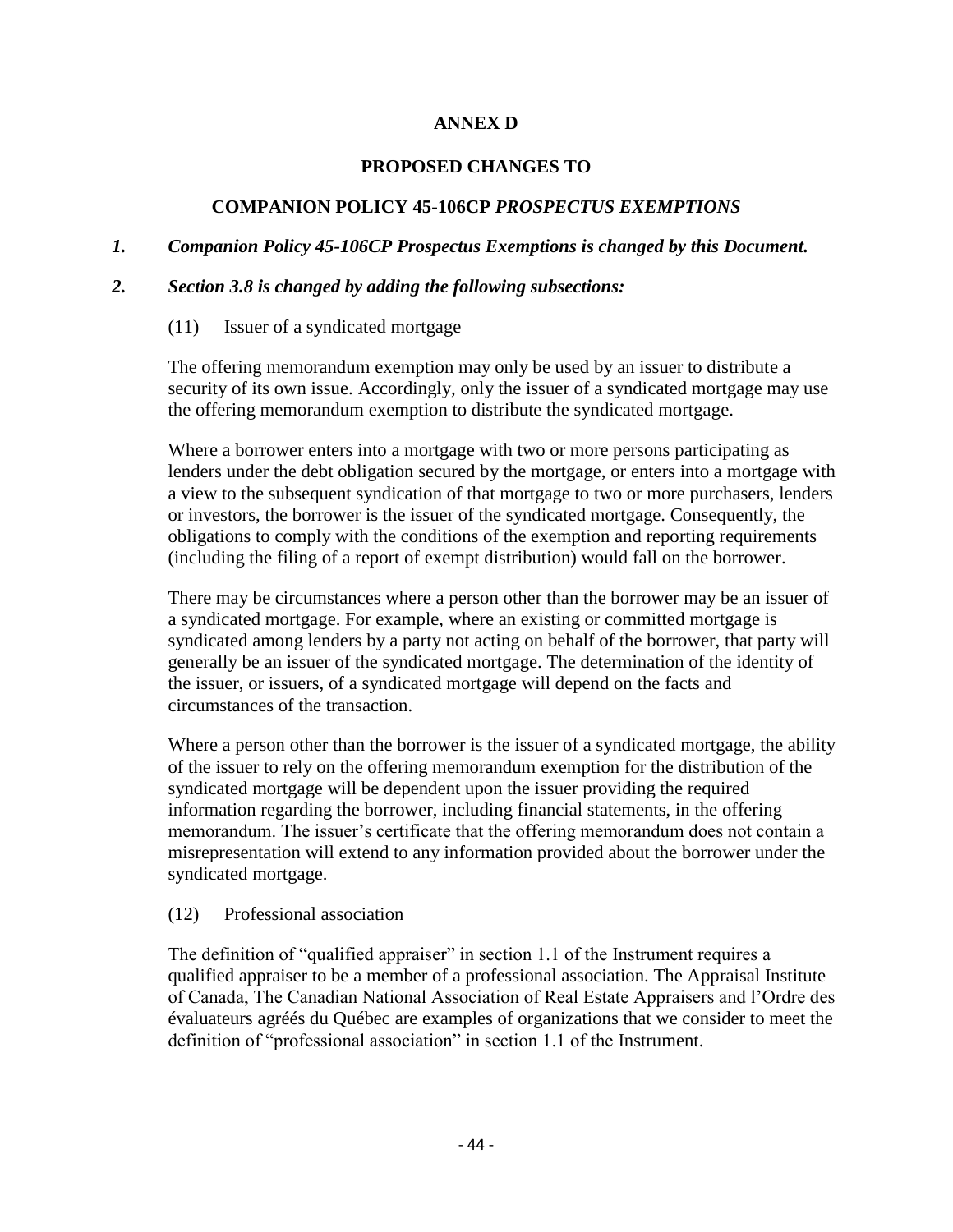(13) Independent qualified appraiser for syndicated mortgages

Subsection 2.9(19) of the Instrument provides the test that the issuer of a syndicated mortgage and a qualified appraiser must apply to determine whether a qualified appraiser is independent of the issuer. The following are examples of when we would consider that a qualified appraiser is not independent. These examples are not a complete list. We would consider that a qualified appraiser is not independent of an issuer if the qualified appraiser satisfies any of the following:

- (a) is an employee, insider or director of the issuer;
- (b) is an employee, insider or director of a related party of the issuer;
- (c) is a partner of any person in paragraph (a) or (b);

(d) holds or expects to hold securities, either directly or indirectly, of the issuer or a related party of the issuer;

(e) holds or expects to hold securities, either directly or indirectly, in another issuer that has a direct or indirect interest in the property that is the subject of the appraisal or in an adjacent property;

(f) is an employee, insider or director of another issuer that has a direct or indirect interest in the property that is the subject of the appraisal or in an adjacent property;

(g) has or expects to have, directly or indirectly, an ownership, royalty or other interest in the property that is the subject of the appraisal or in an adjacent property;

(h) has received the majority of their income, either directly or indirectly, in the three years preceding the date of the appraisal from the issuer or a related party of the issuer.

(14) Appraisals

Subsection 2.9(19.1) of the Instrument requires the issuer to deliver an appraisal of the property subject to a syndicated mortgage. The appraisal must disclose the fair market value of the property, without taking into account any proposed improvements or proposed development. The fair market value of the property, as it currently exists, is important information for prospective purchasers to understand the protection afforded by the security interest in the property subject to the syndicated mortgage in the event of a default by the borrower.*.*

#### *3. Section 4.7 is changed by deleting the first paragraph.*

4. These changes become effective on **[December 31, 2019]**.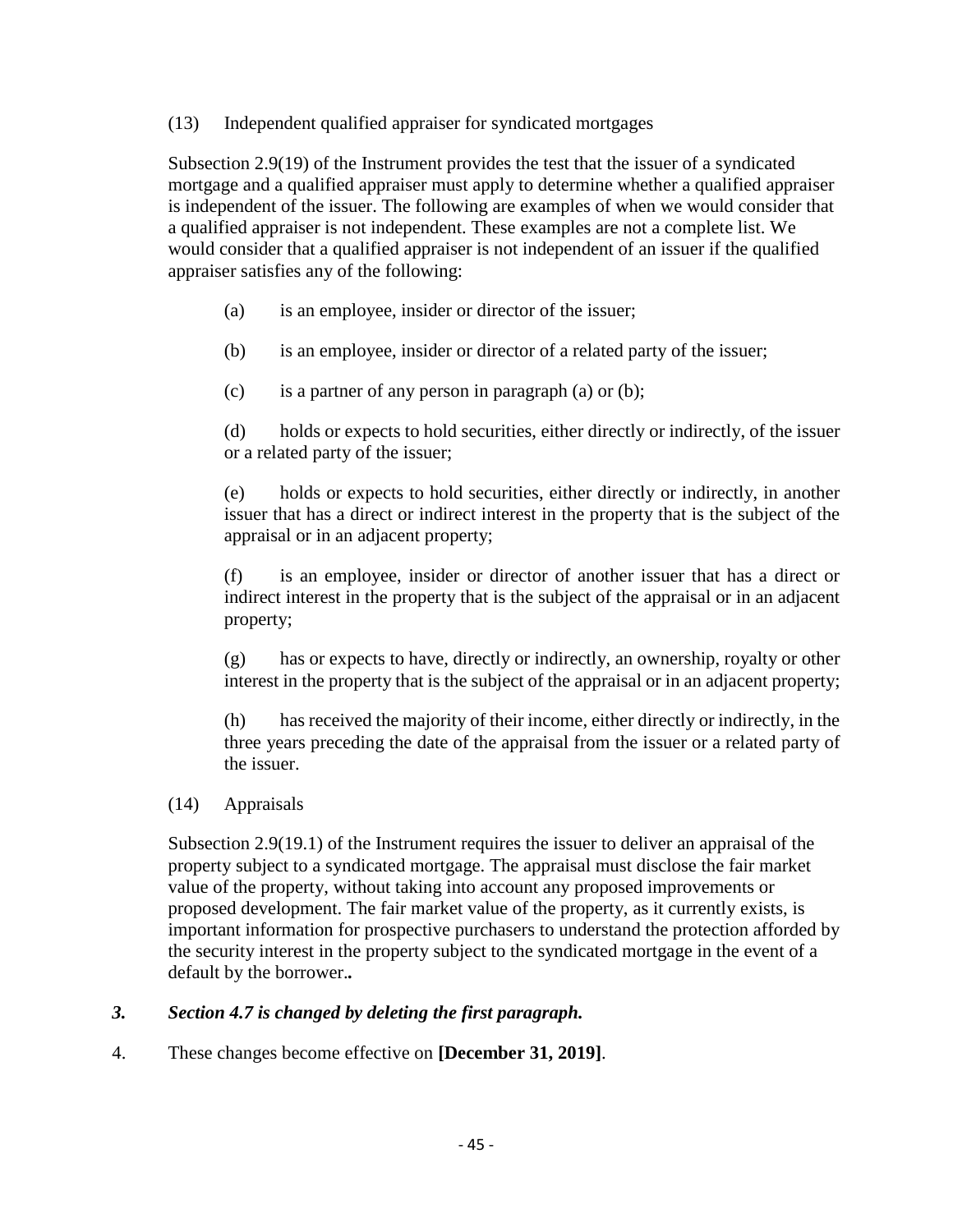### **ANNEX E**

#### **PROPOSED AMENDMENTS TO**

### **NATIONAL INSTRUMENT 31-103** *REGISTRATION REQUIREMENTS, EXEMPTIONS AND ONGOING REGISTRANT OBLIGATIONS*

- *1. National Instrument 31-103 Registration Requirements, Exemptions and Ongoing Registrant Obligations is amended by this Instrument.*
- *2. Section 8.12 is amended by:*
	- *(a) replacing* **"**In Alberta, British Columbia, Manitoba, New Brunswick, Québec and Saskatchewan, subsection (2)**"** *in subsection (3) with* **"**Subsection (2)**",** *and*
	- *(b) repealing subsection (4).*
- 3. This Instrument comes into force on **[December 31, 2019]**.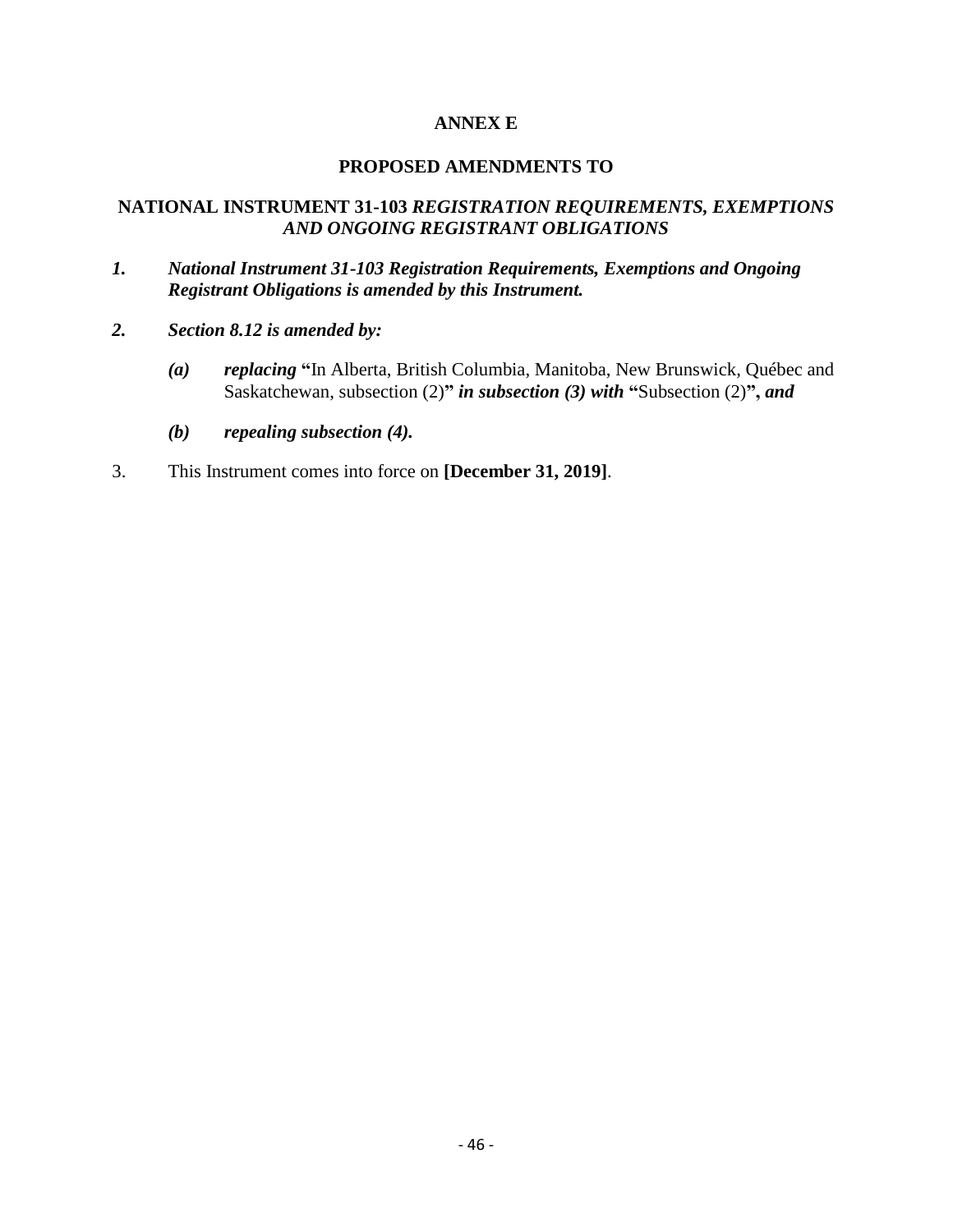### **ANNEX F**

#### **PROPOSED CHANGES TO**

### **COMPANION POLICY 31-103CP** *REGISTRATION REQUIREMENTS, EXEMPTIONS AND ONGOING REGISTRANT OBLIGATIONS*

- *1. Companion Policy 31-103CP Registration Requirements, Exemptions and Ongoing Registrant Obligations is changed by this Document.*
- *2. Section 3.3 is changed by adding the following to the end of Relevant securities industry experience:*

In limited circumstances, relevant securities industry experience may include experience obtained during employment at a firm that has relied on a registration exemption. For example, experience obtained at a registered or licensed mortgage broker, mortgage brokerage, mortgage agency or mortgage dealer under applicable legislation may be considered relevant if the experience can be demonstrated to be relevant to the category applied for. In these circumstances, the regulator may also impose terms and conditions on the individual or the registered firm sponsoring the individual in order to limit their specific activities.

3. These changes become effective on **[December 31, 2019]**.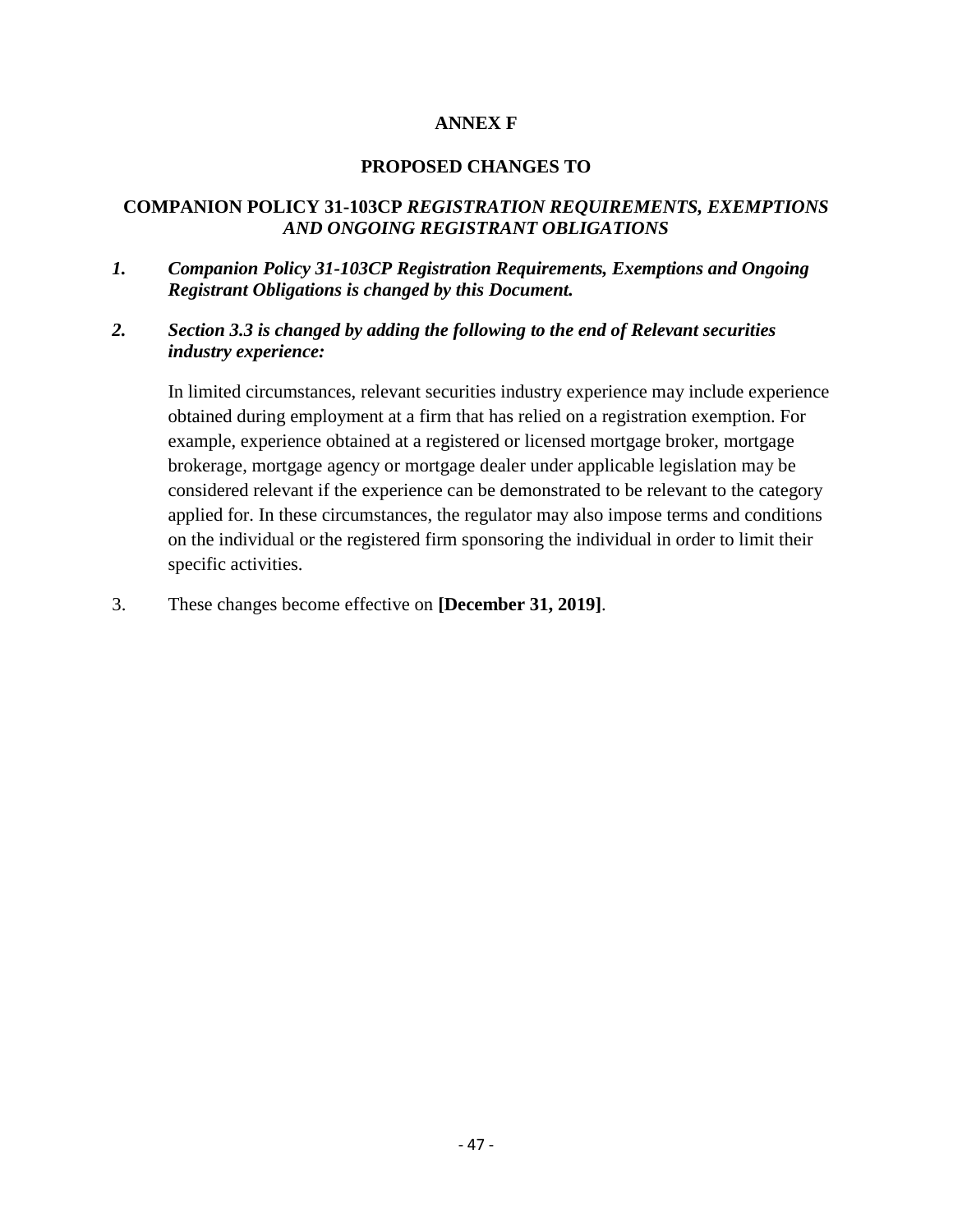### **ANNEX G**

## **LOCAL MATTERS (ONTARIO)**

### **Exemption for Qualified Syndicated Mortgages**

In Ontario, we are proposing a registration and prospectus exemption for qualified syndicated mortgages, as set out in Schedule 1 to this Annex. The proposed definition of "qualified syndicated mortgage" is based on the definition in the amended regulations under the *Mortgage Brokerages, Lenders and Administrators Act, 2006* (the **MBLAA**) that came into force on July 1, 2018.

The proposed definition of qualified syndicated mortgage excludes a debt obligation that is incurred for the construction or development of property. Qualified syndicated mortgages are likely more similar to conventional mortgages. Accordingly, we believe that qualified syndicated mortgages do not present the same investor protection concerns that the March 2018 Proposal was intended to address.

Primary oversight for qualified syndicated mortgages will continue to be provided by the Financial Services Commission of Ontario. Accordingly, we are not proposing to require the filing or a report of exempt distribution, to require offering materials to be delivered to the Commission or to subject such materials to the requirements related to statutory rights of action in connection with the distribution of qualified syndicated mortgages under the proposed exemption.

As noted in Annex B, we believe the introduction of this exemption for qualified syndicated mortgages also addresses concerns raised by several commenters in respect of the removal of the Private Issuer Exemption for distributions of syndicated mortgages as well as several alternative exemptions that were suggested by the commenters.

#### **Short-term Securitized Products**

As detailed in the March 2018 Proposal, in Ontario, the Proposed Amendments remove the Private Issuer Exemption for the distribution of short-term securitized products to harmonize the treatment of short-term securitized products in Ontario with the other CSA jurisdictions.

#### **Amendments to the** *Securities Act* **(Ontario)**

Bill 177 received Royal Assent on December 14, 2017. It includes amendments to the *Securities Act* (Ontario) to remove the existing prospectus and registration exemptions for the distributions of mortgages. As a result, the amended form of the Mortgage Exemptions included in the Proposed Amendments will apply in Ontario, in the same manner as all other CSA jurisdictions. These amendments come into force on proclamation, which we expect will correspond to the time at which the Proposed Amendments come into force.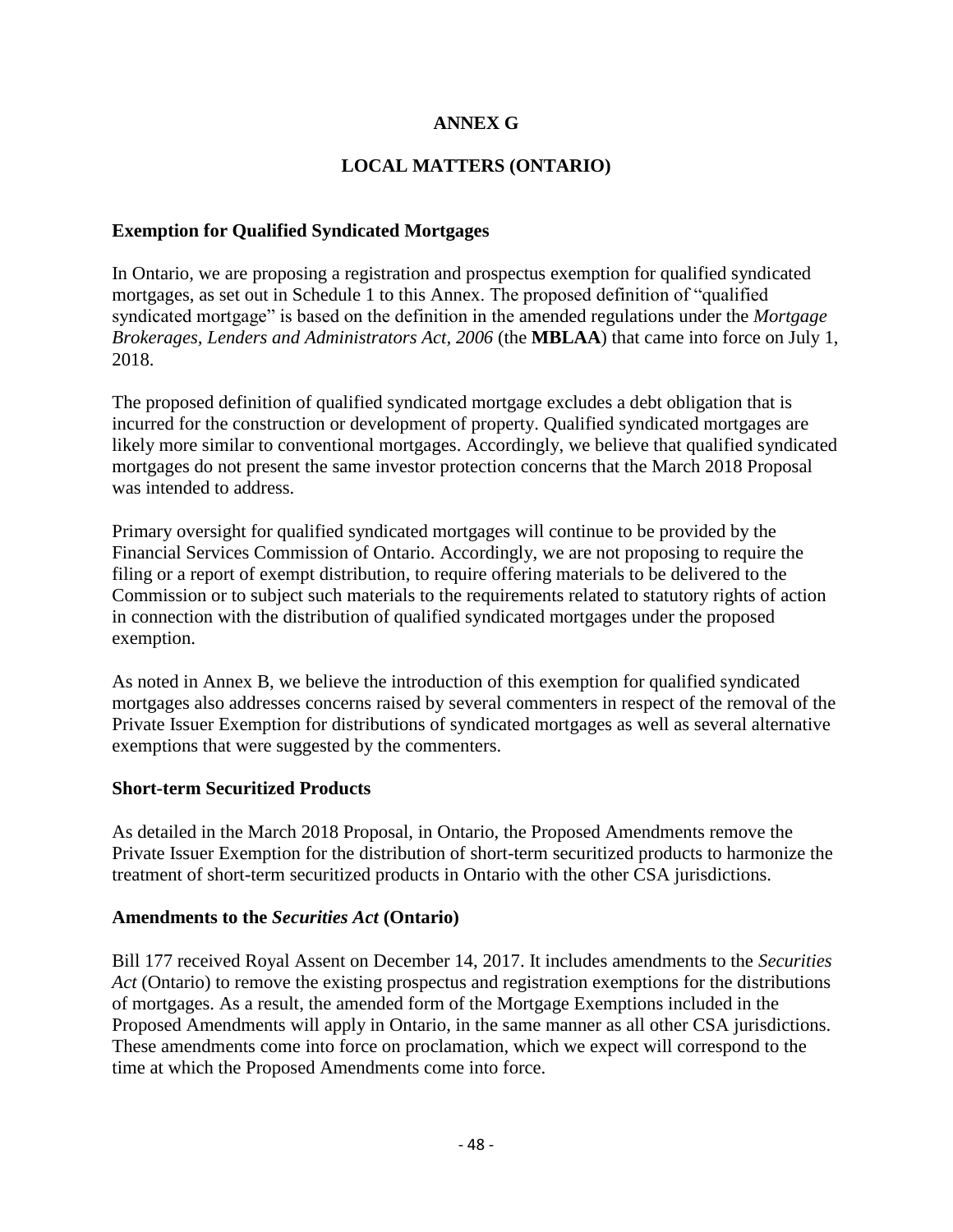### **Impact on Investors**

The anticipated impact on investors is set out in the attached notice. With respect to the proposed exemptions for qualified syndicated mortgages, there will be no change from the current regime under the Proposed Amendments. As these types of mortgages are likely more similar to conventional mortgages, we believe that it is appropriate for them to continue to be exempt from the prospectus and registration requirements.

### **Anticipated Costs and Benefits**

The anticipated costs and benefits of the Proposed Amendments are set out in the attached notice. In Ontario, the anticipated costs of the Proposed Amendments will be offset by the costs of compliance with the amended regulations under the MBLAA that came into force on July 1, 2018. In particular, the requirements for an appraisal of the fair market value of a property subject to a syndicated mortgage and the supplemental disclosure requirements for the OM Exemption are similar to requirements that apply under the MBLAA to non-qualified syndicated mortgages in the absence of the Proposed Amendments.

The proposed exemptions for qualified syndicated mortgages will also decrease the expected costs of the Proposed Amendments.

### **Unpublished Materials**

In proposing the Proposed Amendments and the Proposed Changes, we have not relied on any significant unpublished study, report or other written materials.

### **Authority for Proposed Amendments**

In Ontario, the rule-making authority for the Proposed Amendments is as follows:

- NI 45-106: paragraph 20 of subsection 143(1) of the *Securities Act* (Ontario).
- NI 31-103: paragraph 8 of subsection 143(1) of the *Securities Act* (Ontario).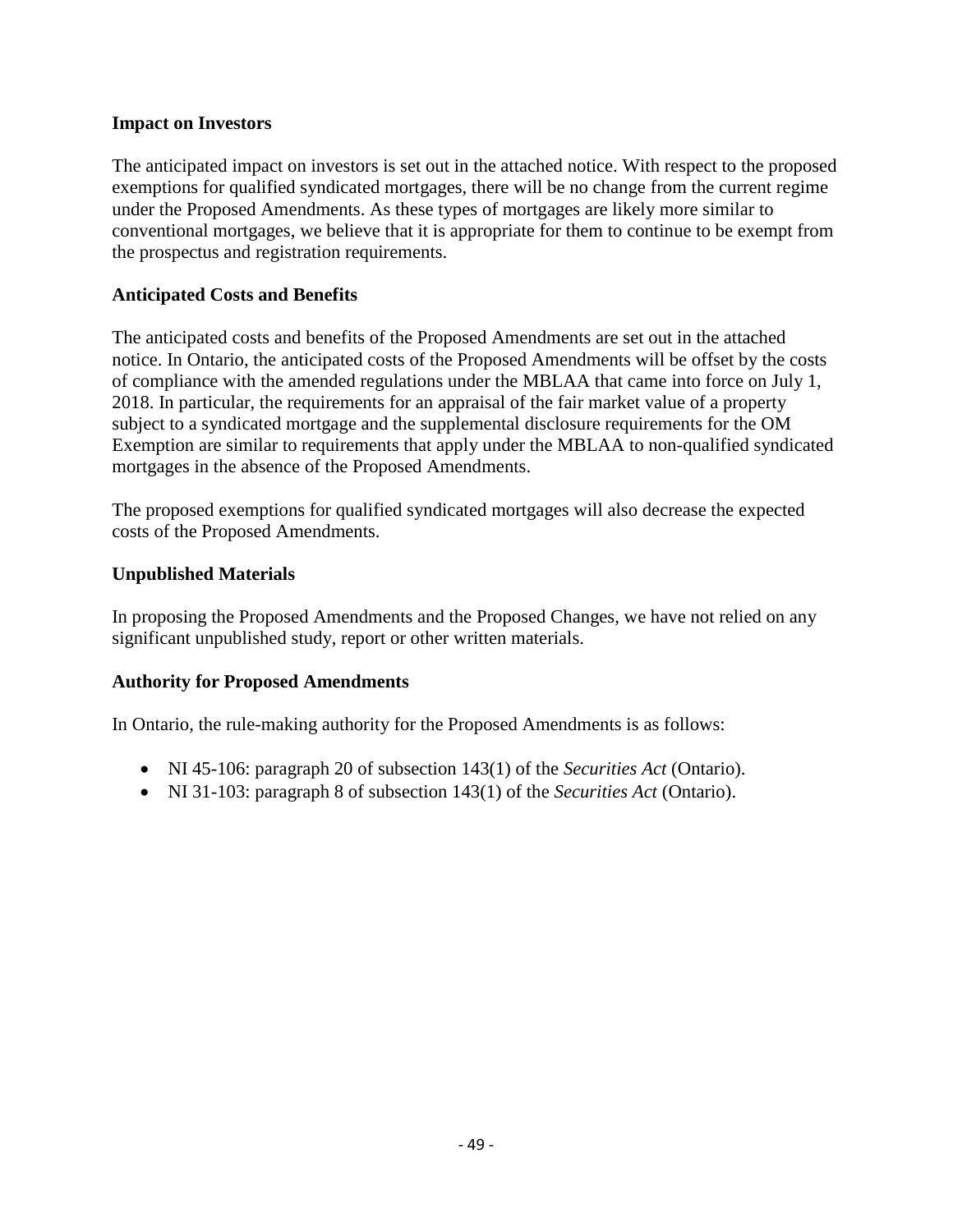### **SCHEDULE 1 TO ANNEX G**

#### **PROPOSED AMENDMENTS TO**

#### **ONTARIO SECURITIES COMMISSION RULE 45-501** *ONTARIO PROSPECTUS AND REGISTRATION EXEMPTIONS*

- *1. Ontario Securities Commission Rule 45-501 Ontario Prospectus and Registration Exemptions is amended by this Instrument.*
- *2. Section 1.1 is amended by adding the following definitions:*

"qualified syndicated mortgage" means a syndicated mortgage that satisfies all of the following:

- (a) the syndicated mortgage secures a debt obligation on property that satisfies all of the following:
	- (i) the property is used primarily for residential purposes;
	- (ii) the property includes no more than a total of four units;
	- (iii) if used for both commercial and residential purposes, the property includes no more than one unit that is used for commercial purposes;
- (b) the syndicated mortgage does not secure a debt obligation incurred for the construction or development of property;
- (c) at the time the syndicated mortgage is arranged, the amount of the debt it secures, together with all other debt secured by mortgages on the property that have priority over, or the same priority as, the syndicated mortgage, does not exceed 90 per cent of the fair market value of the property relating to the mortgage, excluding any value that may be attributed to proposed or pending development of the property;
- (d) the syndicated mortgage is limited to one debt obligation;
- (e) the rate of interest payable under the syndicated mortgage is equal to the rate of interest payable under the debt obligation;
- (f) the term of the syndicated mortgage is the same as the term of the identified debt obligation;

"syndicated mortgage" means a mortgage in which two or more persons participate, directly or indirectly, as a lender in a debt obligation that is secured by the mortgage;**.**

#### *3. Part 2 is amended by adding the following section:*

**2.10** Qualified syndicated mortgages – The prospectus requirement does not apply to a distribution of a qualified syndicated mortgage on real property in a jurisdiction of